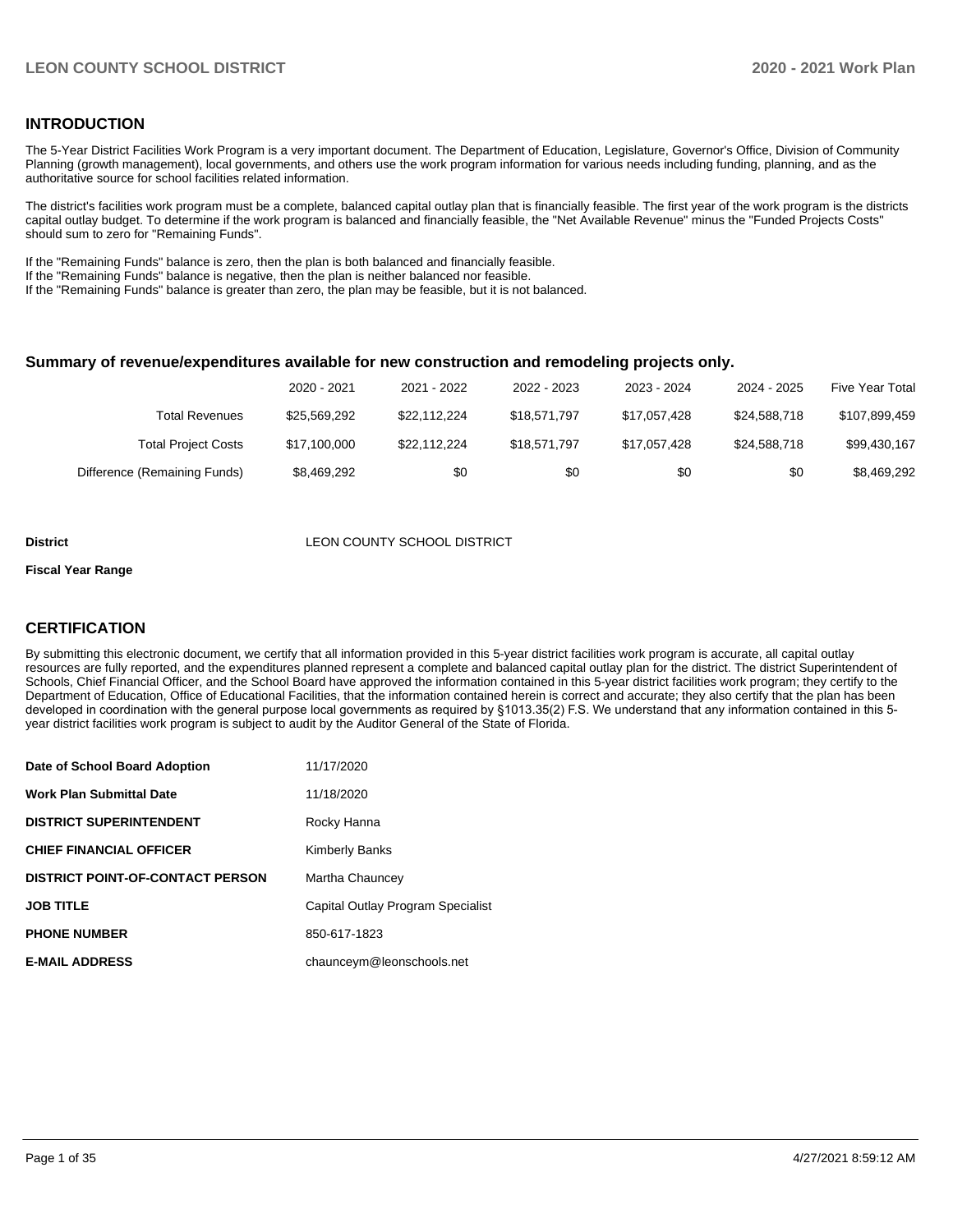# **Expenditures**

## **Expenditure for Maintenance, Repair and Renovation from 1.50-Mills and PECO**

Annually, prior to the adoption of the district school budget, each school board must prepare a tentative district facilities work program that includes a schedule of major repair and renovation projects necessary to maintain the educational and ancillary facilities of the district.

| Item                                          | 2020 - 2021<br><b>Actual Budget</b> | 2021 - 2022<br>Projected | 2022 - 2023<br>Projected | 2023 - 2024<br>Projected | 2024 - 2025<br>Projected | <b>Total</b> |  |  |  |
|-----------------------------------------------|-------------------------------------|--------------------------|--------------------------|--------------------------|--------------------------|--------------|--|--|--|
| <b>HVAC</b>                                   | \$0                                 | \$0                      | \$0                      | \$0                      | \$0                      | \$0          |  |  |  |
| Locations: No Locations for this expenditure. |                                     |                          |                          |                          |                          |              |  |  |  |
| Flooring                                      | \$0                                 | \$0                      | \$0                      | \$0                      | \$0                      | \$0          |  |  |  |
| Locations: No Locations for this expenditure. |                                     |                          |                          |                          |                          |              |  |  |  |
| Roofing                                       | \$0                                 | \$0                      | \$0                      | \$0                      | $$0$$                    | \$0          |  |  |  |
| Locations: No Locations for this expenditure. |                                     |                          |                          |                          |                          |              |  |  |  |
| Safety to Life                                | \$0                                 | \$0                      | \$0                      | \$0                      | \$0                      | \$0          |  |  |  |
| Locations: No Locations for this expenditure. |                                     |                          |                          |                          |                          |              |  |  |  |
| Fencing                                       | \$0                                 | \$0                      | \$0                      | \$0                      | \$0                      | \$0          |  |  |  |
| Locations: No Locations for this expenditure. |                                     |                          |                          |                          |                          |              |  |  |  |
| Parking                                       | \$0                                 | \$0                      | \$0                      | \$0                      | \$0                      | \$0          |  |  |  |
| Locations: No Locations for this expenditure. |                                     |                          |                          |                          |                          |              |  |  |  |
| Electrical                                    | \$0                                 | \$0                      | \$0                      | \$0                      | \$0                      | \$0          |  |  |  |
| Locations: No Locations for this expenditure. |                                     |                          |                          |                          |                          |              |  |  |  |
| Fire Alarm                                    | \$0                                 | \$0                      | \$0                      | \$0                      | \$0                      | \$0          |  |  |  |
| Locations: No Locations for this expenditure. |                                     |                          |                          |                          |                          |              |  |  |  |
| Telephone/Intercom System                     | \$0                                 | \$0                      | \$0                      | \$0                      | \$0                      | \$0          |  |  |  |
| Locations: No Locations for this expenditure. |                                     |                          |                          |                          |                          |              |  |  |  |
| <b>Closed Circuit Television</b>              | \$0                                 | \$0                      | \$0                      | \$0                      | $$0$$                    | \$0          |  |  |  |
| Locations: No Locations for this expenditure. |                                     |                          |                          |                          |                          |              |  |  |  |
| Paint                                         | \$0                                 | \$0                      | \$0                      | \$0                      | \$0                      | \$0          |  |  |  |
| Locations: No Locations for this expenditure. |                                     |                          |                          |                          |                          |              |  |  |  |
| Maintenance/Repair                            | \$0                                 | \$0                      | \$0                      | \$0                      | \$0                      | \$0          |  |  |  |
| Locations: No Locations for this expenditure. |                                     |                          |                          |                          |                          |              |  |  |  |
| <b>Sub Total:</b>                             | \$0                                 | \$0                      | \$0                      | \$0                      | \$0                      | \$0          |  |  |  |

| <b>PECO</b><br>) Maintenance Expenditures | \$0          | \$0          | \$0          | \$0          | ሶሳ<br>ъU     | \$0          |
|-------------------------------------------|--------------|--------------|--------------|--------------|--------------|--------------|
| 1.50 Mill Sub Total: I                    | \$11,428,993 | \$12,078,993 | \$12,278,993 | \$12,278,993 | \$12,278,993 | \$60,344,965 |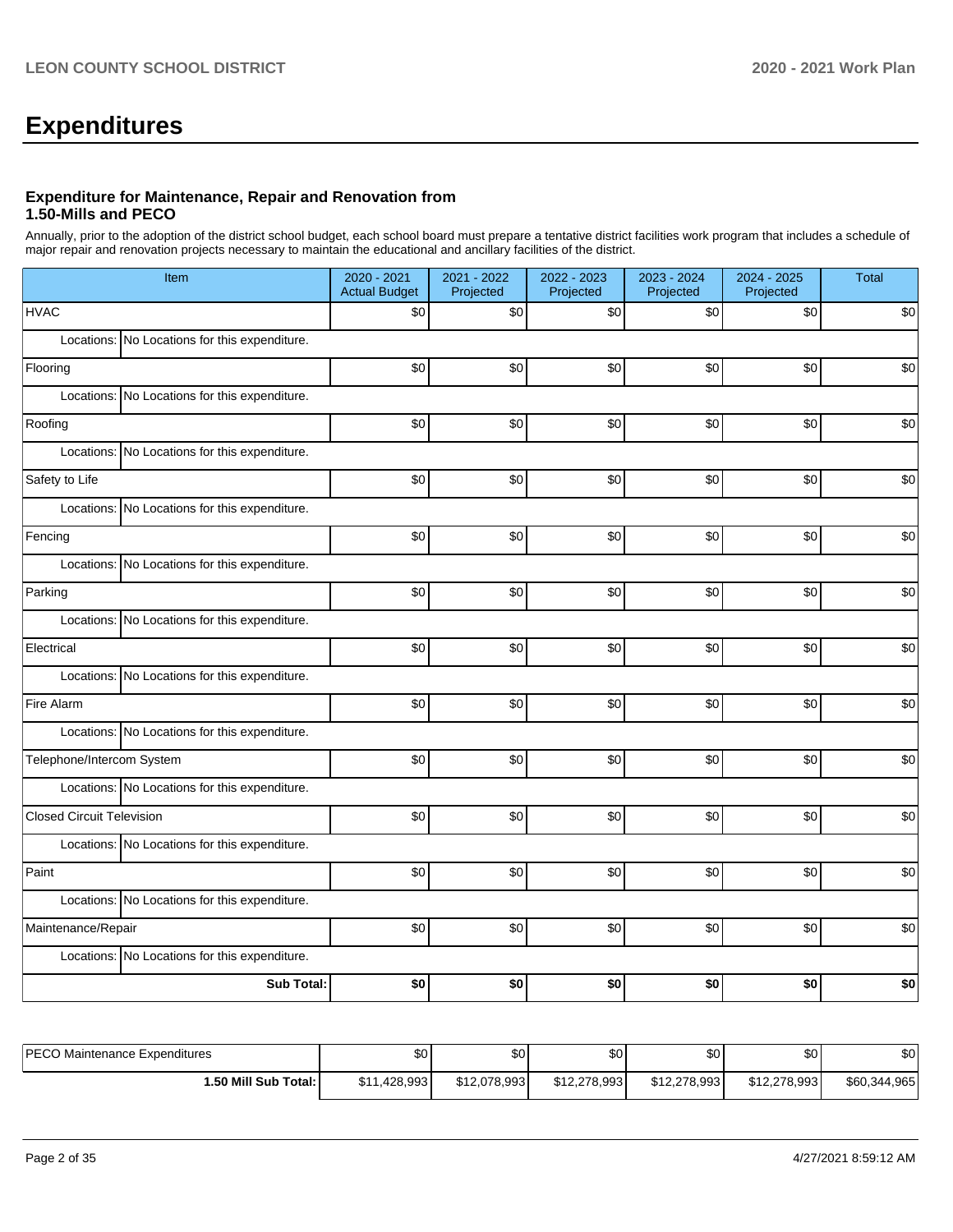| Other Items                                                                                                                                                                                                                                                                                                                                                                                                                                                                                                                                                                                                                                                                                                                                                                                                                                                                                                                                                                                                                                                                                                                                                                                                                                                                                                                                                                                                                                                                                                                                                                                                                                                                                     | 2020 - 2021<br><b>Actual Budget</b> | 2021 - 2022<br>Projected | 2022 - 2023<br>Projected | 2023 - 2024<br>Projected | $2024 - 2025$<br>Projected | <b>Total</b> |
|-------------------------------------------------------------------------------------------------------------------------------------------------------------------------------------------------------------------------------------------------------------------------------------------------------------------------------------------------------------------------------------------------------------------------------------------------------------------------------------------------------------------------------------------------------------------------------------------------------------------------------------------------------------------------------------------------------------------------------------------------------------------------------------------------------------------------------------------------------------------------------------------------------------------------------------------------------------------------------------------------------------------------------------------------------------------------------------------------------------------------------------------------------------------------------------------------------------------------------------------------------------------------------------------------------------------------------------------------------------------------------------------------------------------------------------------------------------------------------------------------------------------------------------------------------------------------------------------------------------------------------------------------------------------------------------------------|-------------------------------------|--------------------------|--------------------------|--------------------------|----------------------------|--------------|
| Vehicles: Maintenance / DW                                                                                                                                                                                                                                                                                                                                                                                                                                                                                                                                                                                                                                                                                                                                                                                                                                                                                                                                                                                                                                                                                                                                                                                                                                                                                                                                                                                                                                                                                                                                                                                                                                                                      | \$115,000                           | \$115,000                | \$115,000                | \$115,000                | \$115,000                  | \$575,000    |
| Locations AMOS P GODBY SENIOR HIGH, APALACHEE ELEMENTARY, ASTORIA PARK ELEMENTARY, AUGUSTA RAA MIDDLE, BELLE VUE<br>MIDDLE, BLOXHAM BUILDING, BOND ELEMENTARY SCHOOL, BUCK LAKE ELEMENTARY, CANOPY OAKS ELEMENTARY, CHAIRES<br>ELEMENTARY, CHAIRES ELEMENTARY PRE-KINDERGARTEN, CONNOR BOULEVARD TRANSPORTATION FACILITY, DEERLAKE<br>MIDDLE, DESOTO TRAIL ELEMENTARY, DEVURN GLENN SERVICE CENTER, ELIZABETH COBB MIDDLE, FAIRVIEW MIDDLE, FOOD<br>SERVICES FACILITY, FORT BRADEN ELEMENTARY (OLD), FORT BRADEN SCHOOL (NEW), FRANK HARTSFIELD ELEMENTARY,<br>FRANK R NIMS MIDDLE, GILCHRIST ELEMENTARY, GRETCHEN EVERHART TRAINABLE MENTALLY HANDICAP CENT, GRIFFIN<br>MIDDLE, HAWKS RISE ELEMENTARY, HERITAGE TRAILS COMMUNITY SCHOOL, HOWELL CENTER, JAMES RICKARDS SENIOR<br>HIGH, JOHN C RILEY ELEMENTARY, KATE SULLIVAN ELEMENTARY, KILLEARN LAKES ELEMENTARY, LAWTON M CHILES SENIOR<br>HIGH, LCSB FACILITIES, MAINTENANCE & CONSTRUCTION COMPOUND, LEON SENIOR HIGH, LEWIS M LIVELY TECHNICAL<br>CENTER, LILLIAN RUEDIGER ELEMENTARY, LINCOLN SENIOR HIGH, MAIN TRANSPORTATION FACILITY, MEHRDAD 'PEPPER'<br>GHAZVINI LEARNING CENTER, MICHAEL J CONLEY ELEMENTARY SCHOOL AT SOUTHWOOD, OAK RIDGE ELEMENTARY, P A C E<br>CENTER (old), PINEVIEW ELEMENTARY, PROPERTY MANAGEMENT WAREHOUSE, R.N. GOODEN/NANCY RUSSELL CENTER AT<br>WESSON, ROBERTS ELEMENTARY, SABAL PALM ELEMENTARY, SAIL (OLD), SCHOOL FOR ARTS AND INNOVATIVE LEARNING-SA<br>(NEW), SEALEY ELEMENTARY, SECOND CHANCE SCHOOL - Old, SPRINGWOOD ELEMENTARY, SWIFT CREEK MIDDLE,<br>TECHNOLOGY AND INFORMATION SERVICES, WALTER T MOORE JR ELEMENTARY, WILLIAM J MONTFORD III MIDDLE SCHOOL,<br>WOODVILLE SCHOOL        |                                     |                          |                          |                          |                            |              |
| Drainage/Asphalt: Facilities / DW                                                                                                                                                                                                                                                                                                                                                                                                                                                                                                                                                                                                                                                                                                                                                                                                                                                                                                                                                                                                                                                                                                                                                                                                                                                                                                                                                                                                                                                                                                                                                                                                                                                               | \$0                                 | \$25,000                 | \$25,000                 | \$25,000                 | \$25,000                   | \$100,000    |
| Locations AMOS P GODBY SENIOR HIGH, APALACHEE ELEMENTARY, ASTORIA PARK ELEMENTARY, AUGUSTA RAA MIDDLE, BELLE VUE<br>MIDDLE, BLOXHAM BUILDING, BOND ELEMENTARY SCHOOL, BUCK LAKE ELEMENTARY, CANOPY OAKS ELEMENTARY, CHAIRES<br>ELEMENTARY, CHAIRES ELEMENTARY PRE-KINDERGARTEN, CONNOR BOULEVARD TRANSPORTATION FACILITY, DEERLAKE<br>MIDDLE, DESOTO TRAIL ELEMENTARY, DEVURN GLENN SERVICE CENTER, ELIZABETH COBB MIDDLE, FAIRVIEW MIDDLE, FOOD<br>SERVICES FACILITY, FORT BRADEN ELEMENTARY (OLD), FORT BRADEN SCHOOL (NEW), FRANK HARTSFIELD ELEMENTARY,<br>FRANK R NIMS MIDDLE, GILCHRIST ELEMENTARY, GRETCHEN EVERHART TRAINABLE MENTALLY HANDICAP CENT, GRIFFIN<br>MIDDLE, HAWKS RISE ELEMENTARY, HERITAGE TRAILS COMMUNITY SCHOOL, HOWELL CENTER, JAMES RICKARDS SENIOR<br>HIGH, JOHN C RILEY ELEMENTARY, KATE SULLIVAN ELEMENTARY, KILLEARN LAKES ELEMENTARY, LAWTON M CHILES SENIOR<br>HIGH, LCSB FACILITIES, MAINTENANCE & CONSTRUCTION COMPOUND, LEON SENIOR HIGH, LEWIS M LIVELY TECHNICAL<br>CENTER, LILLIAN RUEDIGER ELEMENTARY, LINCOLN SENIOR HIGH, MAIN TRANSPORTATION FACILITY, MEHRDAD 'PEPPER'<br>GHAZVINI LEARNING CENTER, MICHAEL J CONLEY ELEMENTARY SCHOOL AT SOUTHWOOD, OAK RIDGE ELEMENTARY, P A C E<br>CENTER (old), PINEVIEW ELEMENTARY, PROPERTY MANAGEMENT WAREHOUSE, R.N. GOODEN/NANCY RUSSELL CENTER AT<br>WESSON, ROBERTS ELEMENTARY, SABAL PALM ELEMENTARY, SAIL (OLD), SCHOOL FOR ARTS AND INNOVATIVE LEARNING-SA<br>(NEW), SEALEY ELEMENTARY, SECOND CHANCE SCHOOL - Old, SPRINGWOOD ELEMENTARY, SWIFT CREEK MIDDLE,<br>TECHNOLOGY AND INFORMATION SERVICES, WALTER T MOORE JR ELEMENTARY, WILLIAM J MONTFORD III MIDDLE SCHOOL,<br><b>WOODVILLE SCHOOL</b> |                                     |                          |                          |                          |                            |              |
| FFE D/W - Facilities                                                                                                                                                                                                                                                                                                                                                                                                                                                                                                                                                                                                                                                                                                                                                                                                                                                                                                                                                                                                                                                                                                                                                                                                                                                                                                                                                                                                                                                                                                                                                                                                                                                                            | \$0                                 | \$50,000                 | \$50,000                 | \$50,000                 | \$50,000                   | \$200,000    |
| Locations AMOS P GODBY SENIOR HIGH, APALACHEE ELEMENTARY, ASTORIA PARK ELEMENTARY, AUGUSTA RAA MIDDLE, BELLE VUE<br>MIDDLE, BLOXHAM BUILDING, BOND ELEMENTARY SCHOOL, BUCK LAKE ELEMENTARY, CANOPY OAKS ELEMENTARY, CHAIRES<br>ELEMENTARY, CHAIRES ELEMENTARY PRE-KINDERGARTEN, CONNOR BOULEVARD TRANSPORTATION FACILITY, DEERLAKE<br>MIDDLE, DESOTO TRAIL ELEMENTARY, DEVURN GLENN SERVICE CENTER, ELIZABETH COBB MIDDLE, FAIRVIEW MIDDLE, FOOD<br>SERVICES FACILITY, FORT BRADEN ELEMENTARY (OLD), FORT BRADEN SCHOOL (NEW), FRANK HARTSFIELD ELEMENTARY,<br>FRANK R NIMS MIDDLE, GILCHRIST ELEMENTARY, GRETCHEN EVERHART TRAINABLE MENTALLY HANDICAP CENT, GRIFFIN<br>MIDDLE, HAWKS RISE ELEMENTARY, HERITAGE TRAILS COMMUNITY SCHOOL, HOWELL CENTER, JAMES RICKARDS SENIOR<br>HIGH, JOHN C RILEY ELEMENTARY, KATE SULLIVAN ELEMENTARY, KILLEARN LAKES ELEMENTARY, LAWTON M CHILES SENIOR<br>HIGH, LCSB FACILITIES, MAINTENANCE & CONSTRUCTION COMPOUND, LEON SENIOR HIGH, LEWIS M LIVELY TECHNICAL<br>CENTER, LILLIAN RUEDIGER ELEMENTARY, LINCOLN SENIOR HIGH, MAIN TRANSPORTATION FACILITY, MEHRDAD 'PEPPER'<br>GHAZVINI LEARNING CENTER. MICHAEL J CONLEY ELEMENTARY SCHOOL AT SOUTHWOOD. OAK RIDGE ELEMENTARY. P A C E<br>CENTER (old), PINEVIEW ELEMENTARY, PROPERTY MANAGEMENT WAREHOUSE, R.N. GOODEN/NANCY RUSSELL CENTER AT<br>WESSON, ROBERTS ELEMENTARY, SABAL PALM ELEMENTARY, SAIL (OLD), SCHOOL FOR ARTS AND INNOVATIVE LEARNING-SA<br>(NEW), SEALEY ELEMENTARY, SECOND CHANCE SCHOOL - Old, SPRINGWOOD ELEMENTARY, SWIFT CREEK MIDDLE,<br>TECHNOLOGY AND INFORMATION SERVICES, WALTER T MOORE JR ELEMENTARY, WILLIAM J MONTFORD III MIDDLE SCHOOL,<br>WOODVILLE SCHOOL        |                                     |                          |                          |                          |                            |              |
| <b>Maintenance Salaries</b>                                                                                                                                                                                                                                                                                                                                                                                                                                                                                                                                                                                                                                                                                                                                                                                                                                                                                                                                                                                                                                                                                                                                                                                                                                                                                                                                                                                                                                                                                                                                                                                                                                                                     | \$3,800,000                         | \$3,800,000              | \$3,800,000              | \$3,800,000              | \$3,800,000                | \$19,000,000 |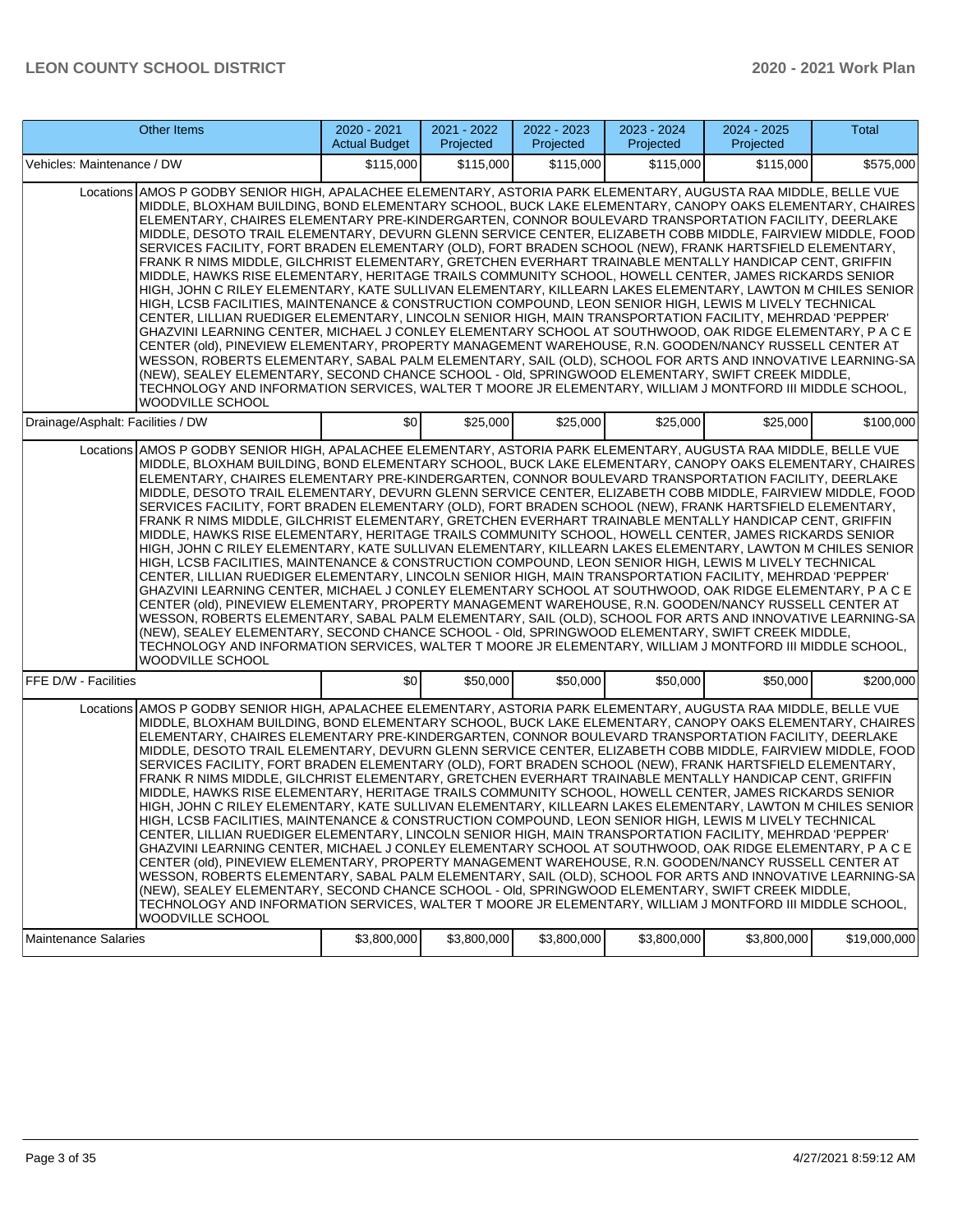|                             | Locations AMOS P GODBY SENIOR HIGH, APALACHEE ELEMENTARY, ASTORIA PARK ELEMENTARY, AUGUSTA RAA MIDDLE, BELLE VUE<br>MIDDLE, BLOXHAM BUILDING, BOND ELEMENTARY SCHOOL, BUCK LAKE ELEMENTARY, CANOPY OAKS ELEMENTARY, CHAIRES<br>ELEMENTARY, CHAIRES ELEMENTARY PRE-KINDERGARTEN, CONNOR BOULEVARD TRANSPORTATION FACILITY, DEERLAKE<br>MIDDLE, DESOTO TRAIL ELEMENTARY, DEVURN GLENN SERVICE CENTER, ELIZABETH COBB MIDDLE, FAIRVIEW MIDDLE, FOOD<br>SERVICES FACILITY, FORT BRADEN ELEMENTARY (OLD), FORT BRADEN SCHOOL (NEW), FRANK HARTSFIELD ELEMENTARY,<br>FRANK R NIMS MIDDLE, GILCHRIST ELEMENTARY, GRETCHEN EVERHART TRAINABLE MENTALLY HANDICAP CENT, GRIFFIN<br>MIDDLE, HAWKS RISE ELEMENTARY, HERITAGE TRAILS COMMUNITY SCHOOL, HOWELL CENTER, JAMES RICKARDS SENIOR<br>HIGH, JOHN C RILEY ELEMENTARY, KATE SULLIVAN ELEMENTARY, KILLEARN LAKES ELEMENTARY, LAWTON M CHILES SENIOR<br>HIGH, LCSB FACILITIES, MAINTENANCE & CONSTRUCTION COMPOUND, LEON SENIOR HIGH, LEWIS M LIVELY TECHNICAL<br>CENTER, LILLIAN RUEDIGER ELEMENTARY, LINCOLN SENIOR HIGH, MAIN TRANSPORTATION FACILITY, MEHRDAD 'PEPPER'<br>GHAZVINI LEARNING CENTER, MICHAEL J CONLEY ELEMENTARY SCHOOL AT SOUTHWOOD, OAK RIDGE ELEMENTARY, P A C E<br>CENTER (old), PINEVIEW ELEMENTARY, PROPERTY MANAGEMENT WAREHOUSE, R.N. GOODEN/NANCY RUSSELL CENTER AT<br>WESSON, ROBERTS ELEMENTARY, SABAL PALM ELEMENTARY, SAIL (OLD), SCHOOL FOR ARTS AND INNOVATIVE LEARNING-SA<br>(NEW), SEALEY ELEMENTARY, SECOND CHANCE SCHOOL - Old, SPRINGWOOD ELEMENTARY, SWIFT CREEK MIDDLE,<br>TECHNOLOGY AND INFORMATION SERVICES, WALTER T MOORE JR ELEMENTARY, WILLIAM J MONTFORD III MIDDLE SCHOOL,<br><b>WOODVILLE SCHOOL</b> |             |             |             |             |             |             |
|-----------------------------|-------------------------------------------------------------------------------------------------------------------------------------------------------------------------------------------------------------------------------------------------------------------------------------------------------------------------------------------------------------------------------------------------------------------------------------------------------------------------------------------------------------------------------------------------------------------------------------------------------------------------------------------------------------------------------------------------------------------------------------------------------------------------------------------------------------------------------------------------------------------------------------------------------------------------------------------------------------------------------------------------------------------------------------------------------------------------------------------------------------------------------------------------------------------------------------------------------------------------------------------------------------------------------------------------------------------------------------------------------------------------------------------------------------------------------------------------------------------------------------------------------------------------------------------------------------------------------------------------------------------------------------------------------------------------------------------------|-------------|-------------|-------------|-------------|-------------|-------------|
| <b>DW Fac Renovations</b>   |                                                                                                                                                                                                                                                                                                                                                                                                                                                                                                                                                                                                                                                                                                                                                                                                                                                                                                                                                                                                                                                                                                                                                                                                                                                                                                                                                                                                                                                                                                                                                                                                                                                                                                 | \$1,000,000 | \$1,075,000 | \$1,075,000 | \$1,075,000 | \$1,075,000 | \$5,300,000 |
|                             | Locations AMOS P GODBY SENIOR HIGH, APALACHEE ELEMENTARY, ASTORIA PARK ELEMENTARY, AUGUSTA RAA MIDDLE, BELLE VUE<br>MIDDLE, BLOXHAM BUILDING, BOND ELEMENTARY SCHOOL, BUCK LAKE ELEMENTARY, CANOPY OAKS ELEMENTARY, CHAIRES<br>ELEMENTARY, CHAIRES ELEMENTARY PRE-KINDERGARTEN, CONNOR BOULEVARD TRANSPORTATION FACILITY, DEERLAKE<br>MIDDLE, DESOTO TRAIL ELEMENTARY, DEVURN GLENN SERVICE CENTER, ELIZABETH COBB MIDDLE, FAIRVIEW MIDDLE, FOOD<br>SERVICES FACILITY, FORT BRADEN ELEMENTARY (OLD), FORT BRADEN SCHOOL (NEW), FRANK HARTSFIELD ELEMENTARY,<br>FRANK R NIMS MIDDLE, GILCHRIST ELEMENTARY, GRETCHEN EVERHART TRAINABLE MENTALLY HANDICAP CENT, GRIFFIN<br>MIDDLE, HAWKS RISE ELEMENTARY, HERITAGE TRAILS COMMUNITY SCHOOL, HOWELL CENTER, JAMES RICKARDS SENIOR<br>HIGH, JOHN C RILEY ELEMENTARY, KATE SULLIVAN ELEMENTARY, KILLEARN LAKES ELEMENTARY, LAWTON M CHILES SENIOR<br>HIGH, LCSB FACILITIES, MAINTENANCE & CONSTRUCTION COMPOUND, LEON SENIOR HIGH, LEWIS M LIVELY TECHNICAL<br>CENTER, LILLIAN RUEDIGER ELEMENTARY, LINCOLN SENIOR HIGH, MAIN TRANSPORTATION FACILITY, MEHRDAD 'PEPPER'<br>GHAZVINI LEARNING CENTER, MICHAEL J CONLEY ELEMENTARY SCHOOL AT SOUTHWOOD, OAK RIDGE ELEMENTARY, P A C E<br>CENTER (old), PINEVIEW ELEMENTARY, PROPERTY MANAGEMENT WAREHOUSE, R.N. GOODEN/NANCY RUSSELL CENTER AT<br>WESSON, ROBERTS ELEMENTARY, SABAL PALM ELEMENTARY, SAIL (OLD), SCHOOL FOR ARTS AND INNOVATIVE LEARNING-SA<br>(NEW), SEALEY ELEMENTARY, SECOND CHANCE SCHOOL - Old, SPRINGWOOD ELEMENTARY, SWIFT CREEK MIDDLE,<br>TECHNOLOGY AND INFORMATION SERVICES, WALTER T MOORE JR ELEMENTARY, WILLIAM J MONTFORD III MIDDLE SCHOOL,<br><b>WOODVILLE SCHOOL</b> |             |             |             |             |             |             |
| DW Fac Remodeling           |                                                                                                                                                                                                                                                                                                                                                                                                                                                                                                                                                                                                                                                                                                                                                                                                                                                                                                                                                                                                                                                                                                                                                                                                                                                                                                                                                                                                                                                                                                                                                                                                                                                                                                 | \$1,000,000 | \$600,000   | \$600,000   | \$600,000   | \$600,000   | \$3,400,000 |
|                             | Locations AMOS P GODBY SENIOR HIGH, APALACHEE ELEMENTARY, ASTORIA PARK ELEMENTARY, AUGUSTA RAA MIDDLE, BELLE VUE<br>MIDDLE, BLOXHAM BUILDING, BOND ELEMENTARY SCHOOL, BUCK LAKE ELEMENTARY, CANOPY OAKS ELEMENTARY, CHAIRES<br>ELEMENTARY, CHAIRES ELEMENTARY PRE-KINDERGARTEN, CONNOR BOULEVARD TRANSPORTATION FACILITY, DEERLAKE<br>MIDDLE, DESOTO TRAIL ELEMENTARY, DEVURN GLENN SERVICE CENTER, ELIZABETH COBB MIDDLE, FAIRVIEW MIDDLE, FOOD<br>SERVICES FACILITY, FORT BRADEN ELEMENTARY (OLD), FORT BRADEN SCHOOL (NEW), FRANK HARTSFIELD ELEMENTARY,<br>FRANK R NIMS MIDDLE, GILCHRIST ELEMENTARY, GRETCHEN EVERHART TRAINABLE MENTALLY HANDICAP CENT, GRIFFIN<br>MIDDLE, HAWKS RISE ELEMENTARY, HERITAGE TRAILS COMMUNITY SCHOOL, HOWELL CENTER, JAMES RICKARDS SENIOR<br>HIGH, JOHN C RILEY ELEMENTARY, KATE SULLIVAN ELEMENTARY, KILLEARN LAKES ELEMENTARY, LAWTON M CHILES SENIOR<br>HIGH, LCSB FACILITIES, MAINTENANCE & CONSTRUCTION COMPOUND, LEON SENIOR HIGH, LEWIS M LIVELY TECHNICAL<br>CENTER, LILLIAN RUEDIGER ELEMENTARY, LINCOLN SENIOR HIGH, MAIN TRANSPORTATION FACILITY, MEHRDAD 'PEPPER'<br>GHAZVINI LEARNING CENTER, MICHAEL J CONLEY ELEMENTARY SCHOOL AT SOUTHWOOD, OAK RIDGE ELEMENTARY, P A C E<br>CENTER (old), PINEVIEW ELEMENTARY, PROPERTY MANAGEMENT WAREHOUSE, R.N. GOODEN/NANCY RUSSELL CENTER AT<br>WESSON, ROBERTS ELEMENTARY, SABAL PALM ELEMENTARY, SAIL (OLD), SCHOOL FOR ARTS AND INNOVATIVE LEARNING-SA<br>(NEW), SEALEY ELEMENTARY, SECOND CHANCE SCHOOL - Old, SPRINGWOOD ELEMENTARY, SWIFT CREEK MIDDLE,<br>TECHNOLOGY AND INFORMATION SERVICES, WALTER T MOORE JR ELEMENTARY, WILLIAM J MONTFORD III MIDDLE SCHOOL,<br>WOODVILLE SCHOOL        |             |             |             |             |             |             |
| Telephone: Maintenance / DW |                                                                                                                                                                                                                                                                                                                                                                                                                                                                                                                                                                                                                                                                                                                                                                                                                                                                                                                                                                                                                                                                                                                                                                                                                                                                                                                                                                                                                                                                                                                                                                                                                                                                                                 | \$69,023    | \$69,023    | \$69,023    | \$69,023    | \$69,023    | \$345,115   |
|                             | Locations AMOS P GODBY SENIOR HIGH, APALACHEE ELEMENTARY, ASTORIA PARK ELEMENTARY, AUGUSTA RAA MIDDLE, BELLE VUE<br>MIDDLE, BLOXHAM BUILDING, BOND ELEMENTARY SCHOOL, BUCK LAKE ELEMENTARY, CANOPY OAKS ELEMENTARY, CHAIRES<br>ELEMENTARY, CHAIRES ELEMENTARY PRE-KINDERGARTEN, CONNOR BOULEVARD TRANSPORTATION FACILITY, DEERLAKE<br>MIDDLE, DESOTO TRAIL ELEMENTARY, DEVURN GLENN SERVICE CENTER, ELIZABETH COBB MIDDLE, FAIRVIEW MIDDLE, FOOD<br>SERVICES FACILITY, FORT BRADEN ELEMENTARY (OLD), FORT BRADEN SCHOOL (NEW), FRANK HARTSFIELD ELEMENTARY,<br>FRANK R NIMS MIDDLE, GILCHRIST ELEMENTARY, GRETCHEN EVERHART TRAINABLE MENTALLY HANDICAP CENT, GRIFFIN<br>MIDDLE, HAWKS RISE ELEMENTARY, HERITAGE TRAILS COMMUNITY SCHOOL, HOWELL CENTER, JAMES RICKARDS SENIOR<br>HIGH, JOHN C RILEY ELEMENTARY, KATE SULLIVAN ELEMENTARY, KILLEARN LAKES ELEMENTARY, LAWTON M CHILES SENIOR<br>HIGH, LCSB FACILITIES, MAINTENANCE & CONSTRUCTION COMPOUND, LEON SENIOR HIGH, LEWIS M LIVELY TECHNICAL<br>CENTER, LILLIAN RUEDIGER ELEMENTARY, LINCOLN SENIOR HIGH, MAIN TRANSPORTATION FACILITY, MEHRDAD 'PEPPER'<br>GHAZVINI LEARNING CENTER, MICHAEL J CONLEY ELEMENTARY SCHOOL AT SOUTHWOOD, OAK RIDGE ELEMENTARY, P A C E<br>CENTER (old), PINEVIEW ELEMENTARY, PROPERTY MANAGEMENT WAREHOUSE, R.N. GOODEN/NANCY RUSSELL CENTER AT<br>WESSON, ROBERTS ELEMENTARY, SABAL PALM ELEMENTARY, SAIL (OLD), SCHOOL FOR ARTS AND INNOVATIVE LEARNING-SA<br>(NEW), SEALEY ELEMENTARY, SECOND CHANCE SCHOOL - Old, SPRINGWOOD ELEMENTARY, SWIFT CREEK MIDDLE,<br>TECHNOLOGY AND INFORMATION SERVICES, WALTER T MOORE JR ELEMENTARY, WILLIAM J MONTFORD III MIDDLE SCHOOL,<br>WOODVILLE SCHOOL        |             |             |             |             |             |             |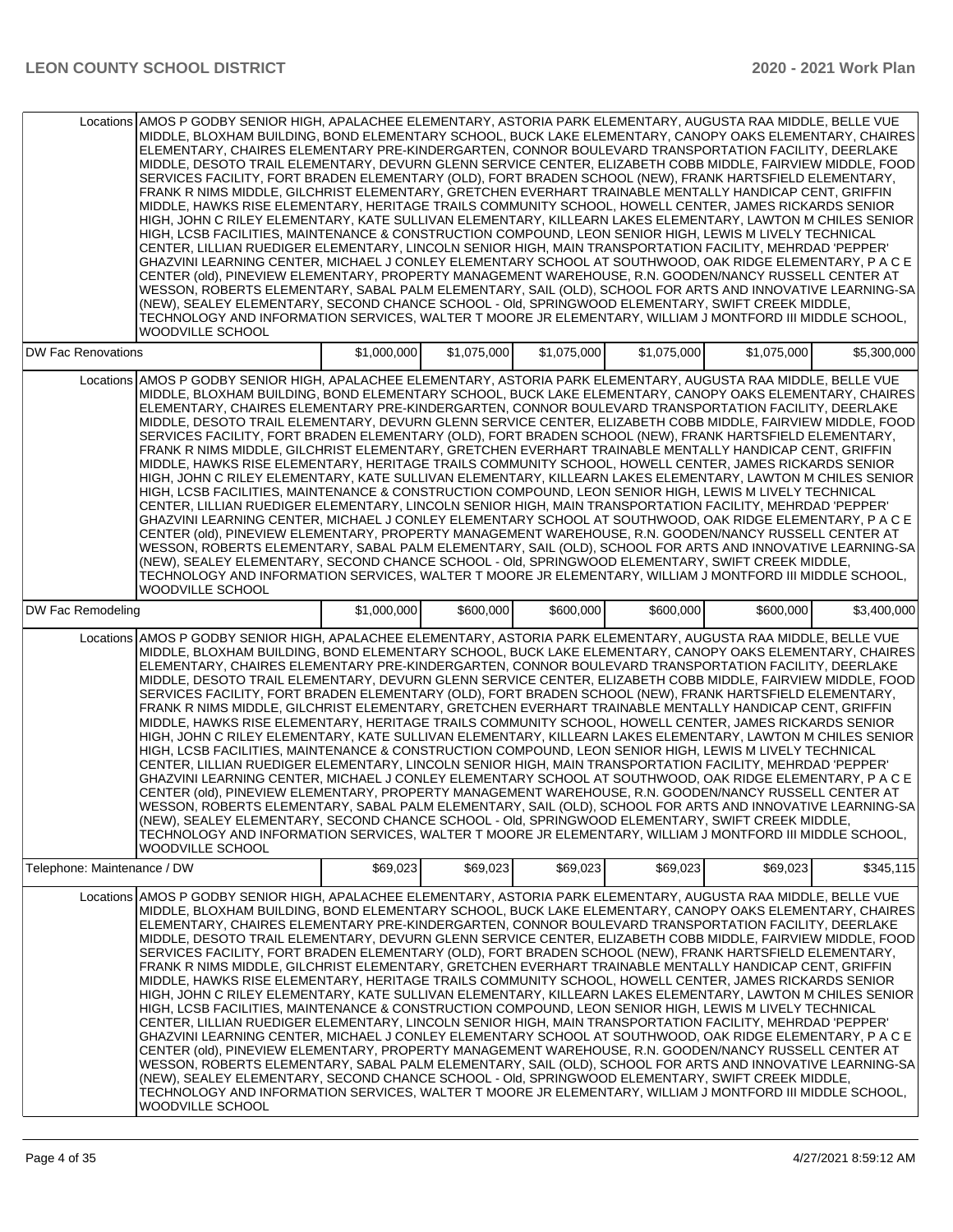|                                           | Plumbing D/W - Facilities                                                                                                                                                                                                                                                                                                                                                                                                                                                                                                                                                                                                                                                                                                                                                                                                                                                                                                                                                                                                                                                                                                                                                                                                                                                                                                                                                                                                                                                                                                                                                                                                                                                                |          | \$0<br>\$25,000 | \$25,000 | \$25,000 | \$25,000 | \$100,000 |
|-------------------------------------------|------------------------------------------------------------------------------------------------------------------------------------------------------------------------------------------------------------------------------------------------------------------------------------------------------------------------------------------------------------------------------------------------------------------------------------------------------------------------------------------------------------------------------------------------------------------------------------------------------------------------------------------------------------------------------------------------------------------------------------------------------------------------------------------------------------------------------------------------------------------------------------------------------------------------------------------------------------------------------------------------------------------------------------------------------------------------------------------------------------------------------------------------------------------------------------------------------------------------------------------------------------------------------------------------------------------------------------------------------------------------------------------------------------------------------------------------------------------------------------------------------------------------------------------------------------------------------------------------------------------------------------------------------------------------------------------|----------|-----------------|----------|----------|----------|-----------|
|                                           | Locations AMOS P GODBY SENIOR HIGH. APALACHEE ELEMENTARY. ASTORIA PARK ELEMENTARY. AUGUSTA RAA MIDDLE. BELLE VUE<br>MIDDLE, BLOXHAM BUILDING, BOND ELEMENTARY SCHOOL, BUCK LAKE ELEMENTARY, CANOPY OAKS ELEMENTARY, CHAIRES<br>ELEMENTARY, CHAIRES ELEMENTARY PRE-KINDERGARTEN, CONNOR BOULEVARD TRANSPORTATION FACILITY, DEERLAKE<br>MIDDLE. DESOTO TRAIL ELEMENTARY. DEVURN GLENN SERVICE CENTER. ELIZABETH COBB MIDDLE. FAIRVIEW MIDDLE. FOOD<br>SERVICES FACILITY, FORT BRADEN ELEMENTARY (OLD), FORT BRADEN SCHOOL (NEW), FRANK HARTSFIELD ELEMENTARY,<br>FRANK R NIMS MIDDLE, GILCHRIST ELEMENTARY, GRETCHEN EVERHART TRAINABLE MENTALLY HANDICAP CENT, GRIFFIN<br>MIDDLE, HAWKS RISE ELEMENTARY, HERITAGE TRAILS COMMUNITY SCHOOL, HOWELL CENTER, JAMES RICKARDS SENIOR<br>HIGH, JOHN C RILEY ELEMENTARY, KATE SULLIVAN ELEMENTARY, KILLEARN LAKES ELEMENTARY, LAWTON M CHILES SENIOR<br>HIGH, LCSB FACILITIES, MAINTENANCE & CONSTRUCTION COMPOUND, LEON SENIOR HIGH, LEWIS M LIVELY TECHNICAL<br>CENTER, LILLIAN RUEDIGER ELEMENTARY, LINCOLN SENIOR HIGH, MAIN TRANSPORTATION FACILITY, MEHRDAD 'PEPPER'<br>GHAZVINI LEARNING CENTER, MICHAEL J CONLEY ELEMENTARY SCHOOL AT SOUTHWOOD, OAK RIDGE ELEMENTARY, P A C E<br>CENTER (old). PINEVIEW ELEMENTARY. PROPERTY MANAGEMENT WAREHOUSE. R.N. GOODEN/NANCY RUSSELL CENTER AT<br>WESSON, ROBERTS ELEMENTARY, SABAL PALM ELEMENTARY, SAIL (OLD), SCHOOL FOR ARTS AND INNOVATIVE LEARNING-SA<br>(NEW), SEALEY ELEMENTARY, SECOND CHANCE SCHOOL - Old, SPRINGWOOD ELEMENTARY, SWIFT CREEK MIDDLE,<br>TECHNOLOGY AND INFORMATION SERVICES, WALTER T MOORE JR ELEMENTARY, WILLIAM J MONTFORD III MIDDLE SCHOOL,<br>WOODVILLE SCHOOL |          |                 |          |          |          |           |
| ADA - Maintenance                         |                                                                                                                                                                                                                                                                                                                                                                                                                                                                                                                                                                                                                                                                                                                                                                                                                                                                                                                                                                                                                                                                                                                                                                                                                                                                                                                                                                                                                                                                                                                                                                                                                                                                                          | \$46,015 | \$46,015        | \$46,015 | \$46,015 | \$46,015 | \$230,075 |
|                                           | Locations AMOS P GODBY SENIOR HIGH, APALACHEE ELEMENTARY, ASTORIA PARK ELEMENTARY, AUGUSTA RAA MIDDLE, BELLE VUE<br>MIDDLE, BLOXHAM BUILDING, BOND ELEMENTARY SCHOOL, BUCK LAKE ELEMENTARY, CANOPY OAKS ELEMENTARY, CHAIRES<br>ELEMENTARY, CHAIRES ELEMENTARY PRE-KINDERGARTEN, CONNOR BOULEVARD TRANSPORTATION FACILITY, DEERLAKE<br>MIDDLE, DESOTO TRAIL ELEMENTARY, DEVURN GLENN SERVICE CENTER, ELIZABETH COBB MIDDLE, FAIRVIEW MIDDLE, FOOD<br>SERVICES FACILITY, FORT BRADEN ELEMENTARY (OLD), FORT BRADEN SCHOOL (NEW), FRANK HARTSFIELD ELEMENTARY,<br>FRANK R NIMS MIDDLE, GILCHRIST ELEMENTARY, GRETCHEN EVERHART TRAINABLE MENTALLY HANDICAP CENT, GRIFFIN<br>MIDDLE, HAWKS RISE ELEMENTARY, HERITAGE TRAILS COMMUNITY SCHOOL, HOWELL CENTER, JAMES RICKARDS SENIOR<br>HIGH, JOHN C RILEY ELEMENTARY, KATE SULLIVAN ELEMENTARY, KILLEARN LAKES ELEMENTARY, LAWTON M CHILES SENIOR<br>HIGH, LCSB FACILITIES, MAINTENANCE & CONSTRUCTION COMPOUND, LEON SENIOR HIGH, LEWIS M LIVELY TECHNICAL<br>CENTER, LILLIAN RUEDIGER ELEMENTARY, LINCOLN SENIOR HIGH, MAIN TRANSPORTATION FACILITY, MEHRDAD 'PEPPER'<br>GHAZVINI LEARNING CENTER, MICHAEL J CONLEY ELEMENTARY SCHOOL AT SOUTHWOOD, OAK RIDGE ELEMENTARY, P A C E<br>CENTER (old), PINEVIEW ELEMENTARY, PROPERTY MANAGEMENT WAREHOUSE, R.N. GOODEN/NANCY RUSSELL CENTER AT<br>WESSON, ROBERTS ELEMENTARY, SABAL PALM ELEMENTARY, SAIL (OLD), SCHOOL FOR ARTS AND INNOVATIVE LEARNING-SA<br>(NEW), SEALEY ELEMENTARY, SECOND CHANCE SCHOOL - Old, SPRINGWOOD ELEMENTARY, SWIFT CREEK MIDDLE,<br>TECHNOLOGY AND INFORMATION SERVICES, WALTER T MOORE JR ELEMENTARY, WILLIAM J MONTFORD III MIDDLE SCHOOL,<br>WOODVILLE SCHOOL |          |                 |          |          |          |           |
|                                           | Environmental mandates: Maintenance / DW                                                                                                                                                                                                                                                                                                                                                                                                                                                                                                                                                                                                                                                                                                                                                                                                                                                                                                                                                                                                                                                                                                                                                                                                                                                                                                                                                                                                                                                                                                                                                                                                                                                 | \$51,748 | \$51.748        | \$51,748 | \$51.748 | \$51.748 | \$258.740 |
|                                           | Locations AMOS P GODBY SENIOR HIGH, APALACHEE ELEMENTARY, ASTORIA PARK ELEMENTARY, AUGUSTA RAA MIDDLE, BELLE VUE<br>MIDDLE, BLOXHAM BUILDING, BOND ELEMENTARY SCHOOL, BUCK LAKE ELEMENTARY, CANOPY OAKS ELEMENTARY, CHAIRES<br>ELEMENTARY, CHAIRES ELEMENTARY PRE-KINDERGARTEN, CONNOR BOULEVARD TRANSPORTATION FACILITY, DEERLAKE<br>MIDDLE, DESOTO TRAIL ELEMENTARY, DEVURN GLENN SERVICE CENTER, ELIZABETH COBB MIDDLE, FAIRVIEW MIDDLE, FOOD<br>SERVICES FACILITY, FORT BRADEN ELEMENTARY (OLD), FORT BRADEN SCHOOL (NEW), FRANK HARTSFIELD ELEMENTARY,<br>FRANK R NIMS MIDDLE, GILCHRIST ELEMENTARY, GRETCHEN EVERHART TRAINABLE MENTALLY HANDICAP CENT, GRIFFIN<br>MIDDLE, HAWKS RISE ELEMENTARY, HERITAGE TRAILS COMMUNITY SCHOOL, HOWELL CENTER, JAMES RICKARDS SENIOR<br>HIGH, JOHN C RILEY ELEMENTARY, KATE SULLIVAN ELEMENTARY, KILLEARN LAKES ELEMENTARY, LAWTON M CHILES SENIOR<br>HIGH, LCSB FACILITIES, MAINTENANCE & CONSTRUCTION COMPOUND, LEON SENIOR HIGH, LEWIS M LIVELY TECHNICAL<br>CENTER, LILLIAN RUEDIGER ELEMENTARY, LINCOLN SENIOR HIGH, MAIN TRANSPORTATION FACILITY, MEHRDAD 'PEPPER'<br>GHAZVINI LEARNING CENTER. MICHAEL J CONLEY ELEMENTARY SCHOOL AT SOUTHWOOD. OAK RIDGE ELEMENTARY. P A C E<br>CENTER (old), PINEVIEW ELEMENTARY, PROPERTY MANAGEMENT WAREHOUSE, R.N. GOODEN/NANCY RUSSELL CENTER AT<br>WESSON, ROBERTS ELEMENTARY, SABAL PALM ELEMENTARY, SAIL (OLD), SCHOOL FOR ARTS AND INNOVATIVE LEARNING-SA<br>(NEW), SEALEY ELEMENTARY, SECOND CHANCE SCHOOL - Old, SPRINGWOOD ELEMENTARY, SWIFT CREEK MIDDLE,<br>TECHNOLOGY AND INFORMATION SERVICES, WALTER T MOORE JR ELEMENTARY, WILLIAM J MONTFORD III MIDDLE SCHOOL,<br>WOODVILLE SCHOOL |          |                 |          |          |          |           |
| Athletic Tracks & Courts D/W - Facilities |                                                                                                                                                                                                                                                                                                                                                                                                                                                                                                                                                                                                                                                                                                                                                                                                                                                                                                                                                                                                                                                                                                                                                                                                                                                                                                                                                                                                                                                                                                                                                                                                                                                                                          | \$0      | \$25,000        | \$25,000 | \$25,000 | \$25,000 | \$100,000 |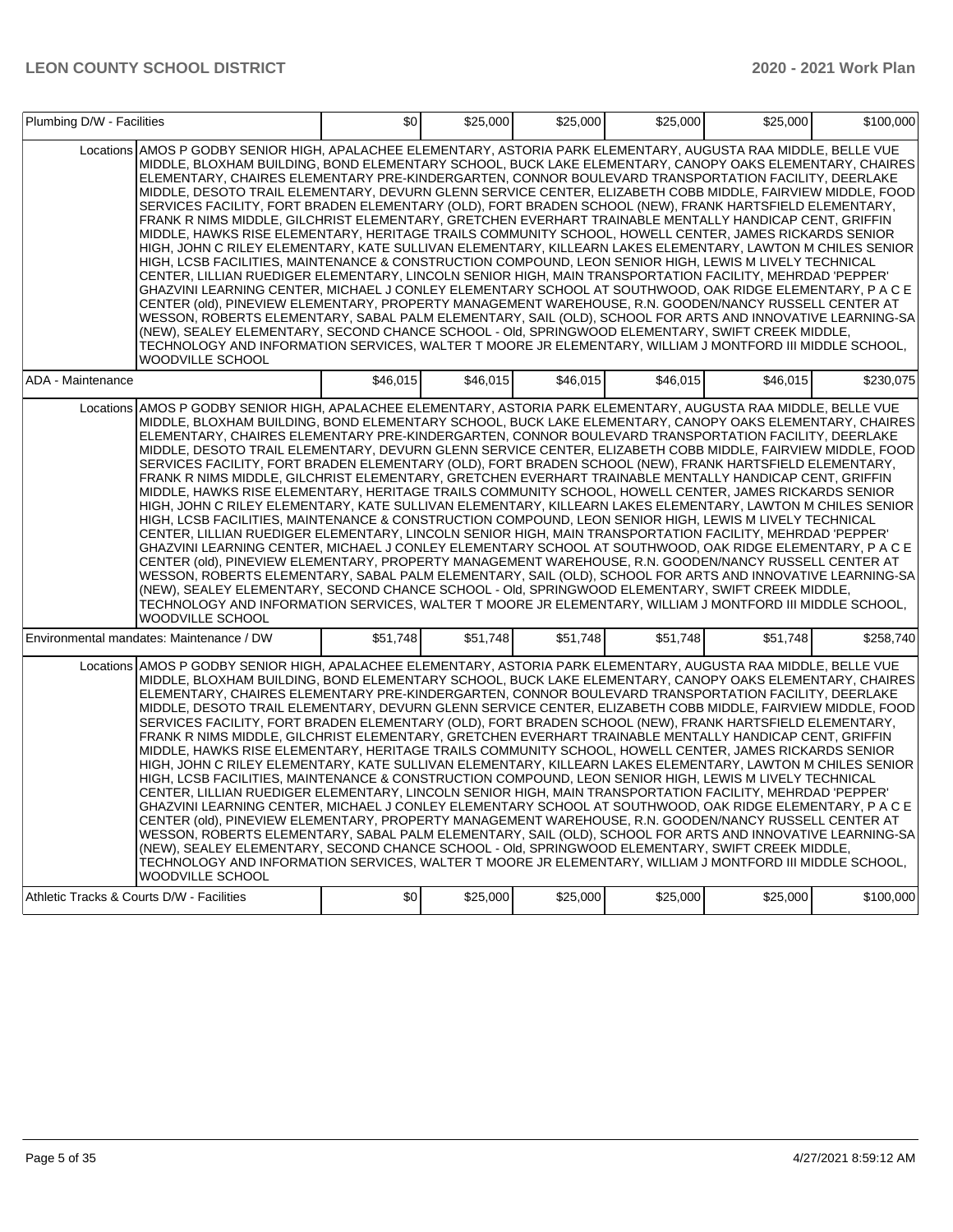|                         | Locations AMOS P GODBY SENIOR HIGH, APALACHEE ELEMENTARY, ASTORIA PARK ELEMENTARY, AUGUSTA RAA MIDDLE, BELLE VUE<br>MIDDLE, BLOXHAM BUILDING, BOND ELEMENTARY SCHOOL, BUCK LAKE ELEMENTARY, CANOPY OAKS ELEMENTARY, CHAIRES<br>ELEMENTARY, CHAIRES ELEMENTARY PRE-KINDERGARTEN, CONNOR BOULEVARD TRANSPORTATION FACILITY, DEERLAKE<br>MIDDLE, DESOTO TRAIL ELEMENTARY, DEVURN GLENN SERVICE CENTER, ELIZABETH COBB MIDDLE, FAIRVIEW MIDDLE, FOOD<br>SERVICES FACILITY, FORT BRADEN ELEMENTARY (OLD), FORT BRADEN SCHOOL (NEW), FRANK HARTSFIELD ELEMENTARY,<br>FRANK R NIMS MIDDLE, GILCHRIST ELEMENTARY, GRETCHEN EVERHART TRAINABLE MENTALLY HANDICAP CENT, GRIFFIN<br>MIDDLE, HAWKS RISE ELEMENTARY, HERITAGE TRAILS COMMUNITY SCHOOL, HOWELL CENTER, JAMES RICKARDS SENIOR<br>HIGH, JOHN C RILEY ELEMENTARY, KATE SULLIVAN ELEMENTARY, KILLEARN LAKES ELEMENTARY, LAWTON M CHILES SENIOR<br>HIGH, LCSB FACILITIES, MAINTENANCE & CONSTRUCTION COMPOUND, LEON SENIOR HIGH, LEWIS M LIVELY TECHNICAL<br>CENTER, LILLIAN RUEDIGER ELEMENTARY, LINCOLN SENIOR HIGH, MAIN TRANSPORTATION FACILITY, MEHRDAD 'PEPPER'<br>GHAZVINI LEARNING CENTER, MICHAEL J CONLEY ELEMENTARY SCHOOL AT SOUTHWOOD, OAK RIDGE ELEMENTARY, P A C E<br>CENTER (old), PINEVIEW ELEMENTARY, PROPERTY MANAGEMENT WAREHOUSE, R.N. GOODEN/NANCY RUSSELL CENTER AT<br>WESSON, ROBERTS ELEMENTARY, SABAL PALM ELEMENTARY, SAIL (OLD), SCHOOL FOR ARTS AND INNOVATIVE LEARNING-SA<br>(NEW), SEALEY ELEMENTARY, SECOND CHANCE SCHOOL - Old, SPRINGWOOD ELEMENTARY, SWIFT CREEK MIDDLE,<br>TECHNOLOGY AND INFORMATION SERVICES, WALTER T MOORE JR ELEMENTARY, WILLIAM J MONTFORD III MIDDLE SCHOOL,<br><b>WOODVILLE SCHOOL</b> |           |           |           |           |           |           |
|-------------------------|-------------------------------------------------------------------------------------------------------------------------------------------------------------------------------------------------------------------------------------------------------------------------------------------------------------------------------------------------------------------------------------------------------------------------------------------------------------------------------------------------------------------------------------------------------------------------------------------------------------------------------------------------------------------------------------------------------------------------------------------------------------------------------------------------------------------------------------------------------------------------------------------------------------------------------------------------------------------------------------------------------------------------------------------------------------------------------------------------------------------------------------------------------------------------------------------------------------------------------------------------------------------------------------------------------------------------------------------------------------------------------------------------------------------------------------------------------------------------------------------------------------------------------------------------------------------------------------------------------------------------------------------------------------------------------------------------|-----------|-----------|-----------|-----------|-----------|-----------|
|                         | Furniture Fixture & Equipment: Maintenance / DW                                                                                                                                                                                                                                                                                                                                                                                                                                                                                                                                                                                                                                                                                                                                                                                                                                                                                                                                                                                                                                                                                                                                                                                                                                                                                                                                                                                                                                                                                                                                                                                                                                                 | \$120,000 | \$120,000 | \$120,000 | \$120,000 | \$120,000 | \$600,000 |
|                         | Locations AMOS P GODBY SENIOR HIGH, APALACHEE ELEMENTARY, ASTORIA PARK ELEMENTARY, AUGUSTA RAA MIDDLE, BELLE VUE<br>MIDDLE, BLOXHAM BUILDING, BOND ELEMENTARY SCHOOL, BUCK LAKE ELEMENTARY, CANOPY OAKS ELEMENTARY, CHAIRES<br>ELEMENTARY, CHAIRES ELEMENTARY PRE-KINDERGARTEN, CONNOR BOULEVARD TRANSPORTATION FACILITY, DEERLAKE<br>MIDDLE, DESOTO TRAIL ELEMENTARY, DEVURN GLENN SERVICE CENTER, ELIZABETH COBB MIDDLE, FAIRVIEW MIDDLE, FOOD<br>SERVICES FACILITY, FORT BRADEN ELEMENTARY (OLD), FORT BRADEN SCHOOL (NEW), FRANK HARTSFIELD ELEMENTARY,<br>FRANK R NIMS MIDDLE, GILCHRIST ELEMENTARY, GRETCHEN EVERHART TRAINABLE MENTALLY HANDICAP CENT, GRIFFIN<br>MIDDLE, HAWKS RISE ELEMENTARY, HERITAGE TRAILS COMMUNITY SCHOOL, HOWELL CENTER, JAMES RICKARDS SENIOR<br>HIGH. JOHN C RILEY ELEMENTARY. KATE SULLIVAN ELEMENTARY. KILLEARN LAKES ELEMENTARY. LAWTON M CHILES SENIOR<br>HIGH, LCSB FACILITIES, MAINTENANCE & CONSTRUCTION COMPOUND, LEON SENIOR HIGH, LEWIS M LIVELY TECHNICAL<br>CENTER, LILLIAN RUEDIGER ELEMENTARY, LINCOLN SENIOR HIGH, MAIN TRANSPORTATION FACILITY, MEHRDAD 'PEPPER'<br>GHAZVINI LEARNING CENTER, MICHAEL J CONLEY ELEMENTARY SCHOOL AT SOUTHWOOD, OAK RIDGE ELEMENTARY, P A C E<br>CENTER (old), PINEVIEW ELEMENTARY, PROPERTY MANAGEMENT WAREHOUSE, R.N. GOODEN/NANCY RUSSELL CENTER AT<br>WESSON, ROBERTS ELEMENTARY, SABAL PALM ELEMENTARY, SAIL (OLD), SCHOOL FOR ARTS AND INNOVATIVE LEARNING-SA<br>(NEW), SEALEY ELEMENTARY, SECOND CHANCE SCHOOL - Old, SPRINGWOOD ELEMENTARY, SWIFT CREEK MIDDLE,<br>TECHNOLOGY AND INFORMATION SERVICES, WALTER T MOORE JR ELEMENTARY, WILLIAM J MONTFORD III MIDDLE SCHOOL,<br><b>WOODVILLE SCHOOL</b> |           |           |           |           |           |           |
| Safety to Life - Fac    |                                                                                                                                                                                                                                                                                                                                                                                                                                                                                                                                                                                                                                                                                                                                                                                                                                                                                                                                                                                                                                                                                                                                                                                                                                                                                                                                                                                                                                                                                                                                                                                                                                                                                                 | \$0       | \$100,000 | \$100,000 | \$100,000 | \$100,000 | \$400,000 |
|                         | Locations AMOS P GODBY SENIOR HIGH, APALACHEE ELEMENTARY, ASTORIA PARK ELEMENTARY, AUGUSTA RAA MIDDLE, BELLE VUE<br>MIDDLE, BLOXHAM BUILDING, BOND ELEMENTARY SCHOOL, BUCK LAKE ELEMENTARY, CANOPY OAKS ELEMENTARY, CHAIRES<br>ELEMENTARY, CHAIRES ELEMENTARY PRE-KINDERGARTEN, CONNOR BOULEVARD TRANSPORTATION FACILITY, DEERLAKE<br>MIDDLE, DESOTO TRAIL ELEMENTARY, DEVURN GLENN SERVICE CENTER, ELIZABETH COBB MIDDLE, FAIRVIEW MIDDLE, FOOD<br>SERVICES FACILITY, FORT BRADEN ELEMENTARY (OLD), FORT BRADEN SCHOOL (NEW), FRANK HARTSFIELD ELEMENTARY,<br>FRANK R NIMS MIDDLE, GILCHRIST ELEMENTARY, GRETCHEN EVERHART TRAINABLE MENTALLY HANDICAP CENT, GRIFFIN<br>MIDDLE, HAWKS RISE ELEMENTARY, HERITAGE TRAILS COMMUNITY SCHOOL, HOWELL CENTER, JAMES RICKARDS SENIOR<br>HIGH, JOHN C RILEY ELEMENTARY, KATE SULLIVAN ELEMENTARY, KILLEARN LAKES ELEMENTARY, LAWTON M CHILES SENIOR<br>HIGH, LCSB FACILITIES, MAINTENANCE & CONSTRUCTION COMPOUND, LEON SENIOR HIGH, LEWIS M LIVELY TECHNICAL<br>CENTER, LILLIAN RUEDIGER ELEMENTARY, LINCOLN SENIOR HIGH, MAIN TRANSPORTATION FACILITY, MEHRDAD 'PEPPER'<br>GHAZVINI LEARNING CENTER, MICHAEL J CONLEY ELEMENTARY SCHOOL AT SOUTHWOOD, OAK RIDGE ELEMENTARY, P A C E<br>CENTER (old), PINEVIEW ELEMENTARY, PROPERTY MANAGEMENT WAREHOUSE, R.N. GOODEN/NANCY RUSSELL CENTER AT<br>WESSON, ROBERTS ELEMENTARY, SABAL PALM ELEMENTARY, SAIL (OLD), SCHOOL FOR ARTS AND INNOVATIVE LEARNING-SA<br>(NEW), SEALEY ELEMENTARY, SECOND CHANCE SCHOOL - Old, SPRINGWOOD ELEMENTARY, SWIFT CREEK MIDDLE,<br>TECHNOLOGY AND INFORMATION SERVICES, WALTER T MOORE JR ELEMENTARY, WILLIAM J MONTFORD III MIDDLE SCHOOL,<br>WOODVILLE SCHOOL        |           |           |           |           |           |           |
| D/W Locks - Maintenance |                                                                                                                                                                                                                                                                                                                                                                                                                                                                                                                                                                                                                                                                                                                                                                                                                                                                                                                                                                                                                                                                                                                                                                                                                                                                                                                                                                                                                                                                                                                                                                                                                                                                                                 | \$46,015  | \$46,015  | \$46,015  | \$46,015  | \$46,015  | \$230,075 |
|                         | Locations AMOS P GODBY SENIOR HIGH. APALACHEE ELEMENTARY. ASTORIA PARK ELEMENTARY. AUGUSTA RAA MIDDLE. BELLE VUE<br>MIDDLE. BLOXHAM BUILDING. BOND ELEMENTARY SCHOOL. BUCK LAKE ELEMENTARY. CANOPY OAKS ELEMENTARY. CHAIRES<br>ELEMENTARY, CHAIRES ELEMENTARY PRE-KINDERGARTEN, CONNOR BOULEVARD TRANSPORTATION FACILITY, DEERLAKE<br>MIDDLE, DESOTO TRAIL ELEMENTARY, DEVURN GLENN SERVICE CENTER, ELIZABETH COBB MIDDLE, FAIRVIEW MIDDLE, FOOD<br>SERVICES FACILITY, FORT BRADEN ELEMENTARY (OLD), FORT BRADEN SCHOOL (NEW), FRANK HARTSFIELD ELEMENTARY,<br>FRANK R NIMS MIDDLE, GILCHRIST ELEMENTARY, GRETCHEN EVERHART TRAINABLE MENTALLY HANDICAP CENT, GRIFFIN<br>MIDDLE, HAWKS RISE ELEMENTARY, HERITAGE TRAILS COMMUNITY SCHOOL, HOWELL CENTER, JAMES RICKARDS SENIOR<br>HIGH, JOHN C RILEY ELEMENTARY, KATE SULLIVAN ELEMENTARY, KILLEARN LAKES ELEMENTARY, LAWTON M CHILES SENIOR<br>HIGH, LCSB FACILITIES, MAINTENANCE & CONSTRUCTION COMPOUND, LEON SENIOR HIGH, LEWIS M LIVELY TECHNICAL<br>CENTER, LILLIAN RUEDIGER ELEMENTARY, LINCOLN SENIOR HIGH, MAIN TRANSPORTATION FACILITY, MEHRDAD 'PEPPER'<br>GHAZVINI LEARNING CENTER, MICHAEL J CONLEY ELEMENTARY SCHOOL AT SOUTHWOOD, OAK RIDGE ELEMENTARY, P A C E<br>CENTER (old), PINEVIEW ELEMENTARY, PROPERTY MANAGEMENT WAREHOUSE, R.N. GOODEN/NANCY RUSSELL CENTER AT<br>WESSON, ROBERTS ELEMENTARY, SABAL PALM ELEMENTARY, SAIL (OLD), SCHOOL FOR ARTS AND INNOVATIVE LEARNING-SA<br>(NEW), SEALEY ELEMENTARY, SECOND CHANCE SCHOOL - Old, SPRINGWOOD ELEMENTARY, SWIFT CREEK MIDDLE,<br>TECHNOLOGY AND INFORMATION SERVICES, WALTER T MOORE JR ELEMENTARY, WILLIAM J MONTFORD III MIDDLE SCHOOL,<br>WOODVILLE SCHOOL        |           |           |           |           |           |           |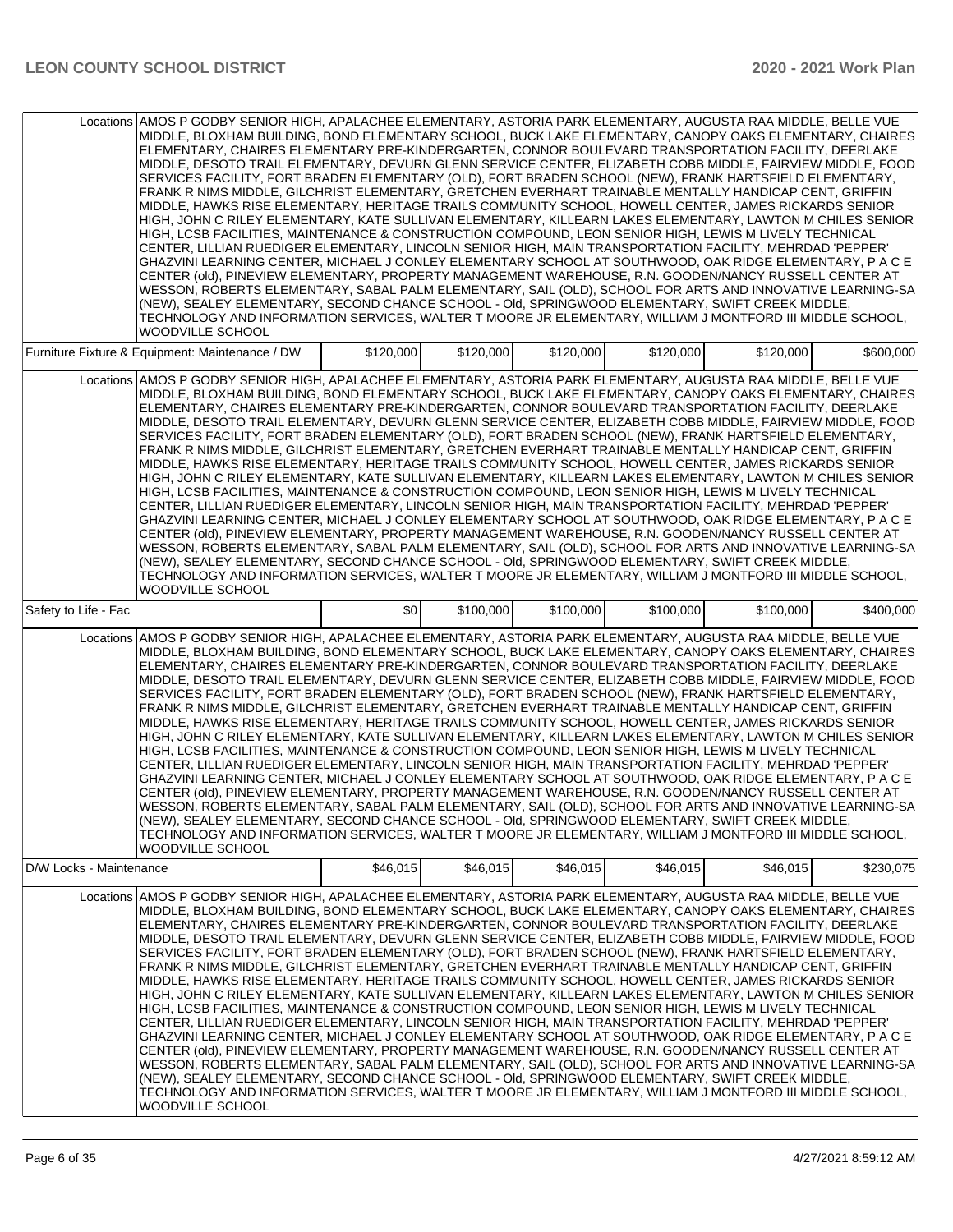| Roofs: Facilities / DW        |                                                                                                                                                                                                                                                                                                                                                                                                                                                                                                                                                                                                                                                                                                                                                                                                                                                                                                                                                                                                                                                                                                                                                                                                                                                                                                                                                                                                                                                                                                                                                                                                                                                                                          | \$0       | \$25,000  | \$25,000  | \$25,000  | \$25,000  | \$100,000   |
|-------------------------------|------------------------------------------------------------------------------------------------------------------------------------------------------------------------------------------------------------------------------------------------------------------------------------------------------------------------------------------------------------------------------------------------------------------------------------------------------------------------------------------------------------------------------------------------------------------------------------------------------------------------------------------------------------------------------------------------------------------------------------------------------------------------------------------------------------------------------------------------------------------------------------------------------------------------------------------------------------------------------------------------------------------------------------------------------------------------------------------------------------------------------------------------------------------------------------------------------------------------------------------------------------------------------------------------------------------------------------------------------------------------------------------------------------------------------------------------------------------------------------------------------------------------------------------------------------------------------------------------------------------------------------------------------------------------------------------|-----------|-----------|-----------|-----------|-----------|-------------|
|                               | Locations AMOS P GODBY SENIOR HIGH. APALACHEE ELEMENTARY. ASTORIA PARK ELEMENTARY. AUGUSTA RAA MIDDLE. BELLE VUE<br>MIDDLE, BLOXHAM BUILDING, BOND ELEMENTARY SCHOOL, BUCK LAKE ELEMENTARY, CANOPY OAKS ELEMENTARY, CHAIRES<br>ELEMENTARY, CHAIRES ELEMENTARY PRE-KINDERGARTEN, CONNOR BOULEVARD TRANSPORTATION FACILITY, DEERLAKE<br>MIDDLE, DESOTO TRAIL ELEMENTARY, DEVURN GLENN SERVICE CENTER, ELIZABETH COBB MIDDLE, FAIRVIEW MIDDLE, FOOD<br>SERVICES FACILITY, FORT BRADEN ELEMENTARY (OLD), FORT BRADEN SCHOOL (NEW), FRANK HARTSFIELD ELEMENTARY,<br>FRANK R NIMS MIDDLE, GILCHRIST ELEMENTARY, GRETCHEN EVERHART TRAINABLE MENTALLY HANDICAP CENT, GRIFFIN<br>MIDDLE, HAWKS RISE ELEMENTARY, HERITAGE TRAILS COMMUNITY SCHOOL, HOWELL CENTER, JAMES RICKARDS SENIOR<br>HIGH, JOHN C RILEY ELEMENTARY, KATE SULLIVAN ELEMENTARY, KILLEARN LAKES ELEMENTARY, LAWTON M CHILES SENIOR<br>HIGH, LCSB FACILITIES, MAINTENANCE & CONSTRUCTION COMPOUND, LEON SENIOR HIGH, LEWIS M LIVELY TECHNICAL<br>CENTER, LILLIAN RUEDIGER ELEMENTARY, LINCOLN SENIOR HIGH, MAIN TRANSPORTATION FACILITY, MEHRDAD 'PEPPER'<br>GHAZVINI LEARNING CENTER, MICHAEL J CONLEY ELEMENTARY SCHOOL AT SOUTHWOOD, OAK RIDGE ELEMENTARY, P A C E<br>CENTER (old), PINEVIEW ELEMENTARY, PROPERTY MANAGEMENT WAREHOUSE, R.N. GOODEN/NANCY RUSSELL CENTER AT<br>WESSON, ROBERTS ELEMENTARY, SABAL PALM ELEMENTARY, SAIL (OLD), SCHOOL FOR ARTS AND INNOVATIVE LEARNING-SA<br>(NEW), SEALEY ELEMENTARY, SECOND CHANCE SCHOOL - Old, SPRINGWOOD ELEMENTARY, SWIFT CREEK MIDDLE,<br>TECHNOLOGY AND INFORMATION SERVICES, WALTER T MOORE JR ELEMENTARY, WILLIAM J MONTFORD III MIDDLE SCHOOL,<br>WOODVILLE SCHOOL |           |           |           |           |           |             |
| Electrical D/W - Maintenance  |                                                                                                                                                                                                                                                                                                                                                                                                                                                                                                                                                                                                                                                                                                                                                                                                                                                                                                                                                                                                                                                                                                                                                                                                                                                                                                                                                                                                                                                                                                                                                                                                                                                                                          | \$46.015  | \$46.015  | \$46.015  | \$46.015  | \$46.015  | \$230.075   |
|                               | Locations AMOS P GODBY SENIOR HIGH, APALACHEE ELEMENTARY, ASTORIA PARK ELEMENTARY, AUGUSTA RAA MIDDLE, BELLE VUE<br>MIDDLE, BLOXHAM BUILDING, BOND ELEMENTARY SCHOOL, BUCK LAKE ELEMENTARY, CANOPY OAKS ELEMENTARY, CHAIRES<br>ELEMENTARY, CHAIRES ELEMENTARY PRE-KINDERGARTEN, CONNOR BOULEVARD TRANSPORTATION FACILITY, DEERLAKE<br>MIDDLE, DESOTO TRAIL ELEMENTARY, DEVURN GLENN SERVICE CENTER, ELIZABETH COBB MIDDLE, FAIRVIEW MIDDLE, FOOD<br>SERVICES FACILITY, FORT BRADEN ELEMENTARY (OLD), FORT BRADEN SCHOOL (NEW), FRANK HARTSFIELD ELEMENTARY,<br>FRANK R NIMS MIDDLE, GILCHRIST ELEMENTARY, GRETCHEN EVERHART TRAINABLE MENTALLY HANDICAP CENT, GRIFFIN<br>MIDDLE, HAWKS RISE ELEMENTARY, HERITAGE TRAILS COMMUNITY SCHOOL, HOWELL CENTER, JAMES RICKARDS SENIOR<br>HIGH, JOHN C RILEY ELEMENTARY, KATE SULLIVAN ELEMENTARY, KILLEARN LAKES ELEMENTARY, LAWTON M CHILES SENIOR<br>HIGH, LCSB FACILITIES, MAINTENANCE & CONSTRUCTION COMPOUND, LEON SENIOR HIGH, LEWIS M LIVELY TECHNICAL<br>CENTER, LILLIAN RUEDIGER ELEMENTARY, LINCOLN SENIOR HIGH, MAIN TRANSPORTATION FACILITY, MEHRDAD 'PEPPER'<br>GHAZVINI LEARNING CENTER, MICHAEL J CONLEY ELEMENTARY SCHOOL AT SOUTHWOOD, OAK RIDGE ELEMENTARY, P A C E<br>CENTER (old), PINEVIEW ELEMENTARY, PROPERTY MANAGEMENT WAREHOUSE, R.N. GOODEN/NANCY RUSSELL CENTER AT<br>WESSON, ROBERTS ELEMENTARY, SABAL PALM ELEMENTARY, SAIL (OLD), SCHOOL FOR ARTS AND INNOVATIVE LEARNING-SA<br>(NEW), SEALEY ELEMENTARY, SECOND CHANCE SCHOOL - Old, SPRINGWOOD ELEMENTARY, SWIFT CREEK MIDDLE,<br>TECHNOLOGY AND INFORMATION SERVICES. WALTER T MOORE JR ELEMENTARY, WILLIAM J MONTFORD III MIDDLE SCHOOL,<br>WOODVILLE SCHOOL |           |           |           |           |           |             |
| Relocatables: Facilities / DW |                                                                                                                                                                                                                                                                                                                                                                                                                                                                                                                                                                                                                                                                                                                                                                                                                                                                                                                                                                                                                                                                                                                                                                                                                                                                                                                                                                                                                                                                                                                                                                                                                                                                                          | \$0       | \$200.000 | \$200,000 | \$200,000 | \$200,000 | \$800,000   |
|                               | Locations AMOS P GODBY SENIOR HIGH, APALACHEE ELEMENTARY, ASTORIA PARK ELEMENTARY, AUGUSTA RAA MIDDLE, BELLE VUE<br>MIDDLE, BLOXHAM BUILDING, BOND ELEMENTARY SCHOOL, BUCK LAKE ELEMENTARY, CANOPY OAKS ELEMENTARY, CHAIRES<br>ELEMENTARY, CHAIRES ELEMENTARY PRE-KINDERGARTEN, CONNOR BOULEVARD TRANSPORTATION FACILITY, DEERLAKE<br>MIDDLE, DESOTO TRAIL ELEMENTARY, DEVURN GLENN SERVICE CENTER, ELIZABETH COBB MIDDLE, FAIRVIEW MIDDLE, FOOD<br>SERVICES FACILITY, FORT BRADEN ELEMENTARY (OLD), FORT BRADEN SCHOOL (NEW), FRANK HARTSFIELD ELEMENTARY,<br>FRANK R NIMS MIDDLE, GILCHRIST ELEMENTARY, GRETCHEN EVERHART TRAINABLE MENTALLY HANDICAP CENT, GRIFFIN<br>MIDDLE, HAWKS RISE ELEMENTARY, HERITAGE TRAILS COMMUNITY SCHOOL, HOWELL CENTER, JAMES RICKARDS SENIOR<br>HIGH, JOHN C RILEY ELEMENTARY, KATE SULLIVAN ELEMENTARY, KILLEARN LAKES ELEMENTARY, LAWTON M CHILES SENIOR<br>HIGH, LCSB FACILITIES, MAINTENANCE & CONSTRUCTION COMPOUND, LEON SENIOR HIGH, LEWIS M LIVELY TECHNICAL<br>CENTER, LILLIAN RUEDIGER ELEMENTARY, LINCOLN SENIOR HIGH, MAIN TRANSPORTATION FACILITY, MEHRDAD 'PEPPER'<br>GHAZVINI LEARNING CENTER. MICHAEL J CONLEY ELEMENTARY SCHOOL AT SOUTHWOOD. OAK RIDGE ELEMENTARY. P A C E<br>CENTER (old), PINEVIEW ELEMENTARY, PROPERTY MANAGEMENT WAREHOUSE, R.N. GOODEN/NANCY RUSSELL CENTER AT<br>WESSON, ROBERTS ELEMENTARY, SABAL PALM ELEMENTARY, SAIL (OLD), SCHOOL FOR ARTS AND INNOVATIVE LEARNING-SA<br>(NEW), SEALEY ELEMENTARY, SECOND CHANCE SCHOOL - Old, SPRINGWOOD ELEMENTARY, SWIFT CREEK MIDDLE,<br>TECHNOLOGY AND INFORMATION SERVICES, WALTER T MOORE JR ELEMENTARY, WILLIAM J MONTFORD III MIDDLE SCHOOL,<br>WOODVILLE SCHOOL |           |           |           |           |           |             |
|                               | DW Fac Fire Alarm/Safety to Life - Maint.                                                                                                                                                                                                                                                                                                                                                                                                                                                                                                                                                                                                                                                                                                                                                                                                                                                                                                                                                                                                                                                                                                                                                                                                                                                                                                                                                                                                                                                                                                                                                                                                                                                | \$428,993 | \$428,993 | \$428,993 | \$428,993 | \$428,993 | \$2,144,965 |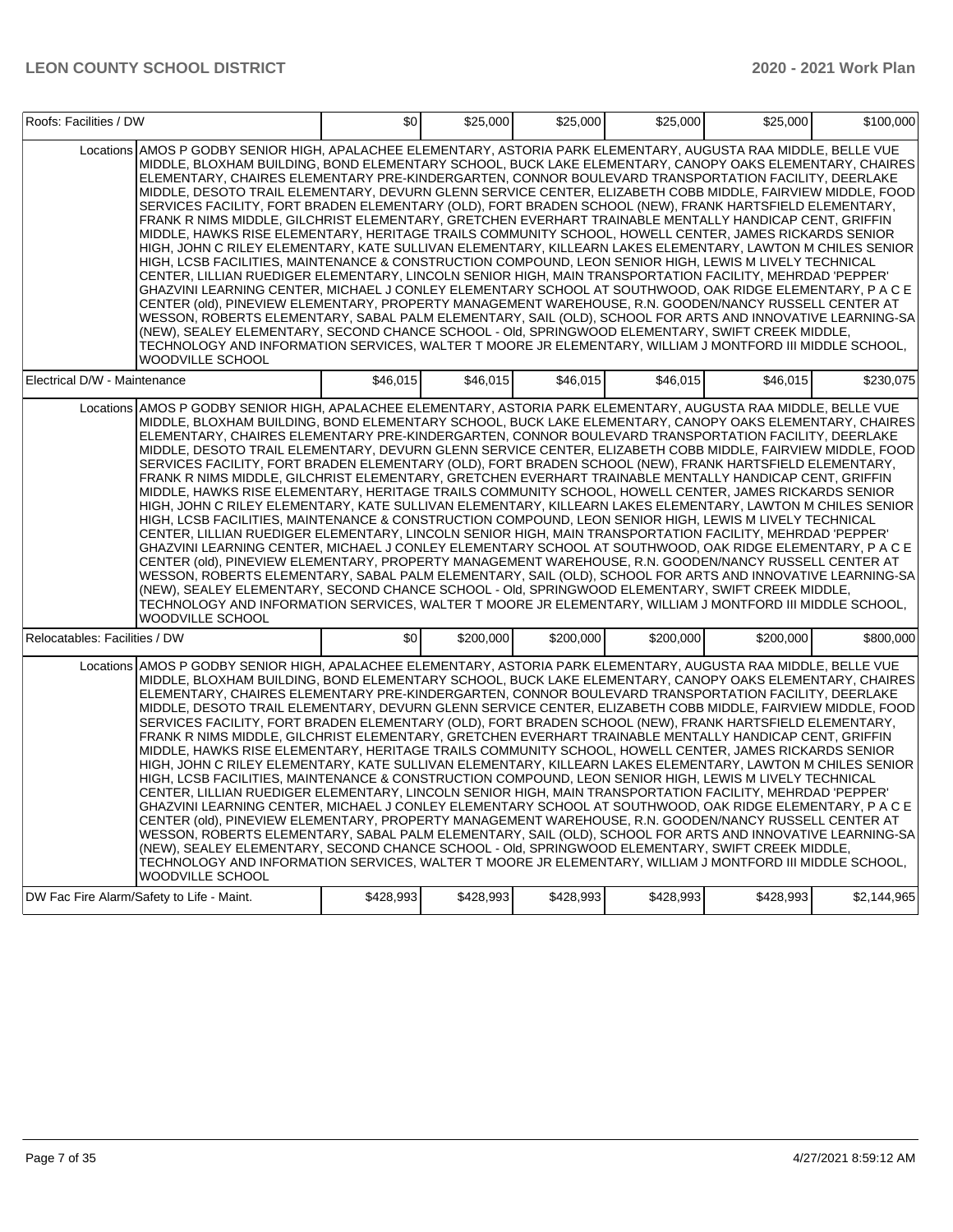| Locations AMOS P GODBY SENIOR HIGH, APALACHEE ELEMENTARY, ASTORIA PARK ELEMENTARY, AUGUSTA RAA MIDDLE, BELLE VUE<br>MIDDLE, BLOXHAM BUILDING, BOND ELEMENTARY SCHOOL, BUCK LAKE ELEMENTARY, CANOPY OAKS ELEMENTARY, CHAIRES<br>ELEMENTARY, CHAIRES ELEMENTARY PRE-KINDERGARTEN, CONNOR BOULEVARD TRANSPORTATION FACILITY, DEERLAKE<br>MIDDLE, DESOTO TRAIL ELEMENTARY, DEVURN GLENN SERVICE CENTER, ELIZABETH COBB MIDDLE, FAIRVIEW MIDDLE, FOOD<br>SERVICES FACILITY, FORT BRADEN ELEMENTARY (OLD), FORT BRADEN SCHOOL (NEW), FRANK HARTSFIELD ELEMENTARY,<br>FRANK R NIMS MIDDLE, GILCHRIST ELEMENTARY, GRETCHEN EVERHART TRAINABLE MENTALLY HANDICAP CENT, GRIFFIN<br>MIDDLE, HAWKS RISE ELEMENTARY, HERITAGE TRAILS COMMUNITY SCHOOL, HOWELL CENTER, JAMES RICKARDS SENIOR<br>HIGH, JOHN C RILEY ELEMENTARY, KATE SULLIVAN ELEMENTARY, KILLEARN LAKES ELEMENTARY, LAWTON M CHILES SENIOR<br>HIGH, LCSB FACILITIES, MAINTENANCE & CONSTRUCTION COMPOUND, LEON SENIOR HIGH, LEWIS M LIVELY TECHNICAL<br>CENTER, LILLIAN RUEDIGER ELEMENTARY, LINCOLN SENIOR HIGH, MAIN TRANSPORTATION FACILITY, MEHRDAD 'PEPPER'<br>GHAZVINI LEARNING CENTER, MICHAEL J CONLEY ELEMENTARY SCHOOL AT SOUTHWOOD, OAK RIDGE ELEMENTARY, P A C E<br>CENTER (old), PINEVIEW ELEMENTARY, PROPERTY MANAGEMENT WAREHOUSE, R.N. GOODEN/NANCY RUSSELL CENTER AT<br>WESSON, ROBERTS ELEMENTARY, SABAL PALM ELEMENTARY, SAIL (OLD), SCHOOL FOR ARTS AND INNOVATIVE LEARNING-SA<br>(NEW), SEALEY ELEMENTARY, SECOND CHANCE SCHOOL - Old, SPRINGWOOD ELEMENTARY, SWIFT CREEK MIDDLE,<br>TECHNOLOGY AND INFORMATION SERVICES, WALTER T MOORE JR ELEMENTARY, WILLIAM J MONTFORD III MIDDLE SCHOOL,<br>WOODVILLE SCHOOL        |           |           |           |           |           |             |
|-------------------------------------------------------------------------------------------------------------------------------------------------------------------------------------------------------------------------------------------------------------------------------------------------------------------------------------------------------------------------------------------------------------------------------------------------------------------------------------------------------------------------------------------------------------------------------------------------------------------------------------------------------------------------------------------------------------------------------------------------------------------------------------------------------------------------------------------------------------------------------------------------------------------------------------------------------------------------------------------------------------------------------------------------------------------------------------------------------------------------------------------------------------------------------------------------------------------------------------------------------------------------------------------------------------------------------------------------------------------------------------------------------------------------------------------------------------------------------------------------------------------------------------------------------------------------------------------------------------------------------------------------------------------------------------------------|-----------|-----------|-----------|-----------|-----------|-------------|
| Environmental Mandates - Facilities DW                                                                                                                                                                                                                                                                                                                                                                                                                                                                                                                                                                                                                                                                                                                                                                                                                                                                                                                                                                                                                                                                                                                                                                                                                                                                                                                                                                                                                                                                                                                                                                                                                                                          | \$0       | \$50,000  | \$50,000  | \$50,000  | \$50,000  | \$200,000   |
| Locations AMOS P GODBY SENIOR HIGH, APALACHEE ELEMENTARY, ASTORIA PARK ELEMENTARY, AUGUSTA RAA MIDDLE, BELLE VUE<br>MIDDLE, BLOXHAM BUILDING, BOND ELEMENTARY SCHOOL, BUCK LAKE ELEMENTARY, CANOPY OAKS ELEMENTARY, CHAIRES<br>ELEMENTARY, CHAIRES ELEMENTARY PRE-KINDERGARTEN, CONNOR BOULEVARD TRANSPORTATION FACILITY, DEERLAKE<br>MIDDLE, DESOTO TRAIL ELEMENTARY, DEVURN GLENN SERVICE CENTER, ELIZABETH COBB MIDDLE, FAIRVIEW MIDDLE, FOOD<br>SERVICES FACILITY, FORT BRADEN ELEMENTARY (OLD), FORT BRADEN SCHOOL (NEW), FRANK HARTSFIELD ELEMENTARY,<br>FRANK R NIMS MIDDLE, GILCHRIST ELEMENTARY, GRETCHEN EVERHART TRAINABLE MENTALLY HANDICAP CENT, GRIFFIN<br>MIDDLE, HAWKS RISE ELEMENTARY, HERITAGE TRAILS COMMUNITY SCHOOL, HOWELL CENTER, JAMES RICKARDS SENIOR<br>HIGH, JOHN C RILEY ELEMENTARY, KATE SULLIVAN ELEMENTARY, KILLEARN LAKES ELEMENTARY, LAWTON M CHILES SENIOR<br>HIGH, LCSB FACILITIES, MAINTENANCE & CONSTRUCTION COMPOUND, LEON SENIOR HIGH, LEWIS M LIVELY TECHNICAL<br>CENTER. LILLIAN RUEDIGER ELEMENTARY. LINCOLN SENIOR HIGH, MAIN TRANSPORTATION FACILITY, MEHRDAD 'PEPPER'<br>GHAZVINI LEARNING CENTER. MICHAEL J CONLEY ELEMENTARY SCHOOL AT SOUTHWOOD, OAK RIDGE ELEMENTARY, P A C E<br>CENTER (old), PINEVIEW ELEMENTARY, PROPERTY MANAGEMENT WAREHOUSE, R.N. GOODEN/NANCY RUSSELL CENTER AT<br>WESSON, ROBERTS ELEMENTARY, SABAL PALM ELEMENTARY, SAIL (OLD), SCHOOL FOR ARTS AND INNOVATIVE LEARNING-SA<br>(NEW), SEALEY ELEMENTARY, SECOND CHANCE SCHOOL - Old, SPRINGWOOD ELEMENTARY, SWIFT CREEK MIDDLE,<br>TECHNOLOGY AND INFORMATION SERVICES, WALTER T MOORE JR ELEMENTARY, WILLIAM J MONTFORD III MIDDLE SCHOOL,<br><b>WOODVILLE SCHOOL</b> |           |           |           |           |           |             |
| Preventative Maintenance - Maint.                                                                                                                                                                                                                                                                                                                                                                                                                                                                                                                                                                                                                                                                                                                                                                                                                                                                                                                                                                                                                                                                                                                                                                                                                                                                                                                                                                                                                                                                                                                                                                                                                                                               | \$500,000 | \$500,000 | \$500,000 | \$500,000 | \$500,000 | \$2,500,000 |
| Locations AMOS P GODBY SENIOR HIGH, APALACHEE ELEMENTARY, ASTORIA PARK ELEMENTARY, AUGUSTA RAA MIDDLE, BELLE VUE<br>MIDDLE, BLOXHAM BUILDING, BOND ELEMENTARY SCHOOL, BUCK LAKE ELEMENTARY, CANOPY OAKS ELEMENTARY, CHAIRES<br>ELEMENTARY, CHAIRES ELEMENTARY PRE-KINDERGARTEN, CONNOR BOULEVARD TRANSPORTATION FACILITY, DEERLAKE<br>MIDDLE, DESOTO TRAIL ELEMENTARY, DEVURN GLENN SERVICE CENTER, ELIZABETH COBB MIDDLE, FAIRVIEW MIDDLE, FOOD<br>SERVICES FACILITY, FORT BRADEN ELEMENTARY (OLD), FORT BRADEN SCHOOL (NEW), FRANK HARTSFIELD ELEMENTARY,<br>FRANK R NIMS MIDDLE, GILCHRIST ELEMENTARY, GRETCHEN EVERHART TRAINABLE MENTALLY HANDICAP CENT, GRIFFIN<br>MIDDLE, HAWKS RISE ELEMENTARY, HERITAGE TRAILS COMMUNITY SCHOOL, HOWELL CENTER, JAMES RICKARDS SENIOR<br>HIGH, JOHN C RILEY ELEMENTARY, KATE SULLIVAN ELEMENTARY, KILLEARN LAKES ELEMENTARY, LAWTON M CHILES SENIOR<br>HIGH, LCSB FACILITIES, MAINTENANCE & CONSTRUCTION COMPOUND, LEON SENIOR HIGH, LEWIS M LIVELY TECHNICAL<br>CENTER, LILLIAN RUEDIGER ELEMENTARY, LINCOLN SENIOR HIGH, MAIN TRANSPORTATION FACILITY, MEHRDAD 'PEPPER'<br>GHAZVINI LEARNING CENTER, MICHAEL J CONLEY ELEMENTARY SCHOOL AT SOUTHWOOD, OAK RIDGE ELEMENTARY, P A C E<br>CENTER (old). PINEVIEW ELEMENTARY, PROPERTY MANAGEMENT WAREHOUSE, R.N. GOODEN/NANCY RUSSELL CENTER AT<br>WESSON, ROBERTS ELEMENTARY, SABAL PALM ELEMENTARY, SAIL (OLD), SCHOOL FOR ARTS AND INNOVATIVE LEARNING-SA<br>(NEW), SEALEY ELEMENTARY, SECOND CHANCE SCHOOL - Old, SPRINGWOOD ELEMENTARY, SWIFT CREEK MIDDLE,<br>TECHNOLOGY AND INFORMATION SERVICES. WALTER T MOORE JR ELEMENTARY. WILLIAM J MONTFORD III MIDDLE SCHOOL.<br><b>WOODVILLE SCHOOL</b> |           |           |           |           |           |             |
| Maintenance Fire Code - Code Dept                                                                                                                                                                                                                                                                                                                                                                                                                                                                                                                                                                                                                                                                                                                                                                                                                                                                                                                                                                                                                                                                                                                                                                                                                                                                                                                                                                                                                                                                                                                                                                                                                                                               | \$75.000  | \$80,000  | \$80,000  | \$80,000  | \$80,000  | \$395,000   |
| AMOS P GODBY SENIOR HIGH, APALACHEE ELEMENTARY, ASTORIA PARK ELEMENTARY, AUGUSTA RAA MIDDLE, BELLE VUE<br>Locations<br>MIDDLE, BLOXHAM BUILDING, BOND ELEMENTARY SCHOOL, BUCK LAKE ELEMENTARY, CANOPY OAKS ELEMENTARY, CHAIRES<br>ELEMENTARY, CHAIRES ELEMENTARY PRE-KINDERGARTEN, CONNOR BOULEVARD TRANSPORTATION FACILITY, DEERLAKE<br>MIDDLE, DESOTO TRAIL ELEMENTARY, DEVURN GLENN SERVICE CENTER, ELIZABETH COBB MIDDLE, FAIRVIEW MIDDLE, FOOD<br>SERVICES FACILITY, FORT BRADEN ELEMENTARY (OLD), FORT BRADEN SCHOOL (NEW), FRANK HARTSFIELD ELEMENTARY,<br>FRANK R NIMS MIDDLE, GILCHRIST ELEMENTARY, GRETCHEN EVERHART TRAINABLE MENTALLY HANDICAP CENT, GRIFFIN<br>MIDDLE, HAWKS RISE ELEMENTARY, HERITAGE TRAILS COMMUNITY SCHOOL, HOWELL CENTER, JAMES RICKARDS SENIOR<br>HIGH, JOHN C RILEY ELEMENTARY, KATE SULLIVAN ELEMENTARY, KILLEARN LAKES ELEMENTARY, LAWTON M CHILES SENIOR<br>HIGH, LCSB FACILITIES, MAINTENANCE & CONSTRUCTION COMPOUND, LEON SENIOR HIGH, LEWIS M LIVELY TECHNICAL<br>CENTER, LILLIAN RUEDIGER ELEMENTARY, LINCOLN SENIOR HIGH, MAIN TRANSPORTATION FACILITY, MEHRDAD 'PEPPER'<br>GHAZVINI LEARNING CENTER, MICHAEL J CONLEY ELEMENTARY SCHOOL AT SOUTHWOOD, OAK RIDGE ELEMENTARY, P A C E<br>CENTER (old), PINEVIEW ELEMENTARY, PROPERTY MANAGEMENT WAREHOUSE, R.N. GOODEN/NANCY RUSSELL CENTER AT<br>WESSON, ROBERTS ELEMENTARY, SABAL PALM ELEMENTARY, SAIL (OLD), SCHOOL FOR ARTS AND INNOVATIVE LEARNING-SA<br>(NEW), SEALEY ELEMENTARY, SECOND CHANCE SCHOOL - Old, SPRINGWOOD ELEMENTARY, SWIFT CREEK MIDDLE,<br>TECHNOLOGY AND INFORMATION SERVICES, WALTER T MOORE JR ELEMENTARY, WILLIAM J MONTFORD III MIDDLE SCHOOL,<br>WOODVILLE SCHOOL     |           |           |           |           |           |             |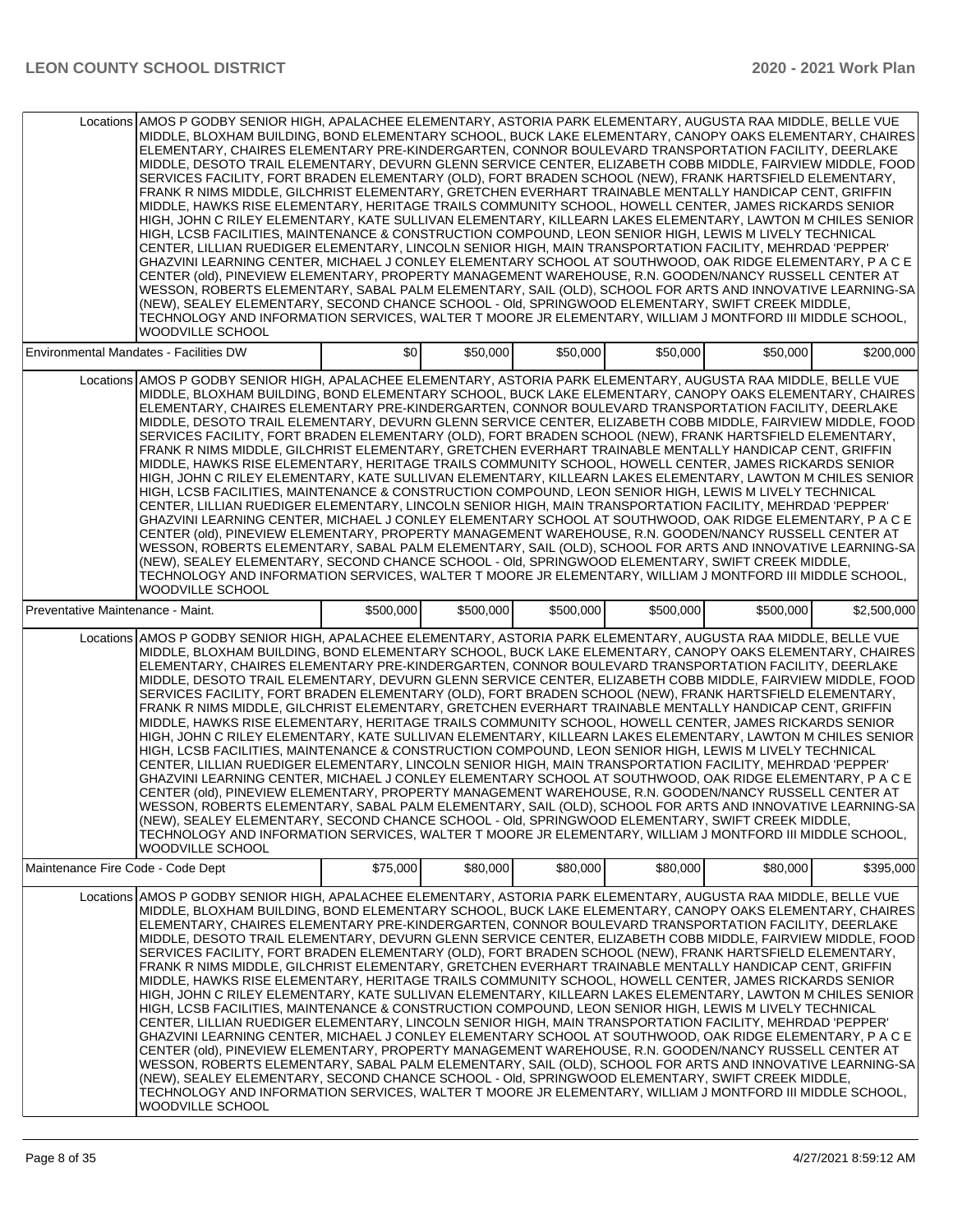| Envioronmental Mandates - Code Dept     |                                                                                                                                                                                                                                                                                                                                                                                                                                                                                                                                                                                                                                                                                                                                                                                                                                                                                                                                                                                                                                                                                                                                                                                                                                                                                                                                                                                                                                                                                                                                                                                                                                                                                                 | \$75,000    | \$120,000   | \$120,000   | \$120,000   | \$120,000   | \$555,000   |
|-----------------------------------------|-------------------------------------------------------------------------------------------------------------------------------------------------------------------------------------------------------------------------------------------------------------------------------------------------------------------------------------------------------------------------------------------------------------------------------------------------------------------------------------------------------------------------------------------------------------------------------------------------------------------------------------------------------------------------------------------------------------------------------------------------------------------------------------------------------------------------------------------------------------------------------------------------------------------------------------------------------------------------------------------------------------------------------------------------------------------------------------------------------------------------------------------------------------------------------------------------------------------------------------------------------------------------------------------------------------------------------------------------------------------------------------------------------------------------------------------------------------------------------------------------------------------------------------------------------------------------------------------------------------------------------------------------------------------------------------------------|-------------|-------------|-------------|-------------|-------------|-------------|
|                                         | Locations AMOS P GODBY SENIOR HIGH, APALACHEE ELEMENTARY, ASTORIA PARK ELEMENTARY, AUGUSTA RAA MIDDLE, BELLE VUE<br>MIDDLE, BLOXHAM BUILDING, BOND ELEMENTARY SCHOOL, BUCK LAKE ELEMENTARY, CANOPY OAKS ELEMENTARY, CHAIRES<br>ELEMENTARY, CHAIRES ELEMENTARY PRE-KINDERGARTEN, CONNOR BOULEVARD TRANSPORTATION FACILITY, DEERLAKE<br>MIDDLE, DESOTO TRAIL ELEMENTARY, DEVURN GLENN SERVICE CENTER, ELIZABETH COBB MIDDLE, FAIRVIEW MIDDLE, FOOD<br>SERVICES FACILITY, FORT BRADEN ELEMENTARY (OLD), FORT BRADEN SCHOOL (NEW), FRANK HARTSFIELD ELEMENTARY,<br>FRANK R NIMS MIDDLE, GILCHRIST ELEMENTARY, GRETCHEN EVERHART TRAINABLE MENTALLY HANDICAP CENT, GRIFFIN<br>MIDDLE, HAWKS RISE ELEMENTARY, HERITAGE TRAILS COMMUNITY SCHOOL, HOWELL CENTER, JAMES RICKARDS SENIOR<br>HIGH, JOHN C RILEY ELEMENTARY, KATE SULLIVAN ELEMENTARY, KILLEARN LAKES ELEMENTARY, LAWTON M CHILES SENIOR<br>HIGH, LCSB FACILITIES, MAINTENANCE & CONSTRUCTION COMPOUND, LEON SENIOR HIGH, LEWIS M LIVELY TECHNICAL<br>CENTER, LILLIAN RUEDIGER ELEMENTARY, LINCOLN SENIOR HIGH, MAIN TRANSPORTATION FACILITY, MEHRDAD 'PEPPER'<br>GHAZVINI LEARNING CENTER, MICHAEL J CONLEY ELEMENTARY SCHOOL AT SOUTHWOOD, OAK RIDGE ELEMENTARY, P A C E<br>CENTER (old), PINEVIEW ELEMENTARY, PROPERTY MANAGEMENT WAREHOUSE, R.N. GOODEN/NANCY RUSSELL CENTER AT<br>WESSON, ROBERTS ELEMENTARY, SABAL PALM ELEMENTARY, SAIL (OLD), SCHOOL FOR ARTS AND INNOVATIVE LEARNING-SA<br>(NEW), SEALEY ELEMENTARY, SECOND CHANCE SCHOOL - Old, SPRINGWOOD ELEMENTARY, SWIFT CREEK MIDDLE,<br>TECHNOLOGY AND INFORMATION SERVICES, WALTER T MOORE JR ELEMENTARY, WILLIAM J MONTFORD III MIDDLE SCHOOL,<br>WOODVILLE SCHOOL        |             |             |             |             |             |             |
| Safety-To-Life Asbestos - Code Dept     |                                                                                                                                                                                                                                                                                                                                                                                                                                                                                                                                                                                                                                                                                                                                                                                                                                                                                                                                                                                                                                                                                                                                                                                                                                                                                                                                                                                                                                                                                                                                                                                                                                                                                                 | \$0         | \$50,000    | \$50,000    | \$50,000    | \$50,000    | \$200.000   |
|                                         | Locations AMOS P GODBY SENIOR HIGH, APALACHEE ELEMENTARY, ASTORIA PARK ELEMENTARY, AUGUSTA RAA MIDDLE, BELLE VUE<br>MIDDLE, BLOXHAM BUILDING, BOND ELEMENTARY SCHOOL, BUCK LAKE ELEMENTARY, CANOPY OAKS ELEMENTARY, CHAIRES<br>ELEMENTARY, CHAIRES ELEMENTARY PRE-KINDERGARTEN, CONNOR BOULEVARD TRANSPORTATION FACILITY, DEERLAKE<br>MIDDLE, DESOTO TRAIL ELEMENTARY, DEVURN GLENN SERVICE CENTER, ELIZABETH COBB MIDDLE, FAIRVIEW MIDDLE, FOOD<br>SERVICES FACILITY, FORT BRADEN ELEMENTARY (OLD), FORT BRADEN SCHOOL (NEW), FRANK HARTSFIELD ELEMENTARY,<br>FRANK R NIMS MIDDLE, GILCHRIST ELEMENTARY, GRETCHEN EVERHART TRAINABLE MENTALLY HANDICAP CENT, GRIFFIN<br>MIDDLE, HAWKS RISE ELEMENTARY, HERITAGE TRAILS COMMUNITY SCHOOL, HOWELL CENTER, JAMES RICKARDS SENIOR<br>HIGH, JOHN C RILEY ELEMENTARY, KATE SULLIVAN ELEMENTARY, KILLEARN LAKES ELEMENTARY, LAWTON M CHILES SENIOR<br>HIGH, LCSB FACILITIES, MAINTENANCE & CONSTRUCTION COMPOUND, LEON SENIOR HIGH, LEWIS M LIVELY TECHNICAL<br>CENTER, LILLIAN RUEDIGER ELEMENTARY, LINCOLN SENIOR HIGH, MAIN TRANSPORTATION FACILITY, MEHRDAD 'PEPPER'<br>GHAZVINI LEARNING CENTER, MICHAEL J CONLEY ELEMENTARY SCHOOL AT SOUTHWOOD, OAK RIDGE ELEMENTARY, P A C E<br>CENTER (old), PINEVIEW ELEMENTARY, PROPERTY MANAGEMENT WAREHOUSE, R.N. GOODEN/NANCY RUSSELL CENTER AT<br>WESSON, ROBERTS ELEMENTARY, SABAL PALM ELEMENTARY, SAIL (OLD), SCHOOL FOR ARTS AND INNOVATIVE LEARNING-SA<br>(NEW), SEALEY ELEMENTARY, SECOND CHANCE SCHOOL - Old, SPRINGWOOD ELEMENTARY, SWIFT CREEK MIDDLE,<br>TECHNOLOGY AND INFORMATION SERVICES, WALTER T MOORE JR ELEMENTARY, WILLIAM J MONTFORD III MIDDLE SCHOOL,<br><b>WOODVILLE SCHOOL</b> |             |             |             |             |             |             |
| <b>Furniture Fixtures and Equipment</b> |                                                                                                                                                                                                                                                                                                                                                                                                                                                                                                                                                                                                                                                                                                                                                                                                                                                                                                                                                                                                                                                                                                                                                                                                                                                                                                                                                                                                                                                                                                                                                                                                                                                                                                 | \$1,000,000 | \$1.000.000 | \$1,000,000 | \$1.000.000 | \$1,000,000 | \$5.000.000 |
|                                         | Locations AMOS P GODBY SENIOR HIGH, APALACHEE ELEMENTARY, ASTORIA PARK ELEMENTARY, AUGUSTA RAA MIDDLE, BELLE VUE<br>MIDDLE, BLOXHAM BUILDING, BOND ELEMENTARY SCHOOL, BUCK LAKE ELEMENTARY, CANOPY OAKS ELEMENTARY, CHAIRES<br>ELEMENTARY, CHAIRES ELEMENTARY PRE-KINDERGARTEN, CONNOR BOULEVARD TRANSPORTATION FACILITY, DEERLAKE<br>MIDDLE, DESOTO TRAIL ELEMENTARY, DEVURN GLENN SERVICE CENTER, ELIZABETH COBB MIDDLE, FAIRVIEW MIDDLE, FOOD<br>SERVICES FACILITY, FORT BRADEN ELEMENTARY (OLD), FORT BRADEN SCHOOL (NEW), FRANK HARTSFIELD ELEMENTARY,<br>FRANK R NIMS MIDDLE, GILCHRIST ELEMENTARY, GRETCHEN EVERHART TRAINABLE MENTALLY HANDICAP CENT, GRIFFIN<br>MIDDLE, HAWKS RISE ELEMENTARY, HERITAGE TRAILS COMMUNITY SCHOOL, HOWELL CENTER, JAMES RICKARDS SENIOR<br>HIGH, JOHN C RILEY ELEMENTARY, KATE SULLIVAN ELEMENTARY, KILLEARN LAKES ELEMENTARY, LAWTON M CHILES SENIOR<br>HIGH, LCSB FACILITIES, MAINTENANCE & CONSTRUCTION COMPOUND, LEON SENIOR HIGH, LEWIS M LIVELY TECHNICAL<br>CENTER, LILLIAN RUEDIGER ELEMENTARY, LINCOLN SENIOR HIGH, MAIN TRANSPORTATION FACILITY, MEHRDAD 'PEPPER'<br>GHAZVINI LEARNING CENTER, MICHAEL J CONLEY ELEMENTARY SCHOOL AT SOUTHWOOD, OAK RIDGE ELEMENTARY, P A C E<br>CENTER (old), PINEVIEW ELEMENTARY, PROPERTY MANAGEMENT WAREHOUSE, R.N. GOODEN/NANCY RUSSELL CENTER AT<br>WESSON, ROBERTS ELEMENTARY, SABAL PALM ELEMENTARY, SAIL (OLD), SCHOOL FOR ARTS AND INNOVATIVE LEARNING-SA<br>(NEW), SEALEY ELEMENTARY, SECOND CHANCE SCHOOL - Old, SPRINGWOOD ELEMENTARY, SWIFT CREEK MIDDLE,<br>TECHNOLOGY AND INFORMATION SERVICES, WALTER T MOORE JR ELEMENTARY, WILLIAM J MONTFORD III MIDDLE SCHOOL,<br>WOODVILLE SCHOOL        |             |             |             |             |             |             |
| Handicapped access: Facilities / DW     |                                                                                                                                                                                                                                                                                                                                                                                                                                                                                                                                                                                                                                                                                                                                                                                                                                                                                                                                                                                                                                                                                                                                                                                                                                                                                                                                                                                                                                                                                                                                                                                                                                                                                                 | \$0         | \$300,000   | \$300,000   | \$300,000   | \$300,000   | \$1,200,000 |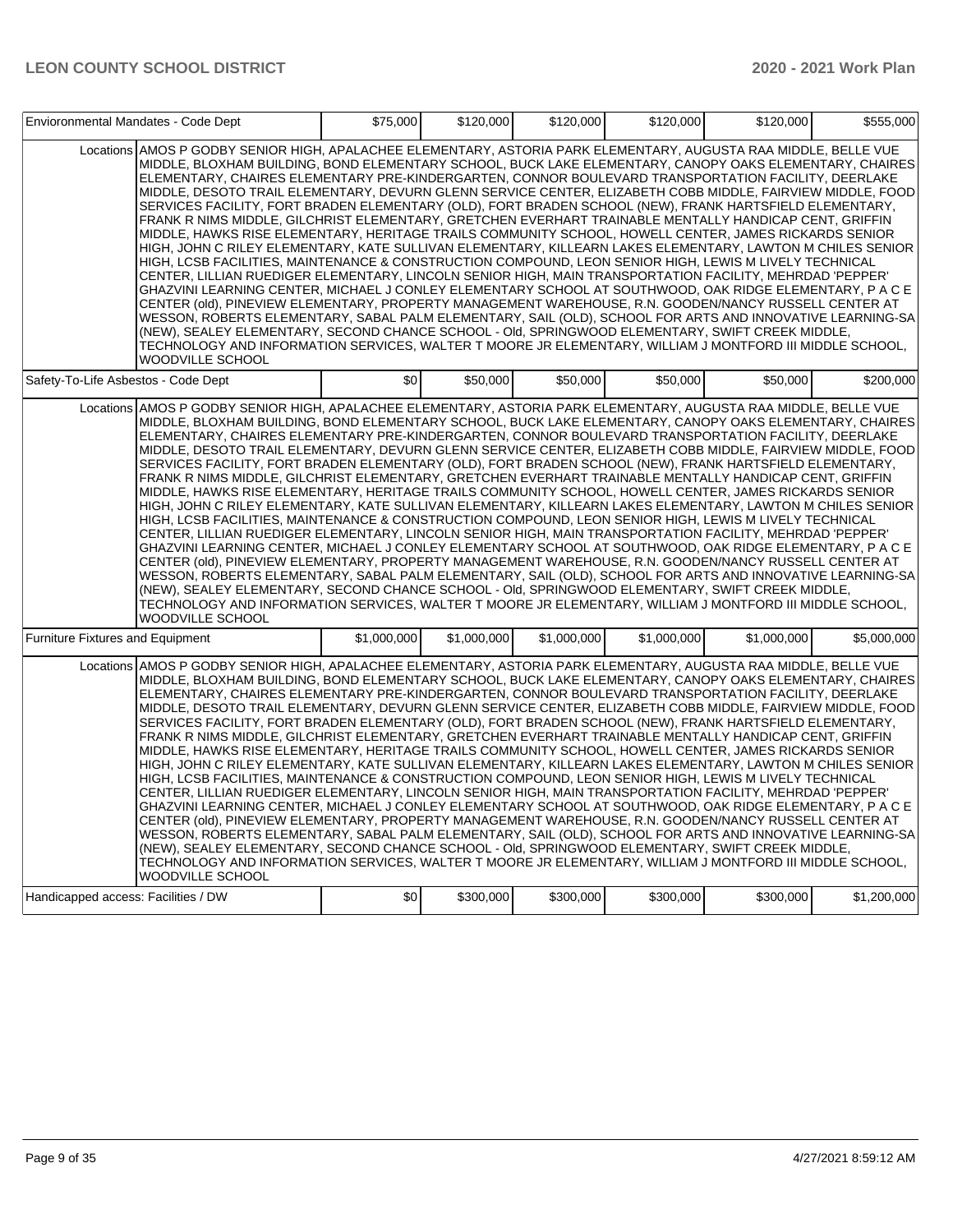|                                   | Locations AMOS P GODBY SENIOR HIGH, APALACHEE ELEMENTARY, ASTORIA PARK ELEMENTARY, AUGUSTA RAA MIDDLE, BELLE VUE<br>MIDDLE, BLOXHAM BUILDING, BOND ELEMENTARY SCHOOL, BUCK LAKE ELEMENTARY, CANOPY OAKS ELEMENTARY, CHAIRES<br>ELEMENTARY, CHAIRES ELEMENTARY PRE-KINDERGARTEN, CONNOR BOULEVARD TRANSPORTATION FACILITY, DEERLAKE<br>MIDDLE, DESOTO TRAIL ELEMENTARY, DEVURN GLENN SERVICE CENTER, ELIZABETH COBB MIDDLE, FAIRVIEW MIDDLE, FOOD<br>SERVICES FACILITY, FORT BRADEN ELEMENTARY (OLD), FORT BRADEN SCHOOL (NEW), FRANK HARTSFIELD ELEMENTARY,<br>FRANK R NIMS MIDDLE, GILCHRIST ELEMENTARY, GRETCHEN EVERHART TRAINABLE MENTALLY HANDICAP CENT, GRIFFIN<br>MIDDLE, HAWKS RISE ELEMENTARY, HERITAGE TRAILS COMMUNITY SCHOOL, HOWELL CENTER, JAMES RICKARDS SENIOR<br>HIGH, JOHN C RILEY ELEMENTARY, KATE SULLIVAN ELEMENTARY, KILLEARN LAKES ELEMENTARY, LAWTON M CHILES SENIOR<br>HIGH, LCSB FACILITIES, MAINTENANCE & CONSTRUCTION COMPOUND, LEON SENIOR HIGH, LEWIS M LIVELY TECHNICAL<br>CENTER, LILLIAN RUEDIGER ELEMENTARY, LINCOLN SENIOR HIGH, MAIN TRANSPORTATION FACILITY, MEHRDAD 'PEPPER'<br>GHAZVINI LEARNING CENTER, MICHAEL J CONLEY ELEMENTARY SCHOOL AT SOUTHWOOD, OAK RIDGE ELEMENTARY, P A C E<br>CENTER (old), PINEVIEW ELEMENTARY, PROPERTY MANAGEMENT WAREHOUSE, R.N. GOODEN/NANCY RUSSELL CENTER AT<br>WESSON, ROBERTS ELEMENTARY, SABAL PALM ELEMENTARY, SAIL (OLD), SCHOOL FOR ARTS AND INNOVATIVE LEARNING-SA<br>(NEW), SEALEY ELEMENTARY, SECOND CHANCE SCHOOL - Old, SPRINGWOOD ELEMENTARY, SWIFT CREEK MIDDLE,<br>TECHNOLOGY AND INFORMATION SERVICES, WALTER T MOORE JR ELEMENTARY, WILLIAM J MONTFORD III MIDDLE SCHOOL,<br><b>WOODVILLE SCHOOL</b><br>\$250,000<br>\$250,000<br>\$250,000<br>\$0 <sub>1</sub><br>\$250,000<br>\$1,000,000 |           |           |           |           |           |             |  |  |  |
|-----------------------------------|----------------------------------------------------------------------------------------------------------------------------------------------------------------------------------------------------------------------------------------------------------------------------------------------------------------------------------------------------------------------------------------------------------------------------------------------------------------------------------------------------------------------------------------------------------------------------------------------------------------------------------------------------------------------------------------------------------------------------------------------------------------------------------------------------------------------------------------------------------------------------------------------------------------------------------------------------------------------------------------------------------------------------------------------------------------------------------------------------------------------------------------------------------------------------------------------------------------------------------------------------------------------------------------------------------------------------------------------------------------------------------------------------------------------------------------------------------------------------------------------------------------------------------------------------------------------------------------------------------------------------------------------------------------------------------------------------------------------------------------------------------------------------------------|-----------|-----------|-----------|-----------|-----------|-------------|--|--|--|
| Site acquisition: Facilities / DW |                                                                                                                                                                                                                                                                                                                                                                                                                                                                                                                                                                                                                                                                                                                                                                                                                                                                                                                                                                                                                                                                                                                                                                                                                                                                                                                                                                                                                                                                                                                                                                                                                                                                                                                                                                                        |           |           |           |           |           |             |  |  |  |
|                                   | Locations AMOS P GODBY SENIOR HIGH, APALACHEE ELEMENTARY, ASTORIA PARK ELEMENTARY, AUGUSTA RAA MIDDLE, BELLE VUE<br>MIDDLE, BLOXHAM BUILDING, BOND ELEMENTARY SCHOOL, BUCK LAKE ELEMENTARY, CANOPY OAKS ELEMENTARY, CHAIRES<br>ELEMENTARY, CHAIRES ELEMENTARY PRE-KINDERGARTEN, CONNOR BOULEVARD TRANSPORTATION FACILITY, DEERLAKE<br>MIDDLE, DESOTO TRAIL ELEMENTARY, DEVURN GLENN SERVICE CENTER, ELIZABETH COBB MIDDLE, FAIRVIEW MIDDLE, FOOD<br>SERVICES FACILITY, FORT BRADEN ELEMENTARY (OLD), FORT BRADEN SCHOOL (NEW), FRANK HARTSFIELD ELEMENTARY,<br>FRANK R NIMS MIDDLE, GILCHRIST ELEMENTARY, GRETCHEN EVERHART TRAINABLE MENTALLY HANDICAP CENT, GRIFFIN<br>MIDDLE. HAWKS RISE ELEMENTARY. HERITAGE TRAILS COMMUNITY SCHOOL. HOWELL CENTER. JAMES RICKARDS SENIOR<br>HIGH, JOHN C RILEY ELEMENTARY, KATE SULLIVAN ELEMENTARY, KILLEARN LAKES ELEMENTARY, LAWTON M CHILES SENIOR<br>HIGH, LCSB FACILITIES, MAINTENANCE & CONSTRUCTION COMPOUND, LEON SENIOR HIGH, LEWIS M LIVELY TECHNICAL<br>CENTER, LILLIAN RUEDIGER ELEMENTARY, LINCOLN SENIOR HIGH, MAIN TRANSPORTATION FACILITY, MEHRDAD 'PEPPER'<br>GHAZVINI LEARNING CENTER, MICHAEL J CONLEY ELEMENTARY SCHOOL AT SOUTHWOOD, OAK RIDGE ELEMENTARY, P A C E<br>CENTER (old), PINEVIEW ELEMENTARY, PROPERTY MANAGEMENT WAREHOUSE, R.N. GOODEN/NANCY RUSSELL CENTER AT<br>WESSON, ROBERTS ELEMENTARY, SABAL PALM ELEMENTARY, SAIL (OLD), SCHOOL FOR ARTS AND INNOVATIVE LEARNING-SA<br>(NEW), SEALEY ELEMENTARY, SECOND CHANCE SCHOOL - Old, SPRINGWOOD ELEMENTARY, SWIFT CREEK MIDDLE,<br>TECHNOLOGY AND INFORMATION SERVICES, WALTER T MOORE JR ELEMENTARY, WILLIAM J MONTFORD III MIDDLE SCHOOL,<br><b>WOODVILLE SCHOOL</b>                                                                                        |           |           |           |           |           |             |  |  |  |
|                                   | Security Camera Replacements - Security Dept.                                                                                                                                                                                                                                                                                                                                                                                                                                                                                                                                                                                                                                                                                                                                                                                                                                                                                                                                                                                                                                                                                                                                                                                                                                                                                                                                                                                                                                                                                                                                                                                                                                                                                                                                          | \$75,000  | \$0       | \$100,000 | \$100,000 | \$100,000 | \$375,000   |  |  |  |
|                                   | Locations AMOS P GODBY SENIOR HIGH, APALACHEE ELEMENTARY, ASTORIA PARK ELEMENTARY, AUGUSTA RAA MIDDLE, BELLE VUE<br>MIDDLE, BLOXHAM BUILDING, BOND ELEMENTARY SCHOOL, BUCK LAKE ELEMENTARY, CANOPY OAKS ELEMENTARY, CHAIRES<br>ELEMENTARY, CHAIRES ELEMENTARY PRE-KINDERGARTEN, CONNOR BOULEVARD TRANSPORTATION FACILITY, DEERLAKE<br>MIDDLE, DESOTO TRAIL ELEMENTARY, DEVURN GLENN SERVICE CENTER, ELIZABETH COBB MIDDLE, FAIRVIEW MIDDLE, FOOD<br>SERVICES FACILITY, FORT BRADEN ELEMENTARY (OLD), FORT BRADEN SCHOOL (NEW), FRANK HARTSFIELD ELEMENTARY,<br>FRANK R NIMS MIDDLE, GILCHRIST ELEMENTARY, GRETCHEN EVERHART TRAINABLE MENTALLY HANDICAP CENT, GRIFFIN<br>MIDDLE, HAWKS RISE ELEMENTARY, HERITAGE TRAILS COMMUNITY SCHOOL, HOWELL CENTER, JAMES RICKARDS SENIOR<br>HIGH, JOHN C RILEY ELEMENTARY, KATE SULLIVAN ELEMENTARY, KILLEARN LAKES ELEMENTARY, LAWTON M CHILES SENIOR<br>HIGH, LCSB FACILITIES, MAINTENANCE & CONSTRUCTION COMPOUND, LEON SENIOR HIGH, LEWIS M LIVELY TECHNICAL<br>CENTER, LILLIAN RUEDIGER ELEMENTARY, LINCOLN SENIOR HIGH, MAIN TRANSPORTATION FACILITY, MEHRDAD 'PEPPER'<br>GHAZVINI LEARNING CENTER, MICHAEL J CONLEY ELEMENTARY SCHOOL AT SOUTHWOOD, OAK RIDGE ELEMENTARY, P A C E<br>CENTER (old). PINEVIEW ELEMENTARY, PROPERTY MANAGEMENT WAREHOUSE, R.N. GOODEN/NANCY RUSSELL CENTER AT<br>WESSON, ROBERTS ELEMENTARY, SABAL PALM ELEMENTARY, SAIL (OLD), SCHOOL FOR ARTS AND INNOVATIVE LEARNING-SA<br>(NEW), SEALEY ELEMENTARY, SECOND CHANCE SCHOOL - Old, SPRINGWOOD ELEMENTARY, SWIFT CREEK MIDDLE,<br>TECHNOLOGY AND INFORMATION SERVICES, WALTER T MOORE JR ELEMENTARY, WILLIAM J MONTFORD III MIDDLE SCHOOL,<br>WOODVILLE SCHOOL                                                                                               |           |           |           |           |           |             |  |  |  |
|                                   | Emergency maintenance: Maintenance / DW                                                                                                                                                                                                                                                                                                                                                                                                                                                                                                                                                                                                                                                                                                                                                                                                                                                                                                                                                                                                                                                                                                                                                                                                                                                                                                                                                                                                                                                                                                                                                                                                                                                                                                                                                | \$327,609 | \$327,609 | \$327,609 | \$327,609 | \$327,609 | \$1,638,045 |  |  |  |
|                                   | Locations AMOS P GODBY SENIOR HIGH, APALACHEE ELEMENTARY, ASTORIA PARK ELEMENTARY, AUGUSTA RAA MIDDLE, BELLE VUE<br>MIDDLE, BLOXHAM BUILDING, BOND ELEMENTARY SCHOOL, BUCK LAKE ELEMENTARY, CANOPY OAKS ELEMENTARY, CHAIRES<br>ELEMENTARY, CHAIRES ELEMENTARY PRE-KINDERGARTEN, CONNOR BOULEVARD TRANSPORTATION FACILITY, DEERLAKE<br>MIDDLE, DESOTO TRAIL ELEMENTARY, DEVURN GLENN SERVICE CENTER, ELIZABETH COBB MIDDLE, FAIRVIEW MIDDLE, FOOD<br>SERVICES FACILITY, FORT BRADEN ELEMENTARY (OLD), FORT BRADEN SCHOOL (NEW), FRANK HARTSFIELD ELEMENTARY,<br>FRANK R NIMS MIDDLE, GILCHRIST ELEMENTARY, GRETCHEN EVERHART TRAINABLE MENTALLY HANDICAP CENT, GRIFFIN<br>MIDDLE, HAWKS RISE ELEMENTARY, HERITAGE TRAILS COMMUNITY SCHOOL, HOWELL CENTER, JAMES RICKARDS SENIOR<br>HIGH, JOHN C RILEY ELEMENTARY, KATE SULLIVAN ELEMENTARY, KILLEARN LAKES ELEMENTARY, LAWTON M CHILES SENIOR<br>HIGH, LCSB FACILITIES, MAINTENANCE & CONSTRUCTION COMPOUND, LEON SENIOR HIGH, LEWIS M LIVELY TECHNICAL<br>CENTER, LILLIAN RUEDIGER ELEMENTARY, LINCOLN SENIOR HIGH, MAIN TRANSPORTATION FACILITY, MEHRDAD 'PEPPER'<br>GHAZVINI LEARNING CENTER, MICHAEL J CONLEY ELEMENTARY SCHOOL AT SOUTHWOOD, OAK RIDGE ELEMENTARY, P A C E<br>CENTER (old), PINEVIEW ELEMENTARY, PROPERTY MANAGEMENT WAREHOUSE, R.N. GOODEN/NANCY RUSSELL CENTER AT<br>WESSON, ROBERTS ELEMENTARY, SABAL PALM ELEMENTARY, SAIL (OLD), SCHOOL FOR ARTS AND INNOVATIVE LEARNING-SA<br>(NEW), SEALEY ELEMENTARY, SECOND CHANCE SCHOOL - Old, SPRINGWOOD ELEMENTARY, SWIFT CREEK MIDDLE,<br>TECHNOLOGY AND INFORMATION SERVICES, WALTER T MOORE JR ELEMENTARY, WILLIAM J MONTFORD III MIDDLE SCHOOL,<br>WOODVILLE SCHOOL                                                                                               |           |           |           |           |           |             |  |  |  |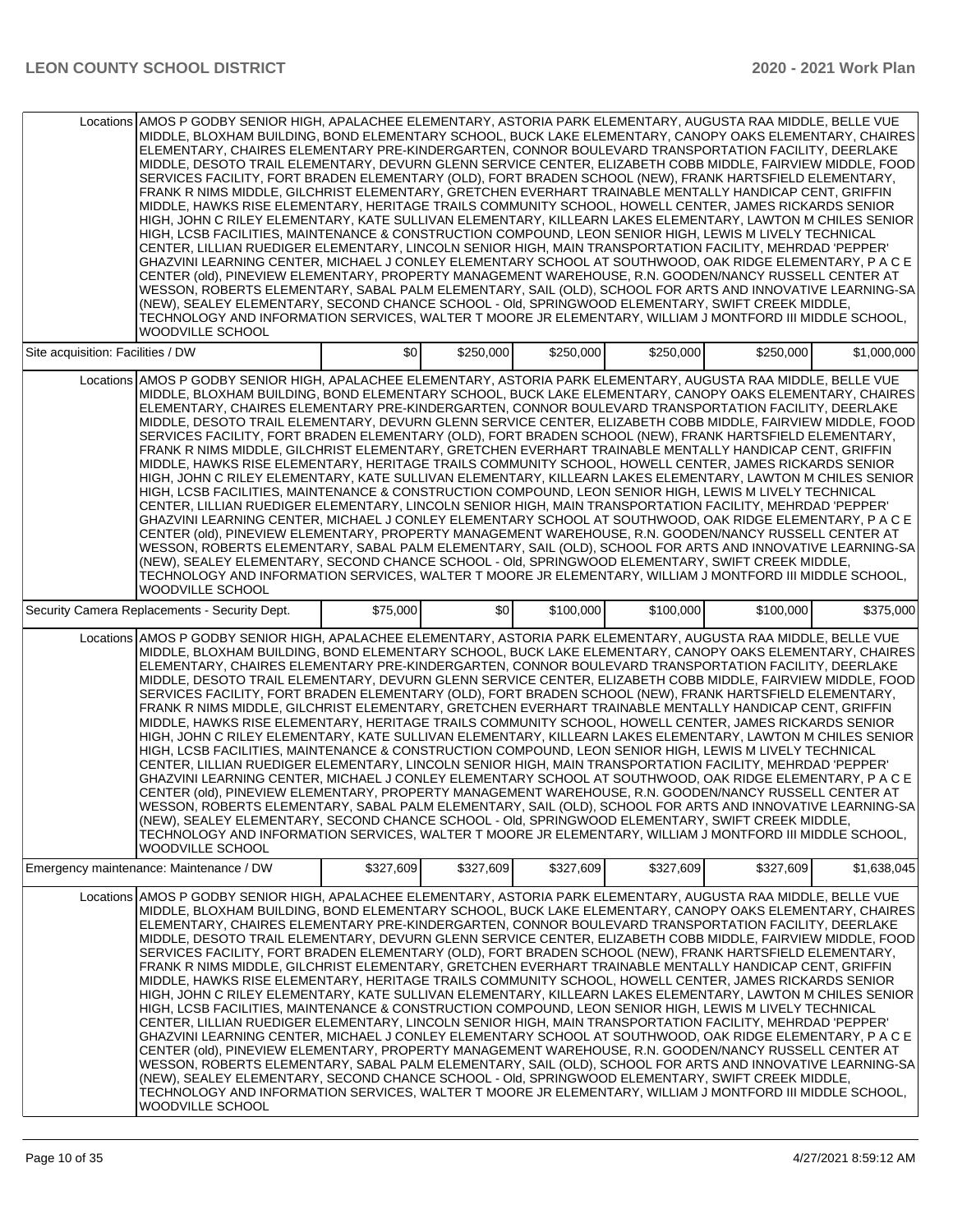| Plumbing: Maintenance / DW                                                                                                                                                                                                                                                                                                                                                                                                                                                                                                                                                                                                                                                                                                                                                                                                                                                                                                                                                                                                                                                                                                                                                                                                                                                                                                                                                                                                                                                                                                                                                                                                                                                                      | \$23,008 | \$23,008 | \$23,008 | \$23,008 | \$23,008 | \$115,040 |
|-------------------------------------------------------------------------------------------------------------------------------------------------------------------------------------------------------------------------------------------------------------------------------------------------------------------------------------------------------------------------------------------------------------------------------------------------------------------------------------------------------------------------------------------------------------------------------------------------------------------------------------------------------------------------------------------------------------------------------------------------------------------------------------------------------------------------------------------------------------------------------------------------------------------------------------------------------------------------------------------------------------------------------------------------------------------------------------------------------------------------------------------------------------------------------------------------------------------------------------------------------------------------------------------------------------------------------------------------------------------------------------------------------------------------------------------------------------------------------------------------------------------------------------------------------------------------------------------------------------------------------------------------------------------------------------------------|----------|----------|----------|----------|----------|-----------|
| Locations AMOS P GODBY SENIOR HIGH, APALACHEE ELEMENTARY, ASTORIA PARK ELEMENTARY, AUGUSTA RAA MIDDLE, BELLE VUE<br>MIDDLE, BLOXHAM BUILDING, BOND ELEMENTARY SCHOOL, BUCK LAKE ELEMENTARY, CANOPY OAKS ELEMENTARY, CHAIRES<br>ELEMENTARY, CHAIRES ELEMENTARY PRE-KINDERGARTEN, CONNOR BOULEVARD TRANSPORTATION FACILITY, DEERLAKE<br>MIDDLE, DESOTO TRAIL ELEMENTARY, DEVURN GLENN SERVICE CENTER, ELIZABETH COBB MIDDLE, FAIRVIEW MIDDLE, FOOD<br>SERVICES FACILITY, FORT BRADEN ELEMENTARY (OLD), FORT BRADEN SCHOOL (NEW), FRANK HARTSFIELD ELEMENTARY,<br>FRANK R NIMS MIDDLE, GILCHRIST ELEMENTARY, GRETCHEN EVERHART TRAINABLE MENTALLY HANDICAP CENT, GRIFFIN<br>MIDDLE, HAWKS RISE ELEMENTARY, HERITAGE TRAILS COMMUNITY SCHOOL, HOWELL CENTER, JAMES RICKARDS SENIOR<br>HIGH, JOHN C RILEY ELEMENTARY, KATE SULLIVAN ELEMENTARY, KILLEARN LAKES ELEMENTARY, LAWTON M CHILES SENIOR<br>HIGH, LCSB FACILITIES, MAINTENANCE & CONSTRUCTION COMPOUND, LEON SENIOR HIGH, LEWIS M LIVELY TECHNICAL<br>CENTER, LILLIAN RUEDIGER ELEMENTARY, LINCOLN SENIOR HIGH, MAIN TRANSPORTATION FACILITY, MEHRDAD 'PEPPER'<br>GHAZVINI LEARNING CENTER, MICHAEL J CONLEY ELEMENTARY SCHOOL AT SOUTHWOOD, OAK RIDGE ELEMENTARY, P A C E<br>CENTER (old), PINEVIEW ELEMENTARY, PROPERTY MANAGEMENT WAREHOUSE, R.N. GOODEN/NANCY RUSSELL CENTER AT<br>WESSON, ROBERTS ELEMENTARY, SABAL PALM ELEMENTARY, SAIL (OLD), SCHOOL FOR ARTS AND INNOVATIVE LEARNING-SA<br>(NEW), SEALEY ELEMENTARY, SECOND CHANCE SCHOOL - Old, SPRINGWOOD ELEMENTARY, SWIFT CREEK MIDDLE,<br>TECHNOLOGY AND INFORMATION SERVICES, WALTER T MOORE JR ELEMENTARY, WILLIAM J MONTFORD III MIDDLE SCHOOL,<br><b>WOODVILLE SCHOOL</b> |          |          |          |          |          |           |
| <b>Electrical - Facilities</b>                                                                                                                                                                                                                                                                                                                                                                                                                                                                                                                                                                                                                                                                                                                                                                                                                                                                                                                                                                                                                                                                                                                                                                                                                                                                                                                                                                                                                                                                                                                                                                                                                                                                  | \$0      | \$25,000 | \$25,000 | \$25,000 | \$25,000 | \$100.000 |
| Locations AMOS P GODBY SENIOR HIGH, APALACHEE ELEMENTARY, ASTORIA PARK ELEMENTARY, AUGUSTA RAA MIDDLE, BELLE VUE<br>MIDDLE, BLOXHAM BUILDING, BOND ELEMENTARY SCHOOL, BUCK LAKE ELEMENTARY, CANOPY OAKS ELEMENTARY, CHAIRES<br>ELEMENTARY, CHAIRES ELEMENTARY PRE-KINDERGARTEN, CONNOR BOULEVARD TRANSPORTATION FACILITY, DEERLAKE<br>MIDDLE. DESOTO TRAIL ELEMENTARY. DEVURN GLENN SERVICE CENTER. ELIZABETH COBB MIDDLE. FAIRVIEW MIDDLE. FOOD<br>SERVICES FACILITY, FORT BRADEN ELEMENTARY (OLD), FORT BRADEN SCHOOL (NEW), FRANK HARTSFIELD ELEMENTARY,<br>FRANK R NIMS MIDDLE, GILCHRIST ELEMENTARY, GRETCHEN EVERHART TRAINABLE MENTALLY HANDICAP CENT, GRIFFIN<br>MIDDLE, HAWKS RISE ELEMENTARY, HERITAGE TRAILS COMMUNITY SCHOOL, HOWELL CENTER, JAMES RICKARDS SENIOR<br>HIGH, JOHN C RILEY ELEMENTARY, KATE SULLIVAN ELEMENTARY, KILLEARN LAKES ELEMENTARY, LAWTON M CHILES SENIOR<br>HIGH, LCSB FACILITIES, MAINTENANCE & CONSTRUCTION COMPOUND, LEON SENIOR HIGH, LEWIS M LIVELY TECHNICAL<br>CENTER, LILLIAN RUEDIGER ELEMENTARY, LINCOLN SENIOR HIGH, MAIN TRANSPORTATION FACILITY, MEHRDAD 'PEPPER'<br>GHAZVINI LEARNING CENTER, MICHAEL J CONLEY ELEMENTARY SCHOOL AT SOUTHWOOD, OAK RIDGE ELEMENTARY, P A C E<br>CENTER (old), PINEVIEW ELEMENTARY, PROPERTY MANAGEMENT WAREHOUSE, R.N. GOODEN/NANCY RUSSELL CENTER AT<br>WESSON, ROBERTS ELEMENTARY, SABAL PALM ELEMENTARY, SAIL (OLD), SCHOOL FOR ARTS AND INNOVATIVE LEARNING-SA<br>(NEW), SEALEY ELEMENTARY, SECOND CHANCE SCHOOL - Old, SPRINGWOOD ELEMENTARY, SWIFT CREEK MIDDLE,<br>TECHNOLOGY AND INFORMATION SERVICES, WALTER T MOORE JR ELEMENTARY, WILLIAM J MONTFORD III MIDDLE SCHOOL,<br><b>WOODVILLE SCHOOL</b> |          |          |          |          |          |           |
| D/W HVAC - Facilities                                                                                                                                                                                                                                                                                                                                                                                                                                                                                                                                                                                                                                                                                                                                                                                                                                                                                                                                                                                                                                                                                                                                                                                                                                                                                                                                                                                                                                                                                                                                                                                                                                                                           | \$0      | \$25,000 | \$25,000 | \$25,000 | \$25,000 | \$100.000 |
| Locations AMOS P GODBY SENIOR HIGH, APALACHEE ELEMENTARY, ASTORIA PARK ELEMENTARY, AUGUSTA RAA MIDDLE, BELLE VUE<br>MIDDLE, BLOXHAM BUILDING, BOND ELEMENTARY SCHOOL, BUCK LAKE ELEMENTARY, CANOPY OAKS ELEMENTARY, CHAIRES<br>ELEMENTARY, CHAIRES ELEMENTARY PRE-KINDERGARTEN, CONNOR BOULEVARD TRANSPORTATION FACILITY, DEERLAKE<br>MIDDLE, DESOTO TRAIL ELEMENTARY, DEVURN GLENN SERVICE CENTER, ELIZABETH COBB MIDDLE, FAIRVIEW MIDDLE, FOOD<br>SERVICES FACILITY, FORT BRADEN ELEMENTARY (OLD), FORT BRADEN SCHOOL (NEW), FRANK HARTSFIELD ELEMENTARY,<br>FRANK R NIMS MIDDLE, GILCHRIST ELEMENTARY, GRETCHEN EVERHART TRAINABLE MENTALLY HANDICAP CENT, GRIFFIN<br>MIDDLE, HAWKS RISE ELEMENTARY, HERITAGE TRAILS COMMUNITY SCHOOL, HOWELL CENTER, JAMES RICKARDS SENIOR<br>HIGH, JOHN C RILEY ELEMENTARY, KATE SULLIVAN ELEMENTARY, KILLEARN LAKES ELEMENTARY, LAWTON M CHILES SENIOR<br>HIGH, LCSB FACILITIES, MAINTENANCE & CONSTRUCTION COMPOUND, LEON SENIOR HIGH, LEWIS M LIVELY TECHNICAL<br>CENTER, LILLIAN RUEDIGER ELEMENTARY, LINCOLN SENIOR HIGH, MAIN TRANSPORTATION FACILITY, MEHRDAD 'PEPPER'<br>GHAZVINI LEARNING CENTER, MICHAEL J CONLEY ELEMENTARY SCHOOL AT SOUTHWOOD, OAK RIDGE ELEMENTARY, P A C E<br>CENTER (old), PINEVIEW ELEMENTARY, PROPERTY MANAGEMENT WAREHOUSE, R.N. GOODEN/NANCY RUSSELL CENTER AT<br>WESSON, ROBERTS ELEMENTARY, SABAL PALM ELEMENTARY, SAIL (OLD), SCHOOL FOR ARTS AND INNOVATIVE LEARNING-SA<br>(NEW), SEALEY ELEMENTARY, SECOND CHANCE SCHOOL - Old, SPRINGWOOD ELEMENTARY, SWIFT CREEK MIDDLE,<br>TECHNOLOGY AND INFORMATION SERVICES, WALTER T MOORE JR ELEMENTARY, WILLIAM J MONTFORD III MIDDLE SCHOOL,<br>WOODVILLE SCHOOL        |          |          |          |          |          |           |
| <b>HVAC - Maintenance</b>                                                                                                                                                                                                                                                                                                                                                                                                                                                                                                                                                                                                                                                                                                                                                                                                                                                                                                                                                                                                                                                                                                                                                                                                                                                                                                                                                                                                                                                                                                                                                                                                                                                                       | \$92,000 | \$92,000 | \$92,000 | \$92,000 | \$92,000 | \$460,000 |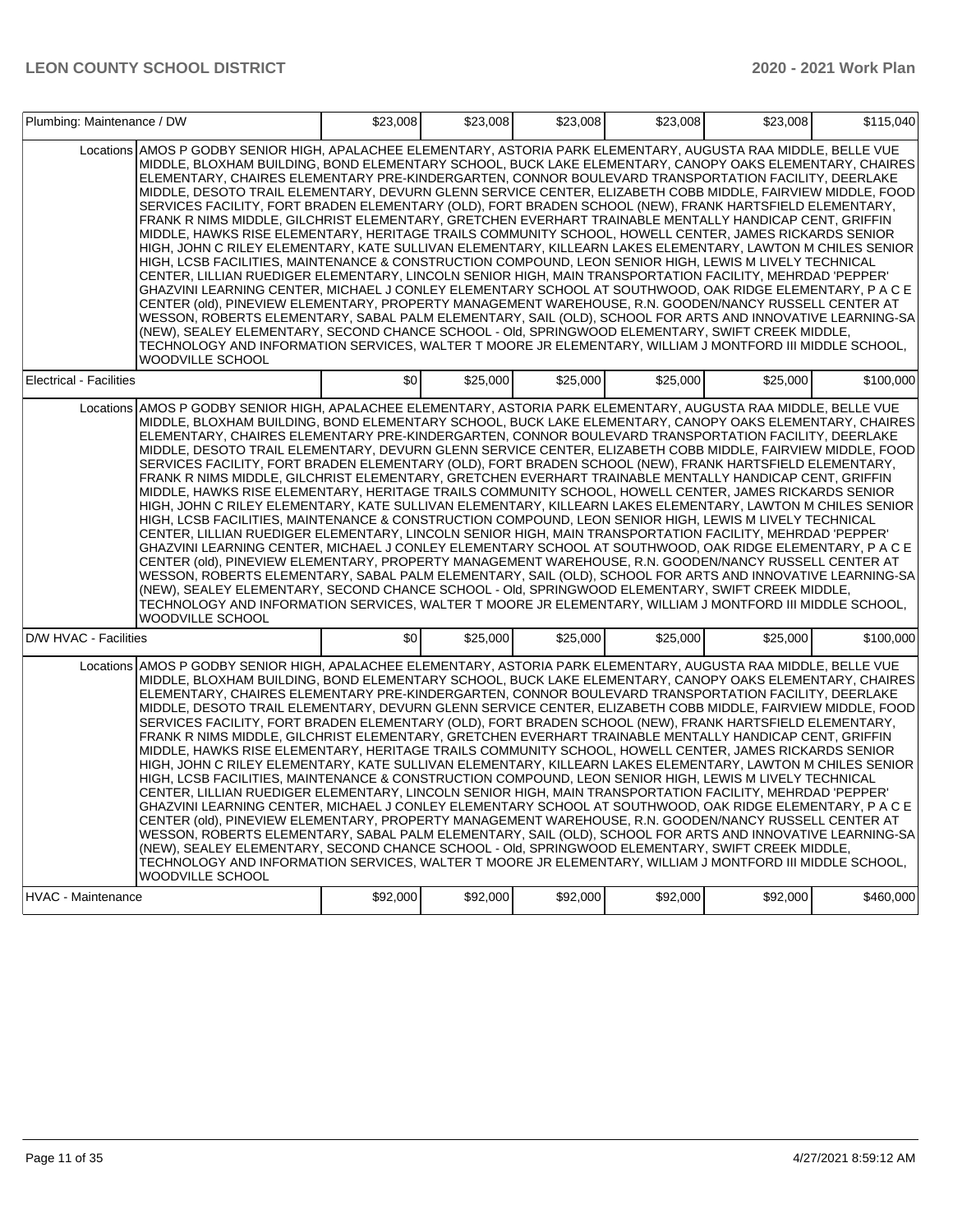|                                  | Locations AMOS P GODBY SENIOR HIGH, APALACHEE ELEMENTARY, ASTORIA PARK ELEMENTARY, AUGUSTA RAA MIDDLE, BELLE VUE<br>MIDDLE, BLOXHAM BUILDING, BOND ELEMENTARY SCHOOL, BUCK LAKE ELEMENTARY, CANOPY OAKS ELEMENTARY, CHAIRES<br>ELEMENTARY, CHAIRES ELEMENTARY PRE-KINDERGARTEN, CONNOR BOULEVARD TRANSPORTATION FACILITY, DEERLAKE<br>MIDDLE, DESOTO TRAIL ELEMENTARY, DEVURN GLENN SERVICE CENTER, ELIZABETH COBB MIDDLE, FAIRVIEW MIDDLE, FOOD<br>SERVICES FACILITY, FORT BRADEN ELEMENTARY (OLD), FORT BRADEN SCHOOL (NEW), FRANK HARTSFIELD ELEMENTARY,<br>FRANK R NIMS MIDDLE, GILCHRIST ELEMENTARY, GRETCHEN EVERHART TRAINABLE MENTALLY HANDICAP CENT, GRIFFIN<br>MIDDLE, HAWKS RISE ELEMENTARY, HERITAGE TRAILS COMMUNITY SCHOOL, HOWELL CENTER, JAMES RICKARDS SENIOR<br>HIGH. JOHN C RILEY ELEMENTARY. KATE SULLIVAN ELEMENTARY. KILLEARN LAKES ELEMENTARY. LAWTON M CHILES SENIOR<br>HIGH, LCSB FACILITIES, MAINTENANCE & CONSTRUCTION COMPOUND, LEON SENIOR HIGH, LEWIS M LIVELY TECHNICAL<br>CENTER, LILLIAN RUEDIGER ELEMENTARY, LINCOLN SENIOR HIGH, MAIN TRANSPORTATION FACILITY, MEHRDAD 'PEPPER'<br>GHAZVINI LEARNING CENTER, MICHAEL J CONLEY ELEMENTARY SCHOOL AT SOUTHWOOD, OAK RIDGE ELEMENTARY, P A C E<br>CENTER (old), PINEVIEW ELEMENTARY, PROPERTY MANAGEMENT WAREHOUSE, R.N. GOODEN/NANCY RUSSELL CENTER AT<br>WESSON, ROBERTS ELEMENTARY, SABAL PALM ELEMENTARY, SAIL (OLD), SCHOOL FOR ARTS AND INNOVATIVE LEARNING-SA<br>(NEW), SEALEY ELEMENTARY, SECOND CHANCE SCHOOL - Old, SPRINGWOOD ELEMENTARY, SWIFT CREEK MIDDLE,<br>TECHNOLOGY AND INFORMATION SERVICES, WALTER T MOORE JR ELEMENTARY, WILLIAM J MONTFORD III MIDDLE SCHOOL,<br><b>WOODVILLE SCHOOL</b> |           |                  |           |           |           |             |
|----------------------------------|-------------------------------------------------------------------------------------------------------------------------------------------------------------------------------------------------------------------------------------------------------------------------------------------------------------------------------------------------------------------------------------------------------------------------------------------------------------------------------------------------------------------------------------------------------------------------------------------------------------------------------------------------------------------------------------------------------------------------------------------------------------------------------------------------------------------------------------------------------------------------------------------------------------------------------------------------------------------------------------------------------------------------------------------------------------------------------------------------------------------------------------------------------------------------------------------------------------------------------------------------------------------------------------------------------------------------------------------------------------------------------------------------------------------------------------------------------------------------------------------------------------------------------------------------------------------------------------------------------------------------------------------------------------------------------------------------|-----------|------------------|-----------|-----------|-----------|-------------|
| Access Control - Security Dept   |                                                                                                                                                                                                                                                                                                                                                                                                                                                                                                                                                                                                                                                                                                                                                                                                                                                                                                                                                                                                                                                                                                                                                                                                                                                                                                                                                                                                                                                                                                                                                                                                                                                                                                 | \$75,000  | \$0 <sub>1</sub> | \$100,000 | \$100,000 | \$100,000 | \$375,000   |
|                                  | Locations AMOS P GODBY SENIOR HIGH, APALACHEE ELEMENTARY, ASTORIA PARK ELEMENTARY, AUGUSTA RAA MIDDLE, BELLE VUE<br>MIDDLE, BLOXHAM BUILDING, BOND ELEMENTARY SCHOOL, BUCK LAKE ELEMENTARY, CANOPY OAKS ELEMENTARY, CHAIRES<br>ELEMENTARY, CHAIRES ELEMENTARY PRE-KINDERGARTEN, CONNOR BOULEVARD TRANSPORTATION FACILITY, DEERLAKE<br>MIDDLE, DESOTO TRAIL ELEMENTARY, DEVURN GLENN SERVICE CENTER, ELIZABETH COBB MIDDLE, FAIRVIEW MIDDLE, FOOD<br>SERVICES FACILITY, FORT BRADEN ELEMENTARY (OLD), FORT BRADEN SCHOOL (NEW), FRANK HARTSFIELD ELEMENTARY,<br>FRANK R NIMS MIDDLE, GILCHRIST ELEMENTARY, GRETCHEN EVERHART TRAINABLE MENTALLY HANDICAP CENT, GRIFFIN<br>MIDDLE, HAWKS RISE ELEMENTARY, HERITAGE TRAILS COMMUNITY SCHOOL, HOWELL CENTER, JAMES RICKARDS SENIOR<br>HIGH, JOHN C RILEY ELEMENTARY, KATE SULLIVAN ELEMENTARY, KILLEARN LAKES ELEMENTARY, LAWTON M CHILES SENIOR<br>HIGH, LCSB FACILITIES, MAINTENANCE & CONSTRUCTION COMPOUND, LEON SENIOR HIGH, LEWIS M LIVELY TECHNICAL<br>CENTER, LILLIAN RUEDIGER ELEMENTARY, LINCOLN SENIOR HIGH, MAIN TRANSPORTATION FACILITY, MEHRDAD 'PEPPER'<br>GHAZVINI LEARNING CENTER, MICHAEL J CONLEY ELEMENTARY SCHOOL AT SOUTHWOOD, OAK RIDGE ELEMENTARY, P A C E<br>CENTER (old), PINEVIEW ELEMENTARY, PROPERTY MANAGEMENT WAREHOUSE, R.N. GOODEN/NANCY RUSSELL CENTER AT<br>WESSON, ROBERTS ELEMENTARY, SABAL PALM ELEMENTARY, SAIL (OLD), SCHOOL FOR ARTS AND INNOVATIVE LEARNING-SA<br>(NEW), SEALEY ELEMENTARY, SECOND CHANCE SCHOOL - Old, SPRINGWOOD ELEMENTARY, SWIFT CREEK MIDDLE,<br>TECHNOLOGY AND INFORMATION SERVICES, WALTER T MOORE JR ELEMENTARY, WILLIAM J MONTFORD III MIDDLE SCHOOL,<br><b>WOODVILLE SCHOOL</b> |           |                  |           |           |           |             |
| Relocatables: Maintenance / DW   |                                                                                                                                                                                                                                                                                                                                                                                                                                                                                                                                                                                                                                                                                                                                                                                                                                                                                                                                                                                                                                                                                                                                                                                                                                                                                                                                                                                                                                                                                                                                                                                                                                                                                                 | \$69,023  | \$69,023         | \$69,023  | \$69,023  | \$69.023  | \$345,115   |
|                                  | Locations AMOS P GODBY SENIOR HIGH, APALACHEE ELEMENTARY, ASTORIA PARK ELEMENTARY, AUGUSTA RAA MIDDLE, BELLE VUE<br>MIDDLE, BLOXHAM BUILDING, BOND ELEMENTARY SCHOOL, BUCK LAKE ELEMENTARY, CANOPY OAKS ELEMENTARY, CHAIRES<br>ELEMENTARY, CHAIRES ELEMENTARY PRE-KINDERGARTEN, CONNOR BOULEVARD TRANSPORTATION FACILITY, DEERLAKE<br>MIDDLE, DESOTO TRAIL ELEMENTARY, DEVURN GLENN SERVICE CENTER, ELIZABETH COBB MIDDLE, FAIRVIEW MIDDLE, FOOD<br>SERVICES FACILITY, FORT BRADEN ELEMENTARY (OLD), FORT BRADEN SCHOOL (NEW), FRANK HARTSFIELD ELEMENTARY,<br>FRANK R NIMS MIDDLE, GILCHRIST ELEMENTARY, GRETCHEN EVERHART TRAINABLE MENTALLY HANDICAP CENT, GRIFFIN<br>MIDDLE, HAWKS RISE ELEMENTARY, HERITAGE TRAILS COMMUNITY SCHOOL, HOWELL CENTER, JAMES RICKARDS SENIOR<br>HIGH, JOHN C RILEY ELEMENTARY, KATE SULLIVAN ELEMENTARY, KILLEARN LAKES ELEMENTARY, LAWTON M CHILES SENIOR<br>HIGH, LCSB FACILITIES, MAINTENANCE & CONSTRUCTION COMPOUND, LEON SENIOR HIGH, LEWIS M LIVELY TECHNICAL<br>CENTER, LILLIAN RUEDIGER ELEMENTARY, LINCOLN SENIOR HIGH, MAIN TRANSPORTATION FACILITY, MEHRDAD 'PEPPER'<br>GHAZVINI LEARNING CENTER, MICHAEL J CONLEY ELEMENTARY SCHOOL AT SOUTHWOOD, OAK RIDGE ELEMENTARY, P A C E<br>CENTER (old), PINEVIEW ELEMENTARY, PROPERTY MANAGEMENT WAREHOUSE, R.N. GOODEN/NANCY RUSSELL CENTER AT<br>WESSON, ROBERTS ELEMENTARY, SABAL PALM ELEMENTARY, SAIL (OLD), SCHOOL FOR ARTS AND INNOVATIVE LEARNING-SA<br>(NEW), SEALEY ELEMENTARY, SECOND CHANCE SCHOOL - Old, SPRINGWOOD ELEMENTARY, SWIFT CREEK MIDDLE,<br>TECHNOLOGY AND INFORMATION SERVICES, WALTER T MOORE JR ELEMENTARY, WILLIAM J MONTFORD III MIDDLE SCHOOL,<br>WOODVILLE SCHOOL        |           |                  |           |           |           |             |
| Floor covering: Maintenance / DW |                                                                                                                                                                                                                                                                                                                                                                                                                                                                                                                                                                                                                                                                                                                                                                                                                                                                                                                                                                                                                                                                                                                                                                                                                                                                                                                                                                                                                                                                                                                                                                                                                                                                                                 | \$800,000 | \$500,000        | \$500,000 | \$500,000 | \$500,000 | \$2,800,000 |
| Locations                        | AMOS P GODBY SENIOR HIGH, APALACHEE ELEMENTARY, ASTORIA PARK ELEMENTARY, AUGUSTA RAA MIDDLE, BELLE VUE<br>MIDDLE, BLOXHAM BUILDING, BOND ELEMENTARY SCHOOL, BUCK LAKE ELEMENTARY, CANOPY OAKS ELEMENTARY, CHAIRES<br>ELEMENTARY, CHAIRES ELEMENTARY PRE-KINDERGARTEN, CONNOR BOULEVARD TRANSPORTATION FACILITY, DEERLAKE <br>MIDDLE, DESOTO TRAIL ELEMENTARY, DEVURN GLENN SERVICE CENTER, ELIZABETH COBB MIDDLE, FAIRVIEW MIDDLE, FOOD<br>SERVICES FACILITY, FORT BRADEN ELEMENTARY (OLD), FORT BRADEN SCHOOL (NEW), FRANK HARTSFIELD ELEMENTARY,<br>FRANK R NIMS MIDDLE, GILCHRIST ELEMENTARY, GRETCHEN EVERHART TRAINABLE MENTALLY HANDICAP CENT, GRIFFIN<br>MIDDLE, HAWKS RISE ELEMENTARY, HERITAGE TRAILS COMMUNITY SCHOOL, HOWELL CENTER, JAMES RICKARDS SENIOR<br>HIGH, JOHN C RILEY ELEMENTARY, KATE SULLIVAN ELEMENTARY, KILLEARN LAKES ELEMENTARY, LAWTON M CHILES SENIOR<br>HIGH, LCSB FACILITIES, MAINTENANCE & CONSTRUCTION COMPOUND, LEON SENIOR HIGH, LEWIS M LIVELY TECHNICAL<br>CENTER, LILLIAN RUEDIGER ELEMENTARY, LINCOLN SENIOR HIGH, MAIN TRANSPORTATION FACILITY, MEHRDAD 'PEPPER'<br>GHAZVINI LEARNING CENTER, MICHAEL J CONLEY ELEMENTARY SCHOOL AT SOUTHWOOD, OAK RIDGE ELEMENTARY, P A C E<br>CENTER (old), PINEVIEW ELEMENTARY, PROPERTY MANAGEMENT WAREHOUSE, R.N. GOODEN/NANCY RUSSELL CENTER AT<br>WESSON, ROBERTS ELEMENTARY, SABAL PALM ELEMENTARY, SAIL (OLD), SCHOOL FOR ARTS AND INNOVATIVE LEARNING-SA<br>(NEW), SEALEY ELEMENTARY, SECOND CHANCE SCHOOL - Old, SPRINGWOOD ELEMENTARY, SWIFT CREEK MIDDLE,<br>TECHNOLOGY AND INFORMATION SERVICES, WALTER T MOORE JR ELEMENTARY, WILLIAM J MONTFORD III MIDDLE SCHOOL,<br>WOODVILLE SCHOOL                 |           |                  |           |           |           |             |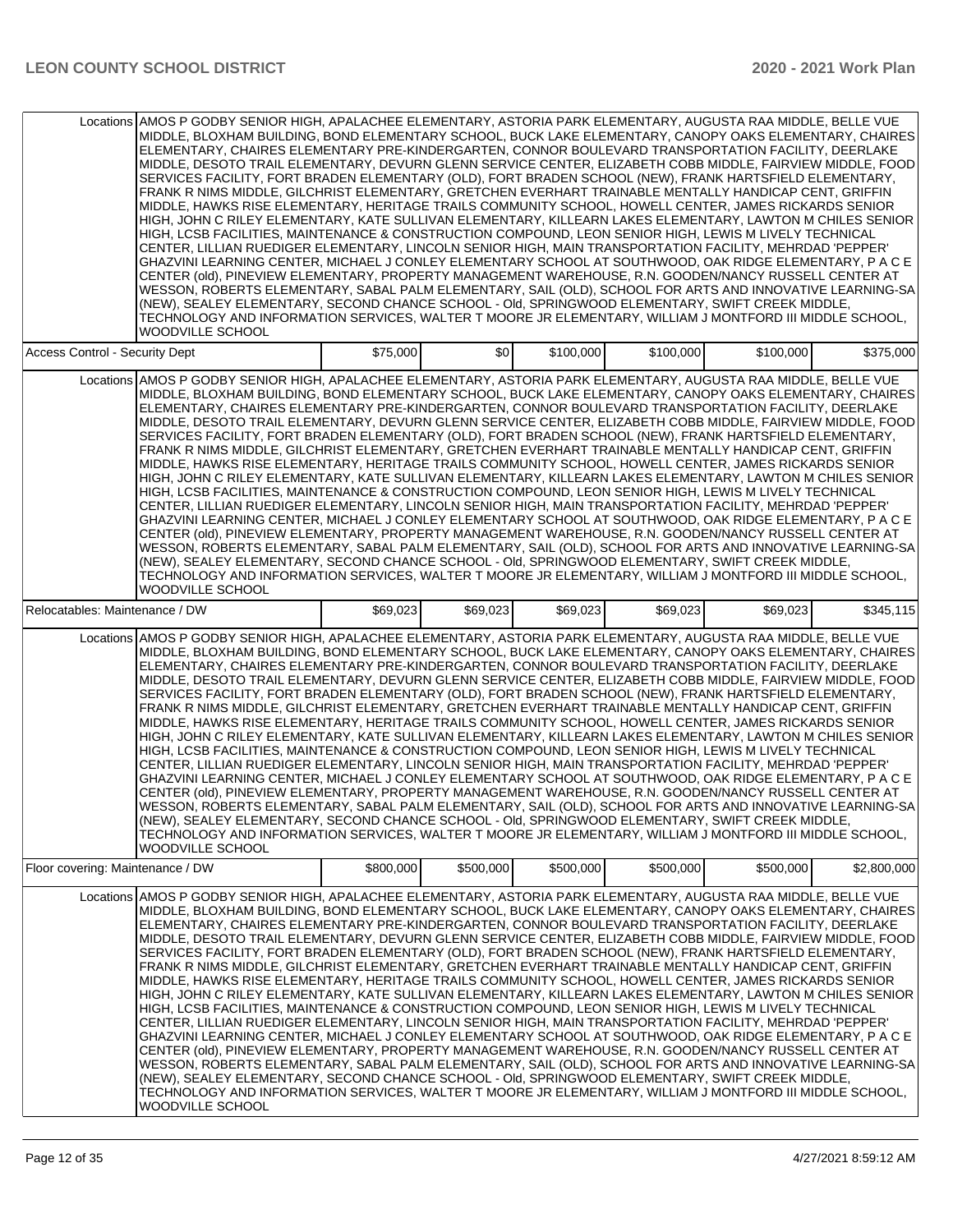| Sitework: Maintenence / DW                                                                                                                                                                                                                                                                                                                                                                                                                                                                                                                                                                                                                                                                                                                                                                                                                                                                                                                                                                                                                                                                                                                                                                                                                                                                                                                                                                                                                                                                                                                                                                                                                                                                      | \$50,000  | \$50,000  | \$50,000  | \$50,000  | \$50,000  | \$250,000   |
|-------------------------------------------------------------------------------------------------------------------------------------------------------------------------------------------------------------------------------------------------------------------------------------------------------------------------------------------------------------------------------------------------------------------------------------------------------------------------------------------------------------------------------------------------------------------------------------------------------------------------------------------------------------------------------------------------------------------------------------------------------------------------------------------------------------------------------------------------------------------------------------------------------------------------------------------------------------------------------------------------------------------------------------------------------------------------------------------------------------------------------------------------------------------------------------------------------------------------------------------------------------------------------------------------------------------------------------------------------------------------------------------------------------------------------------------------------------------------------------------------------------------------------------------------------------------------------------------------------------------------------------------------------------------------------------------------|-----------|-----------|-----------|-----------|-----------|-------------|
| Locations AMOS P GODBY SENIOR HIGH, APALACHEE ELEMENTARY, ASTORIA PARK ELEMENTARY, AUGUSTA RAA MIDDLE, BELLE VUE<br>MIDDLE, BLOXHAM BUILDING, BOND ELEMENTARY SCHOOL, BUCK LAKE ELEMENTARY, CANOPY OAKS ELEMENTARY, CHAIRES<br>ELEMENTARY, CHAIRES ELEMENTARY PRE-KINDERGARTEN, CONNOR BOULEVARD TRANSPORTATION FACILITY, DEERLAKE<br>MIDDLE, DESOTO TRAIL ELEMENTARY, DEVURN GLENN SERVICE CENTER, ELIZABETH COBB MIDDLE, FAIRVIEW MIDDLE, FOOD<br>SERVICES FACILITY, FORT BRADEN ELEMENTARY (OLD), FORT BRADEN SCHOOL (NEW), FRANK HARTSFIELD ELEMENTARY,<br>FRANK R NIMS MIDDLE, GILCHRIST ELEMENTARY, GRETCHEN EVERHART TRAINABLE MENTALLY HANDICAP CENT, GRIFFIN<br>MIDDLE, HAWKS RISE ELEMENTARY, HERITAGE TRAILS COMMUNITY SCHOOL, HOWELL CENTER, JAMES RICKARDS SENIOR<br>HIGH, JOHN C RILEY ELEMENTARY, KATE SULLIVAN ELEMENTARY, KILLEARN LAKES ELEMENTARY, LAWTON M CHILES SENIOR<br>HIGH, LCSB FACILITIES, MAINTENANCE & CONSTRUCTION COMPOUND, LEON SENIOR HIGH, LEWIS M LIVELY TECHNICAL<br>CENTER, LILLIAN RUEDIGER ELEMENTARY, LINCOLN SENIOR HIGH, MAIN TRANSPORTATION FACILITY, MEHRDAD 'PEPPER'<br>GHAZVINI LEARNING CENTER, MICHAEL J CONLEY ELEMENTARY SCHOOL AT SOUTHWOOD, OAK RIDGE ELEMENTARY, P A C E<br>CENTER (old), PINEVIEW ELEMENTARY, PROPERTY MANAGEMENT WAREHOUSE, R.N. GOODEN/NANCY RUSSELL CENTER AT<br>WESSON, ROBERTS ELEMENTARY, SABAL PALM ELEMENTARY, SAIL (OLD), SCHOOL FOR ARTS AND INNOVATIVE LEARNING-SA<br>(NEW), SEALEY ELEMENTARY, SECOND CHANCE SCHOOL - Old, SPRINGWOOD ELEMENTARY, SWIFT CREEK MIDDLE,<br>TECHNOLOGY AND INFORMATION SERVICES, WALTER T MOORE JR ELEMENTARY, WILLIAM J MONTFORD III MIDDLE SCHOOL,<br><b>WOODVILLE SCHOOL</b> |           |           |           |           |           |             |
| HVAC controls: Maintenance / DW                                                                                                                                                                                                                                                                                                                                                                                                                                                                                                                                                                                                                                                                                                                                                                                                                                                                                                                                                                                                                                                                                                                                                                                                                                                                                                                                                                                                                                                                                                                                                                                                                                                                 | \$250,000 | \$250,000 | \$250,000 | \$250,000 | \$250,000 | \$1,250,000 |
| Locations AMOS P GODBY SENIOR HIGH, APALACHEE ELEMENTARY, ASTORIA PARK ELEMENTARY, AUGUSTA RAA MIDDLE, BELLE VUE<br>MIDDLE, BLOXHAM BUILDING, BOND ELEMENTARY SCHOOL, BUCK LAKE ELEMENTARY, CANOPY OAKS ELEMENTARY, CHAIRES<br>ELEMENTARY, CHAIRES ELEMENTARY PRE-KINDERGARTEN, CONNOR BOULEVARD TRANSPORTATION FACILITY, DEERLAKE<br>MIDDLE, DESOTO TRAIL ELEMENTARY, DEVURN GLENN SERVICE CENTER, ELIZABETH COBB MIDDLE, FAIRVIEW MIDDLE, FOOD<br>SERVICES FACILITY, FORT BRADEN ELEMENTARY (OLD), FORT BRADEN SCHOOL (NEW), FRANK HARTSFIELD ELEMENTARY,<br>FRANK R NIMS MIDDLE, GILCHRIST ELEMENTARY, GRETCHEN EVERHART TRAINABLE MENTALLY HANDICAP CENT, GRIFFIN<br>MIDDLE, HAWKS RISE ELEMENTARY, HERITAGE TRAILS COMMUNITY SCHOOL, HOWELL CENTER, JAMES RICKARDS SENIOR<br>HIGH, JOHN C RILEY ELEMENTARY, KATE SULLIVAN ELEMENTARY, KILLEARN LAKES ELEMENTARY, LAWTON M CHILES SENIOR<br>HIGH, LCSB FACILITIES, MAINTENANCE & CONSTRUCTION COMPOUND, LEON SENIOR HIGH, LEWIS M LIVELY TECHNICAL<br>CENTER, LILLIAN RUEDIGER ELEMENTARY, LINCOLN SENIOR HIGH, MAIN TRANSPORTATION FACILITY, MEHRDAD 'PEPPER'<br>GHAZVINI LEARNING CENTER, MICHAEL J CONLEY ELEMENTARY SCHOOL AT SOUTHWOOD, OAK RIDGE ELEMENTARY, P A C E<br>CENTER (old), PINEVIEW ELEMENTARY, PROPERTY MANAGEMENT WAREHOUSE, R.N. GOODEN/NANCY RUSSELL CENTER AT<br>WESSON, ROBERTS ELEMENTARY, SABAL PALM ELEMENTARY, SAIL (OLD), SCHOOL FOR ARTS AND INNOVATIVE LEARNING-SA<br>(NEW), SEALEY ELEMENTARY, SECOND CHANCE SCHOOL - Old, SPRINGWOOD ELEMENTARY, SWIFT CREEK MIDDLE,<br>TECHNOLOGY AND INFORMATION SERVICES, WALTER T MOORE JR ELEMENTARY, WILLIAM J MONTFORD III MIDDLE SCHOOL,<br><b>WOODVILLE SCHOOL</b> |           |           |           |           |           |             |
| Intercoms & clocks: Maintenance / DW                                                                                                                                                                                                                                                                                                                                                                                                                                                                                                                                                                                                                                                                                                                                                                                                                                                                                                                                                                                                                                                                                                                                                                                                                                                                                                                                                                                                                                                                                                                                                                                                                                                            | \$41.414  | \$41.414  | \$41,414  | \$41.414  | \$41.414  | \$207,070   |
| Locations AMOS P GODBY SENIOR HIGH, APALACHEE ELEMENTARY, ASTORIA PARK ELEMENTARY, AUGUSTA RAA MIDDLE, BELLE VUE<br>MIDDLE, BLOXHAM BUILDING, BOND ELEMENTARY SCHOOL, BUCK LAKE ELEMENTARY, CANOPY OAKS ELEMENTARY, CHAIRES<br>ELEMENTARY, CHAIRES ELEMENTARY PRE-KINDERGARTEN, CONNOR BOULEVARD TRANSPORTATION FACILITY, DEERLAKE<br>MIDDLE, DESOTO TRAIL ELEMENTARY, DEVURN GLENN SERVICE CENTER, ELIZABETH COBB MIDDLE, FAIRVIEW MIDDLE, FOOD<br>SERVICES FACILITY, FORT BRADEN ELEMENTARY (OLD), FORT BRADEN SCHOOL (NEW), FRANK HARTSFIELD ELEMENTARY,<br>FRANK R NIMS MIDDLE, GILCHRIST ELEMENTARY, GRETCHEN EVERHART TRAINABLE MENTALLY HANDICAP CENT, GRIFFIN<br>MIDDLE, HAWKS RISE ELEMENTARY, HERITAGE TRAILS COMMUNITY SCHOOL, HOWELL CENTER, JAMES RICKARDS SENIOR<br>HIGH, JOHN C RILEY ELEMENTARY, KATE SULLIVAN ELEMENTARY, KILLEARN LAKES ELEMENTARY, LAWTON M CHILES SENIOR<br>HIGH, LCSB FACILITIES, MAINTENANCE & CONSTRUCTION COMPOUND, LEON SENIOR HIGH, LEWIS M LIVELY TECHNICAL<br>CENTER, LILLIAN RUEDIGER ELEMENTARY, LINCOLN SENIOR HIGH, MAIN TRANSPORTATION FACILITY, MEHRDAD 'PEPPER'<br>GHAZVINI LEARNING CENTER, MICHAEL J CONLEY ELEMENTARY SCHOOL AT SOUTHWOOD, OAK RIDGE ELEMENTARY, P A C E<br>CENTER (old), PINEVIEW ELEMENTARY, PROPERTY MANAGEMENT WAREHOUSE, R.N. GOODEN/NANCY RUSSELL CENTER AT<br>WESSON, ROBERTS ELEMENTARY, SABAL PALM ELEMENTARY, SAIL (OLD), SCHOOL FOR ARTS AND INNOVATIVE LEARNING-SA<br>(NEW), SEALEY ELEMENTARY, SECOND CHANCE SCHOOL - Old, SPRINGWOOD ELEMENTARY, SWIFT CREEK MIDDLE,<br>TECHNOLOGY AND INFORMATION SERVICES, WALTER T MOORE JR ELEMENTARY, WILLIAM J MONTFORD III MIDDLE SCHOOL,<br><b>WOODVILLE SCHOOL</b> |           |           |           |           |           |             |
| Carpet/Flooring D/W - Facilities                                                                                                                                                                                                                                                                                                                                                                                                                                                                                                                                                                                                                                                                                                                                                                                                                                                                                                                                                                                                                                                                                                                                                                                                                                                                                                                                                                                                                                                                                                                                                                                                                                                                | \$0       | \$25,000  | \$25,000  | \$25,000  | \$25,000  | \$100,000   |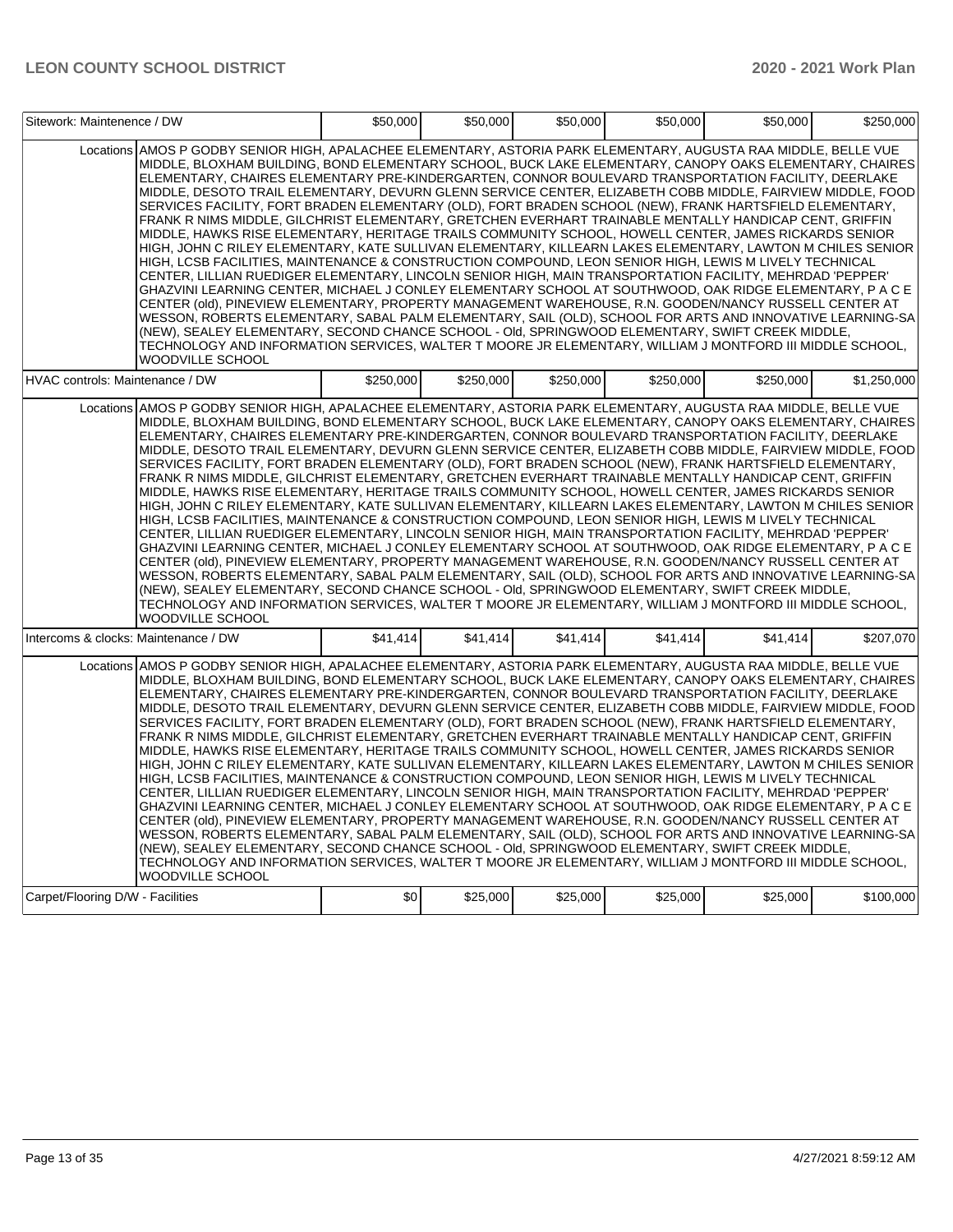|                                   | Locations AMOS P GODBY SENIOR HIGH, APALACHEE ELEMENTARY, ASTORIA PARK ELEMENTARY, AUGUSTA RAA MIDDLE, BELLE VUE<br>MIDDLE, BLOXHAM BUILDING, BOND ELEMENTARY SCHOOL, BUCK LAKE ELEMENTARY, CANOPY OAKS ELEMENTARY, CHAIRES<br>ELEMENTARY, CHAIRES ELEMENTARY PRE-KINDERGARTEN, CONNOR BOULEVARD TRANSPORTATION FACILITY, DEERLAKE<br>MIDDLE, DESOTO TRAIL ELEMENTARY, DEVURN GLENN SERVICE CENTER, ELIZABETH COBB MIDDLE, FAIRVIEW MIDDLE, FOOD<br>SERVICES FACILITY, FORT BRADEN ELEMENTARY (OLD), FORT BRADEN SCHOOL (NEW), FRANK HARTSFIELD ELEMENTARY,<br>FRANK R NIMS MIDDLE, GILCHRIST ELEMENTARY, GRETCHEN EVERHART TRAINABLE MENTALLY HANDICAP CENT, GRIFFIN<br>MIDDLE. HAWKS RISE ELEMENTARY. HERITAGE TRAILS COMMUNITY SCHOOL. HOWELL CENTER. JAMES RICKARDS SENIOR<br>HIGH, JOHN C RILEY ELEMENTARY, KATE SULLIVAN ELEMENTARY, KILLEARN LAKES ELEMENTARY, LAWTON M CHILES SENIOR<br>HIGH, LCSB FACILITIES, MAINTENANCE & CONSTRUCTION COMPOUND, LEON SENIOR HIGH, LEWIS M LIVELY TECHNICAL<br>CENTER, LILLIAN RUEDIGER ELEMENTARY, LINCOLN SENIOR HIGH, MAIN TRANSPORTATION FACILITY, MEHRDAD 'PEPPER'<br>GHAZVINI LEARNING CENTER, MICHAEL J CONLEY ELEMENTARY SCHOOL AT SOUTHWOOD, OAK RIDGE ELEMENTARY, P A C E<br>CENTER (old), PINEVIEW ELEMENTARY, PROPERTY MANAGEMENT WAREHOUSE, R.N. GOODEN/NANCY RUSSELL CENTER AT<br>WESSON, ROBERTS ELEMENTARY, SABAL PALM ELEMENTARY, SAIL (OLD), SCHOOL FOR ARTS AND INNOVATIVE LEARNING-SA<br>(NEW), SEALEY ELEMENTARY, SECOND CHANCE SCHOOL - Old, SPRINGWOOD ELEMENTARY, SWIFT CREEK MIDDLE,<br>TECHNOLOGY AND INFORMATION SERVICES, WALTER T MOORE JR ELEMENTARY, WILLIAM J MONTFORD III MIDDLE SCHOOL,<br>WOODVILLE SCHOOL        |                  |           |           |           |           |             |
|-----------------------------------|-------------------------------------------------------------------------------------------------------------------------------------------------------------------------------------------------------------------------------------------------------------------------------------------------------------------------------------------------------------------------------------------------------------------------------------------------------------------------------------------------------------------------------------------------------------------------------------------------------------------------------------------------------------------------------------------------------------------------------------------------------------------------------------------------------------------------------------------------------------------------------------------------------------------------------------------------------------------------------------------------------------------------------------------------------------------------------------------------------------------------------------------------------------------------------------------------------------------------------------------------------------------------------------------------------------------------------------------------------------------------------------------------------------------------------------------------------------------------------------------------------------------------------------------------------------------------------------------------------------------------------------------------------------------------------------------------|------------------|-----------|-----------|-----------|-----------|-------------|
| Roof PM program: Maintenance / DW |                                                                                                                                                                                                                                                                                                                                                                                                                                                                                                                                                                                                                                                                                                                                                                                                                                                                                                                                                                                                                                                                                                                                                                                                                                                                                                                                                                                                                                                                                                                                                                                                                                                                                                 | \$700,000        | \$700,000 | \$700,000 | \$700,000 | \$700,000 | \$3,500,000 |
|                                   | Locations AMOS P GODBY SENIOR HIGH, APALACHEE ELEMENTARY, ASTORIA PARK ELEMENTARY, AUGUSTA RAA MIDDLE, BELLE VUE<br>MIDDLE, BLOXHAM BUILDING, BOND ELEMENTARY SCHOOL, BUCK LAKE ELEMENTARY, CANOPY OAKS ELEMENTARY, CHAIRES<br>ELEMENTARY, CHAIRES ELEMENTARY PRE-KINDERGARTEN, CONNOR BOULEVARD TRANSPORTATION FACILITY, DEERLAKE<br>MIDDLE, DESOTO TRAIL ELEMENTARY, DEVURN GLENN SERVICE CENTER, ELIZABETH COBB MIDDLE, FAIRVIEW MIDDLE, FOOD<br>SERVICES FACILITY, FORT BRADEN ELEMENTARY (OLD), FORT BRADEN SCHOOL (NEW), FRANK HARTSFIELD ELEMENTARY,<br>FRANK R NIMS MIDDLE, GILCHRIST ELEMENTARY, GRETCHEN EVERHART TRAINABLE MENTALLY HANDICAP CENT, GRIFFIN<br>MIDDLE, HAWKS RISE ELEMENTARY, HERITAGE TRAILS COMMUNITY SCHOOL, HOWELL CENTER, JAMES RICKARDS SENIOR<br>HIGH, JOHN C RILEY ELEMENTARY, KATE SULLIVAN ELEMENTARY, KILLEARN LAKES ELEMENTARY, LAWTON M CHILES SENIOR<br>HIGH, LCSB FACILITIES, MAINTENANCE & CONSTRUCTION COMPOUND, LEON SENIOR HIGH, LEWIS M LIVELY TECHNICAL<br>CENTER, LILLIAN RUEDIGER ELEMENTARY, LINCOLN SENIOR HIGH, MAIN TRANSPORTATION FACILITY, MEHRDAD 'PEPPER'<br>GHAZVINI LEARNING CENTER, MICHAEL J CONLEY ELEMENTARY SCHOOL AT SOUTHWOOD, OAK RIDGE ELEMENTARY, P A C E<br>CENTER (old), PINEVIEW ELEMENTARY, PROPERTY MANAGEMENT WAREHOUSE, R.N. GOODEN/NANCY RUSSELL CENTER AT<br>WESSON, ROBERTS ELEMENTARY, SABAL PALM ELEMENTARY, SAIL (OLD), SCHOOL FOR ARTS AND INNOVATIVE LEARNING-SA<br>(NEW), SEALEY ELEMENTARY, SECOND CHANCE SCHOOL - Old, SPRINGWOOD ELEMENTARY, SWIFT CREEK MIDDLE,<br>TECHNOLOGY AND INFORMATION SERVICES, WALTER T MOORE JR ELEMENTARY, WILLIAM J MONTFORD III MIDDLE SCHOOL,<br><b>WOODVILLE SCHOOL</b> |                  |           |           |           |           |             |
| Structural: Facilities / DW       |                                                                                                                                                                                                                                                                                                                                                                                                                                                                                                                                                                                                                                                                                                                                                                                                                                                                                                                                                                                                                                                                                                                                                                                                                                                                                                                                                                                                                                                                                                                                                                                                                                                                                                 | \$0 <sub>l</sub> | \$25,000  | \$25,000  | \$25,000  | \$25,000  | \$100,000   |
|                                   | Locations AMOS P GODBY SENIOR HIGH, APALACHEE ELEMENTARY, ASTORIA PARK ELEMENTARY, AUGUSTA RAA MIDDLE, BELLE VUE<br>MIDDLE, BLOXHAM BUILDING, BOND ELEMENTARY SCHOOL, BUCK LAKE ELEMENTARY, CANOPY OAKS ELEMENTARY, CHAIRES<br>ELEMENTARY, CHAIRES ELEMENTARY PRE-KINDERGARTEN, CONNOR BOULEVARD TRANSPORTATION FACILITY, DEERLAKE<br>MIDDLE, DESOTO TRAIL ELEMENTARY, DEVURN GLENN SERVICE CENTER, ELIZABETH COBB MIDDLE, FAIRVIEW MIDDLE, FOOD<br>SERVICES FACILITY, FORT BRADEN ELEMENTARY (OLD), FORT BRADEN SCHOOL (NEW), FRANK HARTSFIELD ELEMENTARY,<br>FRANK R NIMS MIDDLE, GILCHRIST ELEMENTARY, GRETCHEN EVERHART TRAINABLE MENTALLY HANDICAP CENT, GRIFFIN<br>MIDDLE, HAWKS RISE ELEMENTARY, HERITAGE TRAILS COMMUNITY SCHOOL, HOWELL CENTER, JAMES RICKARDS SENIOR<br>HIGH. JOHN C RILEY ELEMENTARY. KATE SULLIVAN ELEMENTARY. KILLEARN LAKES ELEMENTARY. LAWTON M CHILES SENIOR<br>HIGH, LCSB FACILITIES, MAINTENANCE & CONSTRUCTION COMPOUND, LEON SENIOR HIGH, LEWIS M LIVELY TECHNICAL<br>CENTER, LILLIAN RUEDIGER ELEMENTARY, LINCOLN SENIOR HIGH, MAIN TRANSPORTATION FACILITY, MEHRDAD 'PEPPER'<br>GHAZVINI LEARNING CENTER, MICHAEL J CONLEY ELEMENTARY SCHOOL AT SOUTHWOOD, OAK RIDGE ELEMENTARY, P A C E<br>CENTER (old), PINEVIEW ELEMENTARY, PROPERTY MANAGEMENT WAREHOUSE, R.N. GOODEN/NANCY RUSSELL CENTER AT<br>WESSON, RÓBERTS ELEMENTARY, SABAL PALM ELEMENTARY, SAIL (OLD), SCHOOL FOR ARTS AND INNOVATIVE LEARNING-SA<br>(NEW), SEALEY ELEMENTARY, SECOND CHANCE SCHOOL - Old, SPRINGWOOD ELEMENTARY, SWIFT CREEK MIDDLE,<br>TECHNOLOGY AND INFORMATION SERVICES, WALTER T MOORE JR ELEMENTARY, WILLIAM J MONTFORD III MIDDLE SCHOOL,<br><b>WOODVILLE SCHOOL</b> |                  |           |           |           |           |             |
| Fire alarm: Facilities/DW         |                                                                                                                                                                                                                                                                                                                                                                                                                                                                                                                                                                                                                                                                                                                                                                                                                                                                                                                                                                                                                                                                                                                                                                                                                                                                                                                                                                                                                                                                                                                                                                                                                                                                                                 | \$0              | \$25,000  | \$25,000  | \$25,000  | \$25,000  | \$100,000   |
| Locations                         | AMOS P GODBY SENIOR HIGH, APALACHEE ELEMENTARY, ASTORIA PARK ELEMENTARY, AUGUSTA RAA MIDDLE, BELLE VUE<br>MIDDLE, BLOXHAM BUILDING, BOND ELEMENTARY SCHOOL, BUCK LAKE ELEMENTARY, CANOPY OAKS ELEMENTARY, CHAIRES<br>ELEMENTARY, CHAIRES ELEMENTARY PRE-KINDERGARTEN, CONNOR BOULEVARD TRANSPORTATION FACILITY, DEERLAKE<br>MIDDLE, DESOTO TRAIL ELEMENTARY, DEVURN GLENN SERVICE CENTER, ELIZABETH COBB MIDDLE, FAIRVIEW MIDDLE, FOOD<br>SERVICES FACILITY, FORT BRADEN ELEMENTARY (OLD), FORT BRADEN SCHOOL (NEW), FRANK HARTSFIELD ELEMENTARY,<br>FRANK R NIMS MIDDLE, GILCHRIST ELEMENTARY, GRETCHEN EVERHART TRAINABLE MENTALLY HANDICAP CENT, GRIFFIN<br>MIDDLE, HAWKS RISE ELEMENTARY, HERITAGE TRAILS COMMUNITY SCHOOL, HOWELL CENTER, JAMES RICKARDS SENIOR<br>HIGH, JOHN C RILEY ELEMENTARY, KATE SULLIVAN ELEMENTARY, KILLEARN LAKES ELEMENTARY, LAWTON M CHILES SENIOR<br>HIGH, LCSB FACILITIES, MAINTENANCE & CONSTRUCTION COMPOUND, LEON SENIOR HIGH, LEWIS M LIVELY TECHNICAL<br>CENTER, LILLIAN RUEDIGER ELEMENTARY, LINCOLN SENIOR HIGH, MAIN TRANSPORTATION FACILITY, MEHRDAD 'PEPPER'<br>GHAZVINI LEARNING CENTER, MICHAEL J CONLEY ELEMENTARY SCHOOL AT SOUTHWOOD, OAK RIDGE ELEMENTARY, P A C E<br>CENTER (old), PINEVIEW ELEMENTARY, PROPERTY MANAGEMENT WAREHOUSE, R.N. GOODEN/NANCY RUSSELL CENTER AT<br>WESSON, ROBERTS ELEMENTARY, SABAL PALM ELEMENTARY, SAIL (OLD), SCHOOL FOR ARTS AND INNOVATIVE LEARNING-SA<br>(NEW), SEALEY ELEMENTARY, SECOND CHANCE SCHOOL - Old, SPRINGWOOD ELEMENTARY, SWIFT CREEK MIDDLE,<br>TECHNOLOGY AND INFORMATION SERVICES, WALTER T MOORE JR ELEMENTARY, WILLIAM J MONTFORD III MIDDLE SCHOOL,<br>WOODVILLE SCHOOL                  |                  |           |           |           |           |             |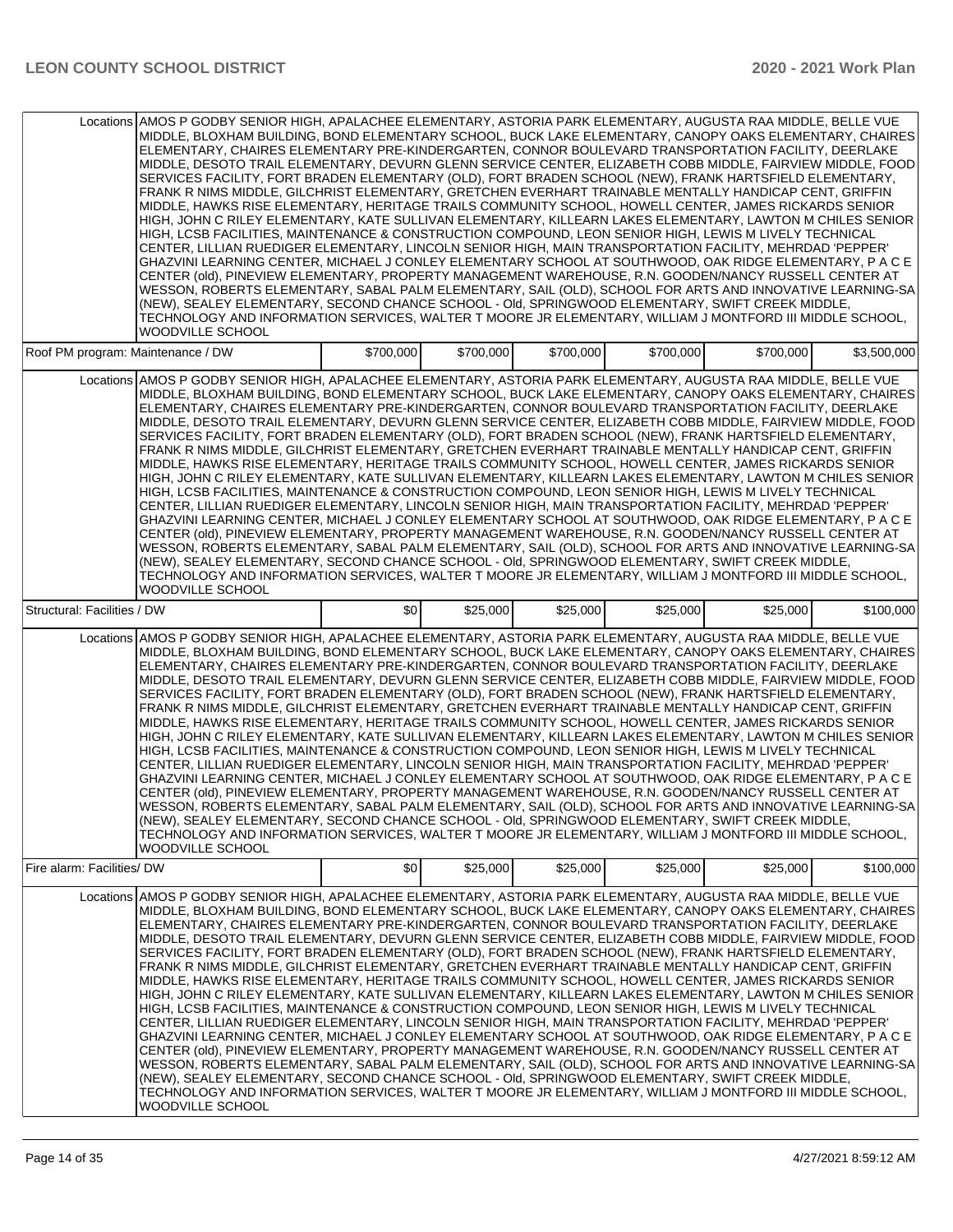| <b>Security Systems - Facilities</b> |                                                                                                                                                                                                                                                                                                                                                                                                                                                                                                                                                                                                                                                                                                                                                                                                                                                                                                                                                                                                                                                                                                                                                                                                                                                                                                                                                                                                                                                                                                                                                                                                                                                                                          | \$0      | \$25,000  | \$25,000  | \$25,000  | \$25,000  | \$100,000 |
|--------------------------------------|------------------------------------------------------------------------------------------------------------------------------------------------------------------------------------------------------------------------------------------------------------------------------------------------------------------------------------------------------------------------------------------------------------------------------------------------------------------------------------------------------------------------------------------------------------------------------------------------------------------------------------------------------------------------------------------------------------------------------------------------------------------------------------------------------------------------------------------------------------------------------------------------------------------------------------------------------------------------------------------------------------------------------------------------------------------------------------------------------------------------------------------------------------------------------------------------------------------------------------------------------------------------------------------------------------------------------------------------------------------------------------------------------------------------------------------------------------------------------------------------------------------------------------------------------------------------------------------------------------------------------------------------------------------------------------------|----------|-----------|-----------|-----------|-----------|-----------|
|                                      | Locations AMOS P GODBY SENIOR HIGH, APALACHEE ELEMENTARY, ASTORIA PARK ELEMENTARY, AUGUSTA RAA MIDDLE, BELLE VUE<br>MIDDLE, BLOXHAM BUILDING, BOND ELEMENTARY SCHOOL, BUCK LAKE ELEMENTARY, CANOPY OAKS ELEMENTARY, CHAIRES<br>ELEMENTARY, CHAIRES ELEMENTARY PRE-KINDERGARTEN, CONNOR BOULEVARD TRANSPORTATION FACILITY, DEERLAKE<br>MIDDLE, DESOTO TRAIL ELEMENTARY, DEVURN GLENN SERVICE CENTER, ELIZABETH COBB MIDDLE, FAIRVIEW MIDDLE, FOOD<br>SERVICES FACILITY, FORT BRADEN ELEMENTARY (OLD), FORT BRADEN SCHOOL (NEW), FRANK HARTSFIELD ELEMENTARY,<br>FRANK R NIMS MIDDLE, GILCHRIST ELEMENTARY, GRETCHEN EVERHART TRAINABLE MENTALLY HANDICAP CENT, GRIFFIN<br>MIDDLE, HAWKS RISE ELEMENTARY, HERITAGE TRAILS COMMUNITY SCHOOL, HOWELL CENTER, JAMES RICKARDS SENIOR<br>HIGH, JOHN C RILEY ELEMENTARY, KATE SULLIVAN ELEMENTARY, KILLEARN LAKES ELEMENTARY, LAWTON M CHILES SENIOR<br>HIGH, LCSB FACILITIES, MAINTENANCE & CONSTRUCTION COMPOUND, LEON SENIOR HIGH, LEWIS M LIVELY TECHNICAL<br>CENTER, LILLIAN RUEDIGER ELEMENTARY, LINCOLN SENIOR HIGH, MAIN TRANSPORTATION FACILITY, MEHRDAD 'PEPPER'<br>GHAZVINI LEARNING CENTER, MICHAEL J CONLEY ELEMENTARY SCHOOL AT SOUTHWOOD, OAK RIDGE ELEMENTARY, P A C E<br>CENTER (old), PINEVIEW ELEMENTARY, PROPERTY MANAGEMENT WAREHOUSE, R.N. GOODEN/NANCY RUSSELL CENTER AT<br>WESSON, ROBERTS ELEMENTARY, SABAL PALM ELEMENTARY, SAIL (OLD), SCHOOL FOR ARTS AND INNOVATIVE LEARNING-SA<br>(NEW), SEALEY ELEMENTARY, SECOND CHANCE SCHOOL - Old, SPRINGWOOD ELEMENTARY, SWIFT CREEK MIDDLE,<br>TECHNOLOGY AND INFORMATION SERVICES, WALTER T MOORE JR ELEMENTARY, WILLIAM J MONTFORD III MIDDLE SCHOOL,<br>WOODVILLE SCHOOL |          |           |           |           |           |           |
|                                      | Security Camera Maint - D/W - Maintenance                                                                                                                                                                                                                                                                                                                                                                                                                                                                                                                                                                                                                                                                                                                                                                                                                                                                                                                                                                                                                                                                                                                                                                                                                                                                                                                                                                                                                                                                                                                                                                                                                                                | \$46.015 | \$46.015  | \$46,015  | \$46,015  | \$46.015  | \$230,075 |
|                                      | Locations AMOS P GODBY SENIOR HIGH, APALACHEE ELEMENTARY, ASTORIA PARK ELEMENTARY, AUGUSTA RAA MIDDLE, BELLE VUE<br>MIDDLE, BLOXHAM BUILDING, BOND ELEMENTARY SCHOOL, BUCK LAKE ELEMENTARY, CANOPY OAKS ELEMENTARY, CHAIRES<br>ELEMENTARY, CHAIRES ELEMENTARY PRE-KINDERGARTEN, CONNOR BOULEVARD TRANSPORTATION FACILITY, DEERLAKE<br>MIDDLE, DESOTO TRAIL ELEMENTARY, DEVURN GLENN SERVICE CENTER, ELIZABETH COBB MIDDLE, FAIRVIEW MIDDLE, FOOD<br>SERVICES FACILITY, FORT BRADEN ELEMENTARY (OLD), FORT BRADEN SCHOOL (NEW), FRANK HARTSFIELD ELEMENTARY,<br>FRANK R NIMS MIDDLE, GILCHRIST ELEMENTARY, GRETCHEN EVERHART TRAINABLE MENTALLY HANDICAP CENT, GRIFFIN<br>MIDDLE, HAWKS RISE ELEMENTARY, HERITAGE TRAILS COMMUNITY SCHOOL, HOWELL CENTER, JAMES RICKARDS SENIOR<br>HIGH, JOHN C RILEY ELEMENTARY, KATE SULLIVAN ELEMENTARY, KILLEARN LAKES ELEMENTARY, LAWTON M CHILES SENIOR<br>HIGH, LCSB FACILITIES, MAINTENANCE & CONSTRUCTION COMPOUND, LEON SENIOR HIGH, LEWIS M LIVELY TECHNICAL<br>CENTER, LILLIAN RUEDIGER ELEMENTARY, LINCOLN SENIOR HIGH, MAIN TRANSPORTATION FACILITY, MEHRDAD 'PEPPER'<br>GHAZVINI LEARNING CENTER, MICHAEL J CONLEY ELEMENTARY SCHOOL AT SOUTHWOOD, OAK RIDGE ELEMENTARY, P A C E<br>CENTER (old), PINEVIEW ELEMENTARY, PROPERTY MANAGEMENT WAREHOUSE, R.N. GOODEN/NANCY RUSSELL CENTER AT<br>WESSON, ROBERTS ELEMENTARY, SABAL PALM ELEMENTARY, SAIL (OLD), SCHOOL FOR ARTS AND INNOVATIVE LEARNING-SA<br>(NEW), SEALEY ELEMENTARY, SECOND CHANCE SCHOOL - Old, SPRINGWOOD ELEMENTARY, SWIFT CREEK MIDDLE,<br>TECHNOLOGY AND INFORMATION SERVICES, WALTER T MOORE JR ELEMENTARY, WILLIAM J MONTFORD III MIDDLE SCHOOL,<br>WOODVILLE SCHOOL |          |           |           |           |           |           |
| Sitework: Facilities / DW            |                                                                                                                                                                                                                                                                                                                                                                                                                                                                                                                                                                                                                                                                                                                                                                                                                                                                                                                                                                                                                                                                                                                                                                                                                                                                                                                                                                                                                                                                                                                                                                                                                                                                                          | \$0      | \$100,000 | \$100,000 | \$100,000 | \$100,000 | \$400.000 |
|                                      | Locations AMOS P GODBY SENIOR HIGH, APALACHEE ELEMENTARY, ASTORIA PARK ELEMENTARY, AUGUSTA RAA MIDDLE, BELLE VUE<br>MIDDLE, BLOXHAM BUILDING, BOND ELEMENTARY SCHOOL, BUCK LAKE ELEMENTARY, CANOPY OAKS ELEMENTARY, CHAIRES<br>ELEMENTARY, CHAIRES ELEMENTARY PRE-KINDERGARTEN, CONNOR BOULEVARD TRANSPORTATION FACILITY, DEERLAKE<br>MIDDLE, DESOTO TRAIL ELEMENTARY, DEVURN GLENN SERVICE CENTER, ELIZABETH COBB MIDDLE, FAIRVIEW MIDDLE, FOOD<br>SERVICES FACILITY, FORT BRADEN ELEMENTARY (OLD), FORT BRADEN SCHOOL (NEW), FRANK HARTSFIELD ELEMENTARY,<br>FRANK R NIMS MIDDLE, GILCHRIST ELEMENTARY, GRETCHEN EVERHART TRAINABLE MENTALLY HANDICAP CENT, GRIFFIN<br>MIDDLE, HAWKS RISE ELEMENTARY, HERITAGE TRAILS COMMUNITY SCHOOL, HOWELL CENTER, JAMES RICKARDS SENIOR<br>HIGH, JOHN C RILEY ELEMENTARY, KATE SULLIVAN ELEMENTARY, KILLEARN LAKES ELEMENTARY, LAWTON M CHILES SENIOR<br>HIGH, LCSB FACILITIES, MAINTENANCE & CONSTRUCTION COMPOUND, LEON SENIOR HIGH, LEWIS M LIVELY TECHNICAL<br>CENTER, LILLIAN RUEDIGER ELEMENTARY, LINCOLN SENIOR HIGH, MAIN TRANSPORTATION FACILITY, MEHRDAD 'PEPPER'<br>GHAZVINI LEARNING CENTER, MICHAEL J CONLEY ELEMENTARY SCHOOL AT SOUTHWOOD, OAK RIDGE ELEMENTARY, P A C E<br>CENTER (old), PINEVIEW ELEMENTARY, PROPERTY MANAGEMENT WAREHOUSE, R.N. GOODEN/NANCY RUSSELL CENTER AT<br>WESSON, ROBERTS ELEMENTARY, SABAL PALM ELEMENTARY, SAIL (OLD), SCHOOL FOR ARTS AND INNOVATIVE LEARNING-SA<br>(NEW), SEALEY ELEMENTARY, SECOND CHANCE SCHOOL - Old, SPRINGWOOD ELEMENTARY, SWIFT CREEK MIDDLE,<br>TECHNOLOGY AND INFORMATION SERVICES, WALTER T MOORE JR ELEMENTARY, WILLIAM J MONTFORD III MIDDLE SCHOOL,<br>WOODVILLE SCHOOL |          |           |           |           |           |           |
| Asphalt/Drainage: Maintenance / DW   |                                                                                                                                                                                                                                                                                                                                                                                                                                                                                                                                                                                                                                                                                                                                                                                                                                                                                                                                                                                                                                                                                                                                                                                                                                                                                                                                                                                                                                                                                                                                                                                                                                                                                          | \$50,000 | \$50,000  | \$50,000  | \$50,000  | \$50,000  | \$250,000 |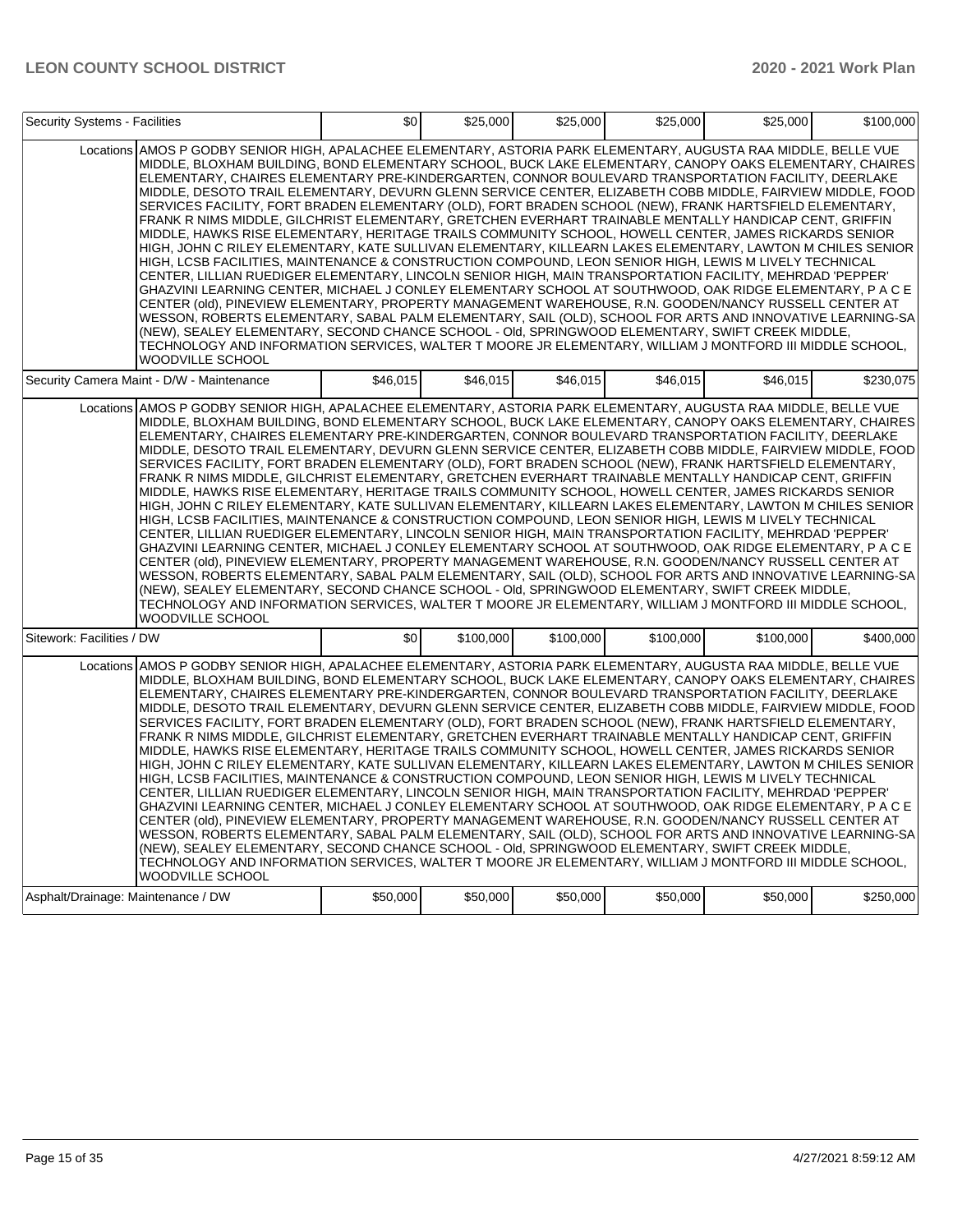|                                    | Locations AMOS P GODBY SENIOR HIGH, APALACHEE ELEMENTARY, ASTORIA PARK ELEMENTARY, AUGUSTA RAA MIDDLE, BELLE VUE<br>MIDDLE, BLOXHAM BUILDING, BOND ELEMENTARY SCHOOL, BUCK LAKE ELEMENTARY, CANOPY OAKS ELEMENTARY, CHAIRES<br>ELEMENTARY, CHAIRES ELEMENTARY PRE-KINDERGARTEN, CONNOR BOULEVARD TRANSPORTATION FACILITY, DEERLAKE<br>MIDDLE, DESOTO TRAIL ELEMENTARY, DEVURN GLENN SERVICE CENTER, ELIZABETH COBB MIDDLE, FAIRVIEW MIDDLE, FOOD<br>SERVICES FACILITY, FORT BRADEN ELEMENTARY (OLD), FORT BRADEN SCHOOL (NEW), FRANK HARTSFIELD ELEMENTARY,<br>FRANK R NIMS MIDDLE, GILCHRIST ELEMENTARY, GRETCHEN EVERHART TRAINABLE MENTALLY HANDICAP CENT, GRIFFIN<br>MIDDLE, HAWKS RISE ELEMENTARY, HERITAGE TRAILS COMMUNITY SCHOOL, HOWELL CENTER, JAMES RICKARDS SENIOR<br>HIGH, JOHN C RILEY ELEMENTARY, KATE SULLIVAN ELEMENTARY, KILLEARN LAKES ELEMENTARY, LAWTON M CHILES SENIOR<br>HIGH, LCSB FACILITIES, MAINTENANCE & CONSTRUCTION COMPOUND, LEON SENIOR HIGH, LEWIS M LIVELY TECHNICAL<br>CENTER, LILLIAN RUEDIGER ELEMENTARY, LINCOLN SENIOR HIGH, MAIN TRANSPORTATION FACILITY, MEHRDAD 'PEPPER'<br>GHAZVINI LEARNING CENTER, MICHAEL J CONLEY ELEMENTARY SCHOOL AT SOUTHWOOD, OAK RIDGE ELEMENTARY, P A C E<br>CENTER (old), PINEVIEW ELEMENTARY, PROPERTY MANAGEMENT WAREHOUSE, R.N. GOODEN/NANCY RUSSELL CENTER AT<br>WESSON, ROBERTS ELEMENTARY, SABAL PALM ELEMENTARY, SAIL (OLD), SCHOOL FOR ARTS AND INNOVATIVE LEARNING-SA<br>(NEW), SEALEY ELEMENTARY, SECOND CHANCE SCHOOL - Old, SPRINGWOOD ELEMENTARY, SWIFT CREEK MIDDLE,<br>TECHNOLOGY AND INFORMATION SERVICES, WALTER T MOORE JR ELEMENTARY, WILLIAM J MONTFORD III MIDDLE SCHOOL,<br>WOODVILLE SCHOOL        |           |           |           |           |           |           |
|------------------------------------|-------------------------------------------------------------------------------------------------------------------------------------------------------------------------------------------------------------------------------------------------------------------------------------------------------------------------------------------------------------------------------------------------------------------------------------------------------------------------------------------------------------------------------------------------------------------------------------------------------------------------------------------------------------------------------------------------------------------------------------------------------------------------------------------------------------------------------------------------------------------------------------------------------------------------------------------------------------------------------------------------------------------------------------------------------------------------------------------------------------------------------------------------------------------------------------------------------------------------------------------------------------------------------------------------------------------------------------------------------------------------------------------------------------------------------------------------------------------------------------------------------------------------------------------------------------------------------------------------------------------------------------------------------------------------------------------------|-----------|-----------|-----------|-----------|-----------|-----------|
| Controls: Facilities / DW          |                                                                                                                                                                                                                                                                                                                                                                                                                                                                                                                                                                                                                                                                                                                                                                                                                                                                                                                                                                                                                                                                                                                                                                                                                                                                                                                                                                                                                                                                                                                                                                                                                                                                                                 | \$0       | \$25,000  | \$25,000  | \$25,000  | \$25,000  | \$100,000 |
|                                    | Locations AMOS P GODBY SENIOR HIGH, APALACHEE ELEMENTARY, ASTORIA PARK ELEMENTARY, AUGUSTA RAA MIDDLE, BELLE VUE<br>MIDDLE, BLOXHAM BUILDING, BOND ELEMENTARY SCHOOL, BUCK LAKE ELEMENTARY, CANOPY OAKS ELEMENTARY, CHAIRES<br>ELEMENTARY, CHAIRES ELEMENTARY PRE-KINDERGARTEN, CONNOR BOULEVARD TRANSPORTATION FACILITY, DEERLAKE<br>MIDDLE, DESOTO TRAIL ELEMENTARY, DEVURN GLENN SERVICE CENTER, ELIZABETH COBB MIDDLE, FAIRVIEW MIDDLE, FOOD<br>SERVICES FACILITY, FORT BRADEN ELEMENTARY (OLD), FORT BRADEN SCHOOL (NEW), FRANK HARTSFIELD ELEMENTARY,<br>FRANK R NIMS MIDDLE, GILCHRIST ELEMENTARY, GRETCHEN EVERHART TRAINABLE MENTALLY HANDICAP CENT, GRIFFIN<br>MIDDLE. HAWKS RISE ELEMENTARY. HERITAGE TRAILS COMMUNITY SCHOOL. HOWELL CENTER. JAMES RICKARDS SENIOR<br>HIGH. JOHN C RILEY ELEMENTARY. KATE SULLIVAN ELEMENTARY. KILLEARN LAKES ELEMENTARY. LAWTON M CHILES SENIOR<br>HIGH, LCSB FACILITIES, MAINTENANCE & CONSTRUCTION COMPOUND, LEON SENIOR HIGH, LEWIS M LIVELY TECHNICAL<br>CENTER. LILLIAN RUEDIGER ELEMENTARY. LINCOLN SENIOR HIGH. MAIN TRANSPORTATION FACILITY. MEHRDAD 'PEPPER'<br>GHAZVINI LEARNING CENTER, MICHAEL J CONLEY ELEMENTARY SCHOOL AT SOUTHWOOD, OAK RIDGE ELEMENTARY, P A C E<br>CENTER (old), PINEVIEW ELEMENTARY, PROPERTY MANAGEMENT WAREHOUSE, R.N. GOODEN/NANCY RUSSELL CENTER AT<br>WESSON, ROBERTS ELEMENTARY, SABAL PALM ELEMENTARY, SAIL (OLD), SCHOOL FOR ARTS AND INNOVATIVE LEARNING-SA<br>(NEW), SEALEY ELEMENTARY, SECOND CHANCE SCHOOL - Old, SPRINGWOOD ELEMENTARY, SWIFT CREEK MIDDLE,<br>TECHNOLOGY AND INFORMATION SERVICES, WALTER T MOORE JR ELEMENTARY, WILLIAM J MONTFORD III MIDDLE SCHOOL,<br><b>WOODVILLE SCHOOL</b> |           |           |           |           |           |           |
| Security systems: Maintenance / DW |                                                                                                                                                                                                                                                                                                                                                                                                                                                                                                                                                                                                                                                                                                                                                                                                                                                                                                                                                                                                                                                                                                                                                                                                                                                                                                                                                                                                                                                                                                                                                                                                                                                                                                 | \$23,008  | \$23,008  | \$23,008  | \$23,008  | \$23,008  | \$115,040 |
|                                    | Locations AMOS P GODBY SENIOR HIGH, APALACHEE ELEMENTARY, ASTORIA PARK ELEMENTARY, AUGUSTA RAA MIDDLE, BELLE VUE<br>MIDDLE, BLOXHAM BUILDING, BOND ELEMENTARY SCHOOL, BUCK LAKE ELEMENTARY, CANOPY OAKS ELEMENTARY, CHAIRES<br>ELEMENTARY, CHAIRES ELEMENTARY PRE-KINDERGARTEN, CONNOR BOULEVARD TRANSPORTATION FACILITY, DEERLAKE<br>MIDDLE, DESOTO TRAIL ELEMENTARY, DEVURN GLENN SERVICE CENTER, ELIZABETH COBB MIDDLE, FAIRVIEW MIDDLE, FOOD<br>SERVICES FACILITY, FORT BRADEN ELEMENTARY (OLD), FORT BRADEN SCHOOL (NEW), FRANK HARTSFIELD ELEMENTARY,<br>FRANK R NIMS MIDDLE, GILCHRIST ELEMENTARY, GRETCHEN EVERHART TRAINABLE MENTALLY HANDICAP CENT, GRIFFIN<br>MIDDLE, HAWKS RISE ELEMENTARY, HERITAGE TRAILS COMMUNITY SCHOOL, HOWELL CENTER, JAMES RICKARDS SENIOR<br>HIGH, JOHN C RILEY ELEMENTARY, KATE SULLIVAN ELEMENTARY, KILLEARN LAKES ELEMENTARY, LAWTON M CHILES SENIOR<br>HIGH, LCSB FACILITIES, MAINTENANCE & CONSTRUCTION COMPOUND, LEON SENIOR HIGH, LEWIS M LIVELY TECHNICAL<br>CENTER, LILLIAN RUEDIGER ELEMENTARY, LINCOLN SENIOR HIGH, MAIN TRANSPORTATION FACILITY, MEHRDAD 'PEPPER'<br>GHAZVINI LEARNING CENTER, MICHAEL J CONLEY ELEMENTARY SCHOOL AT SOUTHWOOD, OAK RIDGE ELEMENTARY, P A C E<br>CENTER (old), PINEVIEW ELEMENTARY, PROPERTY MANAGEMENT WAREHOUSE, R.N. GOODEN/NANCY RUSSELL CENTER AT<br>WESSON, ROBERTS ELEMENTARY, SABAL PALM ELEMENTARY, SAIL (OLD), SCHOOL FOR ARTS AND INNOVATIVE LEARNING-SA<br>(NEW), SEALEY ELEMENTARY, SECOND CHANCE SCHOOL - Old, SPRINGWOOD ELEMENTARY, SWIFT CREEK MIDDLE,<br>TECHNOLOGY AND INFORMATION SERVICES, WALTER T MOORE JR ELEMENTARY, WILLIAM J MONTFORD III MIDDLE SCHOOL,<br><b>WOODVILLE SCHOOL</b> |           |           |           |           |           |           |
| Structural: Maintenance / DW       |                                                                                                                                                                                                                                                                                                                                                                                                                                                                                                                                                                                                                                                                                                                                                                                                                                                                                                                                                                                                                                                                                                                                                                                                                                                                                                                                                                                                                                                                                                                                                                                                                                                                                                 | \$100,000 | \$100,000 | \$100,000 | \$100,000 | \$100,000 | \$500,000 |
|                                    | Locations AMOS P GODBY SENIOR HIGH. APALACHEE ELEMENTARY. ASTORIA PARK ELEMENTARY. AUGUSTA RAA MIDDLE. BELLE VUE<br>MIDDLE, BLOXHAM BUILDING, BOND ELEMENTARY SCHOOL, BUCK LAKE ELEMENTARY, CANOPY OAKS ELEMENTARY, CHAIRES<br>ELEMENTARY, CHAIRES ELEMENTARY PRE-KINDERGARTEN, CONNOR BOULEVARD TRANSPORTATION FACILITY, DEERLAKE<br>MIDDLE, DESOTO TRAIL ELEMENTARY, DEVURN GLENN SERVICE CENTER, ELIZABETH COBB MIDDLE, FAIRVIEW MIDDLE, FOOD<br>SERVICES FACILITY, FORT BRADEN ELEMENTARY (OLD), FORT BRADEN SCHOOL (NEW), FRANK HARTSFIELD ELEMENTARY,<br>FRANK R NIMS MIDDLE, GILCHRIST ELEMENTARY, GRETCHEN EVERHART TRAINABLE MENTALLY HANDICAP CENT, GRIFFIN<br>MIDDLE, HAWKS RISE ELEMENTARY, HERITAGE TRAILS COMMUNITY SCHOOL, HOWELL CENTER, JAMES RICKARDS SENIOR<br>HIGH, JOHN C RILEY ELEMENTARY, KATE SULLIVAN ELEMENTARY, KILLEARN LAKES ELEMENTARY, LAWTON M CHILES SENIOR<br>HIGH, LCSB FACILITIES, MAINTENANCE & CONSTRUCTION COMPOUND, LEON SENIOR HIGH, LEWIS M LIVELY TECHNICAL<br>CENTER, LILLIAN RUEDIGER ELEMENTARY, LINCOLN SENIOR HIGH, MAIN TRANSPORTATION FACILITY, MEHRDAD 'PEPPER'<br>GHAZVINI LEARNING CENTER, MICHAEL J CONLEY ELEMENTARY SCHOOL AT SOUTHWOOD, OAK RIDGE ELEMENTARY, P A C E<br>CENTER (old), PINEVIEW ELEMENTARY, PROPERTY MANAGEMENT WAREHOUSE, R.N. GOODEN/NANCY RUSSELL CENTER AT<br>WESSON, ROBERTS ELEMENTARY, SABAL PALM ELEMENTARY, SAIL (OLD), SCHOOL FOR ARTS AND INNOVATIVE LEARNING-SA<br>(NEW), SEALEY ELEMENTARY, SECOND CHANCE SCHOOL - Old, SPRINGWOOD ELEMENTARY, SWIFT CREEK MIDDLE,<br>TECHNOLOGY AND INFORMATION SERVICES, WALTER T MOORE JR ELEMENTARY, WILLIAM J MONTFORD III MIDDLE SCHOOL,<br>WOODVILLE SCHOOL        |           |           |           |           |           |           |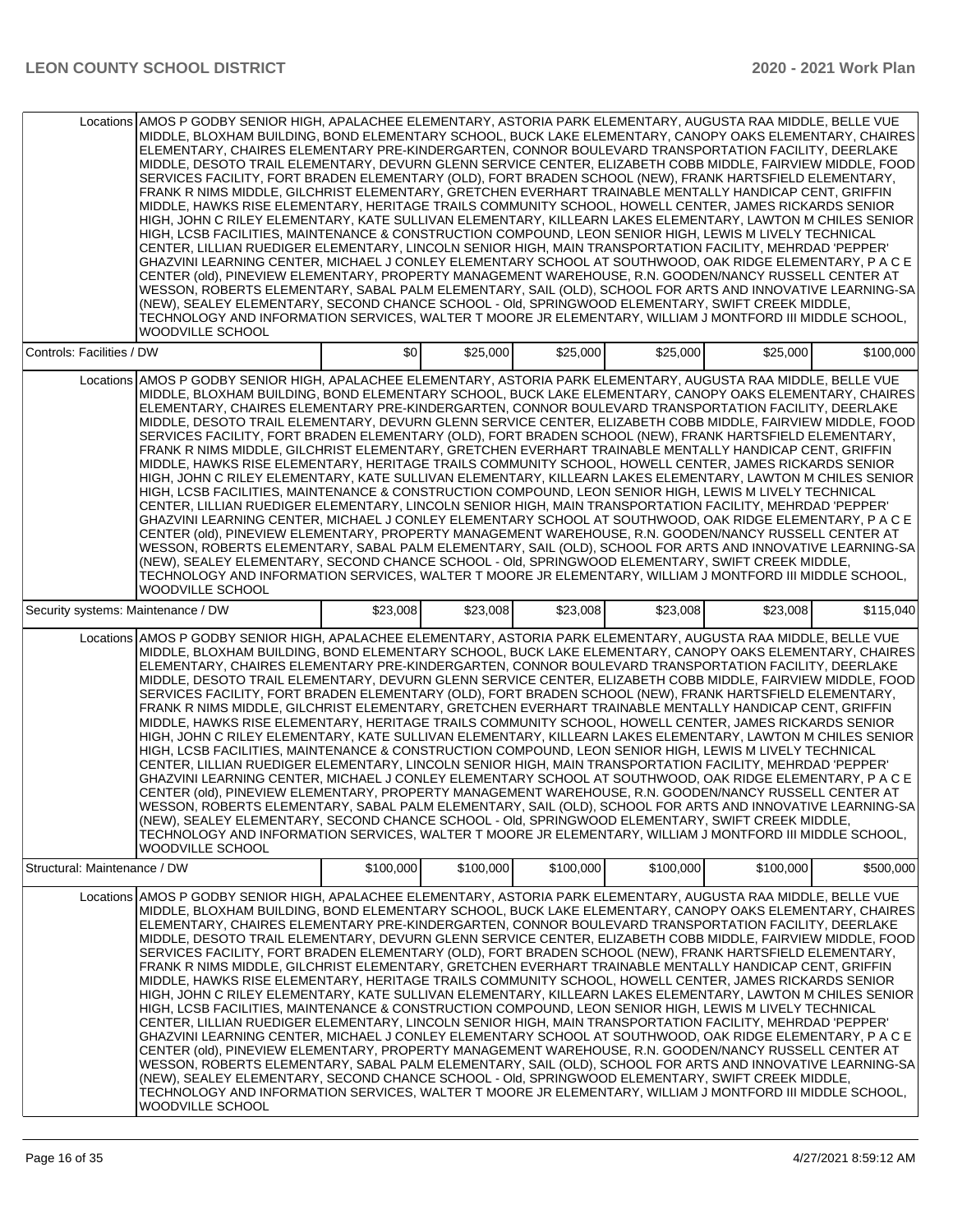| Small engine repair: Maintenance / DW |                                                                                                                                                                                                                                                                                                                                                                                                                                                                                                                                                                                                                                                                                                                                                                                                                                                                                                                                                                                                                                                                                                                                                                                                                                                                                                                                                                                                                                                                                                                                                                                                                                                                                                    | \$12,000     | \$12,000     | \$12,000     | \$12,000     | \$12,000     | \$60,000     |
|---------------------------------------|----------------------------------------------------------------------------------------------------------------------------------------------------------------------------------------------------------------------------------------------------------------------------------------------------------------------------------------------------------------------------------------------------------------------------------------------------------------------------------------------------------------------------------------------------------------------------------------------------------------------------------------------------------------------------------------------------------------------------------------------------------------------------------------------------------------------------------------------------------------------------------------------------------------------------------------------------------------------------------------------------------------------------------------------------------------------------------------------------------------------------------------------------------------------------------------------------------------------------------------------------------------------------------------------------------------------------------------------------------------------------------------------------------------------------------------------------------------------------------------------------------------------------------------------------------------------------------------------------------------------------------------------------------------------------------------------------|--------------|--------------|--------------|--------------|--------------|--------------|
|                                       | Locations AMOS P GODBY SENIOR HIGH, APALACHEE ELEMENTARY, ASTORIA PARK ELEMENTARY, AUGUSTA RAA MIDDLE, BELLE VUE<br>MIDDLE, BLOXHAM BUILDING, BOND ELEMENTARY SCHOOL, BUCK LAKE ELEMENTARY, CANOPY OAKS ELEMENTARY, CHAIRES<br>ELEMENTARY. CHAIRES ELEMENTARY PRE-KINDERGARTEN. CONNOR BOULEVARD TRANSPORTATION FACILITY. DEERLAKE<br>MIDDLE, DESOTO TRAIL ELEMENTARY, DEVURN GLENN SERVICE CENTER, ELIZABETH COBB MIDDLE, FAIRVIEW MIDDLE, FOOD<br>SERVICES FACILITY, FORT BRADEN ELEMENTARY (OLD), FORT BRADEN SCHOOL (NEW), FRANK HARTSFIELD ELEMENTARY,<br>FRANK R NIMS MIDDLE, GILCHRIST ELEMENTARY, GRETCHEN EVERHART TRAINABLE MENTALLY HANDICAP CENT, GRIFFIN<br>MIDDLE, HAWKS RISE ELEMENTARY, HERITAGE TRAILS COMMUNITY SCHOOL, HOWELL CENTER, JAMES RICKARDS SENIOR<br>HIGH, JOHN C RILEY ELEMENTARY, KATE SULLIVAN ELEMENTARY, KILLEARN LAKES ELEMENTARY, LAWTON M CHILES SENIOR<br>HIGH, LCSB FACILITIES, MAINTENANCE & CONSTRUCTION COMPOUND, LEON SENIOR HIGH, LEWIS M LIVELY TECHNICAL<br>CENTER, LILLIAN RUEDIGER ELEMENTARY, LINCOLN SENIOR HIGH, MAIN TRANSPORTATION FACILITY, MEHRDAD 'PEPPER'<br>GHAZVINI LEARNING CENTER, MICHAEL J CONLEY ELEMENTARY SCHOOL AT SOUTHWOOD, OAK RIDGE ELEMENTARY, P A C E<br>CENTER (old), PINEVIEW ELEMENTARY, PROPERTY MANAGEMENT WAREHOUSE, R.N. GOODEN/NANCY RUSSELL CENTER AT<br>WESSON, ROBERTS ELEMENTARY, SABAL PALM ELEMENTARY, SAIL (OLD), SCHOOL FOR ARTS AND INNOVATIVE LEARNING-SA<br>(NEW), SEALEY ELEMENTARY, SECOND CHANCE SCHOOL - Old, SPRINGWOOD ELEMENTARY, SWIFT CREEK MIDDLE,<br>TECHNOLOGY AND INFORMATION SERVICES, WALTER T MOORE JR ELEMENTARY, WILLIAM J MONTFORD III MIDDLE SCHOOL,<br><b>WOODVILLE SCHOOL</b>    |              |              |              |              |              |              |
| Painting: Maintenance / DW            |                                                                                                                                                                                                                                                                                                                                                                                                                                                                                                                                                                                                                                                                                                                                                                                                                                                                                                                                                                                                                                                                                                                                                                                                                                                                                                                                                                                                                                                                                                                                                                                                                                                                                                    | \$322,107    | \$322,107    | \$322,107    | \$322,107    | \$322,107    | \$1,610,535  |
|                                       | Locations AMOS P GODBY SENIOR HIGH, APALACHEE ELEMENTARY, ASTORIA PARK ELEMENTARY, AUGUSTA RAA MIDDLE, BELLE VUE<br>IMIDDLE. BLOXHAM BUILDING. BOND ELEMENTARY SCHOOL. BUCK LAKE ELEMENTARY. CANOPY OAKS ELEMENTARY. CHAIRES<br>ELEMENTARY, CHAIRES ELEMENTARY PRE-KINDERGARTEN, CONNOR BOULEVARD TRANSPORTATION FACILITY, DEERLAKE<br>MIDDLE, DESOTO TRAIL ELEMENTARY, DEVURN GLENN SERVICE CENTER, ELIZABETH COBB MIDDLE, FAIRVIEW MIDDLE, FOOD<br>SERVICES FACILITY, FORT BRADEN ELEMENTARY (OLD), FORT BRADEN SCHOOL (NEW), FRANK HARTSFIELD ELEMENTARY,<br>FRANK R NIMS MIDDLE, GILCHRIST ELEMENTARY, GRETCHEN EVERHART TRAINABLE MENTALLY HANDICAP CENT, GRIFFIN<br>MIDDLE, HAWKS RISE ELEMENTARY, HERITAGE TRAILS COMMUNITY SCHOOL, HOWELL CENTER, JAMES RICKARDS SENIOR<br>HIGH, JOHN C RILEY ELEMENTARY, KATE SULLIVAN ELEMENTARY, KILLEARN LAKES ELEMENTARY, LAWTON M CHILES SENIOR<br>HIGH, LCSB FACILITIES, MAINTENANCE & CONSTRUCTION COMPOUND, LEON SENIOR HIGH, LEWIS M LIVELY TECHNICAL<br>CENTER, LILLIAN RUEDIGER ELEMENTARY, LINCOLN SENIOR HIGH, MAIN TRANSPORTATION FACILITY, MEHRDAD 'PEPPER'<br>GHAZVINI LEARNING CENTER, MICHAEL J CONLEY ELEMENTARY SCHOOL AT SOUTHWOOD, OAK RIDGE ELEMENTARY, P A C E<br>CENTER (old), PINEVIEW ELEMENTARY, PROPERTY MANAGEMENT WAREHOUSE, R.N. GOODEN/NANCY RUSSELL CENTER AT<br>WESSON, ROBERTS ELEMENTARY, SABAL PALM ELEMENTARY, SAIL (OLD), SCHOOL FOR ARTS AND INNOVATIVE LEARNING-SA<br>(NEW), SEALEY ELEMENTARY, SECOND CHANCE SCHOOL - Old, SPRINGWOOD ELEMENTARY, SWIFT CREEK MIDDLE,<br>TECHNOLOGY AND INFORMATION SERVICES, WALTER T MOORE JR ELEMENTARY, WILLIAM J MONTFORD III MIDDLE SCHOOL,<br><b>I</b> WOODVILLE SCHOOL |              |              |              |              |              |              |
|                                       | Total:                                                                                                                                                                                                                                                                                                                                                                                                                                                                                                                                                                                                                                                                                                                                                                                                                                                                                                                                                                                                                                                                                                                                                                                                                                                                                                                                                                                                                                                                                                                                                                                                                                                                                             | \$11,428,993 | \$12,078,993 | \$12,278,993 | \$12,278,993 | \$12,278,993 | \$60.344.965 |

## **Local 1.50 Mill Expenditure For Maintenance, Repair and Renovation**

Anticipated expenditures expected from local funding sources over the years covered by the current work plan.

| Item                                                         | $2020 - 2021$<br><b>Actual Budget</b> | 2021 - 2022<br>Projected | 2022 - 2023<br>Projected | 2023 - 2024<br>Projected | 2024 - 2025<br>Projected | Total        |
|--------------------------------------------------------------|---------------------------------------|--------------------------|--------------------------|--------------------------|--------------------------|--------------|
| Remaining Maint and Repair from 1.5 Mills                    | \$11,428,993                          | \$12,078,993             | \$12,278,993             | \$12,278,993             | \$12,278,993             | \$60,344,965 |
| Maintenance/Repair Salaries                                  | \$1,250,000                           | \$1,250,000              | \$1,250,000              | \$1,250,000              | \$1,250,000              | \$6,250,000  |
| School Bus Purchases                                         | \$0                                   | \$2,000,000              | \$2,000,000              | \$2,000,000              | \$2,000,000              | \$8,000,000  |
| Other Vehicle Purchases                                      | \$0                                   | \$0                      | \$0                      | \$0                      | \$0                      | \$0          |
| Capital Outlay Equipment                                     | \$0                                   | \$0                      | \$0                      | \$0                      | \$0                      | \$0          |
| Rent/Lease Payments                                          | \$0                                   | \$0                      | \$0                      | \$0                      | \$0                      | \$0          |
| ICOP Debt Service                                            | \$11,709,951                          | \$11,709,951             | \$11,709,951             | \$11,709,951             | \$11,709,951             | \$58,549,755 |
| Rent/Lease Relocatables                                      | \$0                                   | \$0                      | \$0                      | \$0                      | \$0                      | \$0          |
| <b>Environmental Problems</b>                                | \$0                                   | \$0                      | \$0                      | \$0                      | \$0                      | \$0          |
| ls.1011.14 Debt Service                                      | \$0                                   | \$0                      | \$0                      | \$0                      | \$0                      | \$0          |
| <b>Special Facilities Construction Account</b>               | \$0                                   | \$0                      | \$0                      | \$0                      | \$0                      | \$0          |
| Premiums for Property Casualty Insurance - 1011.71<br>(4a,b) | \$1,700,000                           | \$1,700,000              | \$1,700,000              | \$1,700,000              | \$1,700,000              | \$8,500,000  |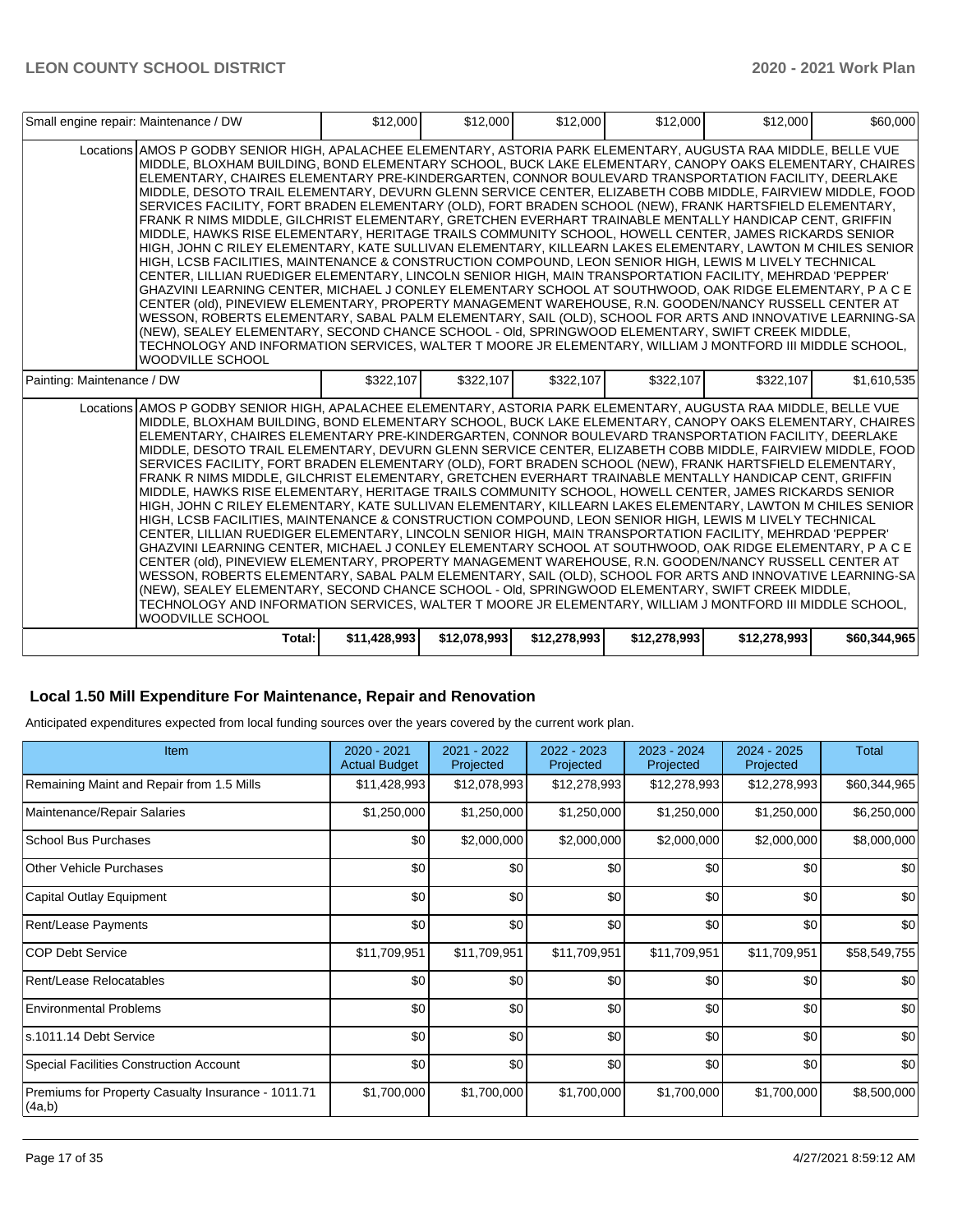| Qualified School Construction Bonds (QSCB) | \$0          | \$0          | \$0          | \$0          | \$0          | \$0           |
|--------------------------------------------|--------------|--------------|--------------|--------------|--------------|---------------|
| Qualified Zone Academy Bonds (QZAB)        | \$0          | \$0          | \$0          | <b>\$0</b>   | \$0          | \$0           |
| Sales Tax Bond Payment                     | \$7,446,570  | \$7,446,570  | \$7,446,570  | \$7.446.570  | \$7,446,570  | \$37,232,850  |
| Charter Schools SB 376                     | \$850,000    | \$0          | \$0          | \$0          | \$0          | \$850,000     |
| Technology Lease Purchase 2020             | \$0          | \$2,600,000  | \$2,600,000  | \$2,600,000  | \$2,600,000  | \$10,400,000  |
| Local Expenditure Totals:                  | \$34,385,514 | \$38,785,514 | \$38,985,514 | \$38,985,514 | \$38,985,514 | \$190,127,570 |

## **Revenue**

### **1.50 Mill Revenue Source**

Schedule of Estimated Capital Outlay Revenue from each currently approved source which is estimated to be available for expenditures on the projects included in the tentative district facilities work program. All amounts are NET after considering carryover balances, interest earned, new COP's, 1011.14 and 1011.15 loans, etc. Districts cannot use 1.5-Mill funds for salaries except for those explicitly associated with maintenance/repair projects. (1011.71 (5), F.S.)

| Item                                                                                | Fund | $2020 - 2021$<br><b>Actual Value</b> | 2021 - 2022<br>Projected | $2022 - 2023$<br>Projected | $2023 - 2024$<br>Projected | $2024 - 2025$<br>Projected | Total             |
|-------------------------------------------------------------------------------------|------|--------------------------------------|--------------------------|----------------------------|----------------------------|----------------------------|-------------------|
| (1) Non-exempt property<br>lassessed valuation                                      |      | \$20,187,738,446                     | \$20,591,493,214         | \$21,003,232,079           | \$21,423,389,540           | \$21,851,857,331           | \$105,057,710,610 |
| $(2)$ The Millage projected for<br>discretionary capital outlay per<br>ls.1011.71   |      | 1.50                                 | 1.50                     | 1.50                       | 1.50                       | 1.50                       |                   |
| $(3)$ Full value of the 1.50-Mill<br>discretionary capital outlay per<br>ls.1011.71 |      | \$33,915,401                         | \$34,593,709             | \$35,285,430               | \$35,991,294               | \$36,711,120               | \$176,496,954     |
| $(4)$ Value of the portion of the 1.50<br>-Mill ACTUALLY levied                     | 370  | \$29,070,343                         | \$29,651,750             | \$30,244,654               | \$30,849,681               | \$31,466,675               | \$151,283,103     |
| $(5)$ Difference of lines $(3)$ and $(4)$                                           |      | \$4,845,058                          | \$4.941.959              | \$5,040,776                | \$5.141.613                | \$5.244.445                | \$25,213,851      |

## **PECO Revenue Source**

The figure in the row designated "PECO Maintenance" will be subtracted from funds available for new construction because PECO maintenance dollars cannot be used for new construction.

| <b>Item</b>                          | Fund         | 2020 - 2021<br><b>Actual Budget</b> | 2021 - 2022<br>Projected | 2022 - 2023<br>Projected | $2023 - 2024$<br>Projected | 2024 - 2025<br>Projected | Total     |
|--------------------------------------|--------------|-------------------------------------|--------------------------|--------------------------|----------------------------|--------------------------|-----------|
| <b>PECO New Construction</b>         | 340 <b>I</b> | \$850,000                           | \$0 <sub>1</sub>         | \$0                      | \$0l                       | \$0                      | \$850,000 |
| <b>PECO Maintenance Expenditures</b> |              | \$0                                 | \$0                      | \$0                      | \$0                        | \$0                      | \$0       |
|                                      |              | \$850,000                           | \$0                      | \$0                      | \$0                        | \$0                      | \$850,000 |

## **CO & DS Revenue Source**

Revenue from Capital Outlay and Debt Service funds.

| Item                                             | Fund  | $2020 - 2021$<br><b>Actual Budget</b> | 2021 - 2022<br>Projected | 2022 - 2023<br>Projected | 2023 - 2024<br>Projected | $2024 - 2025$<br>Projected | Total       |
|--------------------------------------------------|-------|---------------------------------------|--------------------------|--------------------------|--------------------------|----------------------------|-------------|
| ICO & DS Cash Flow-through<br><b>Distributed</b> | 360 l | \$1.152.857                           | \$1.152.857              | \$1.152.857              | \$1.152.857              | \$1.152.857                | \$5,764,285 |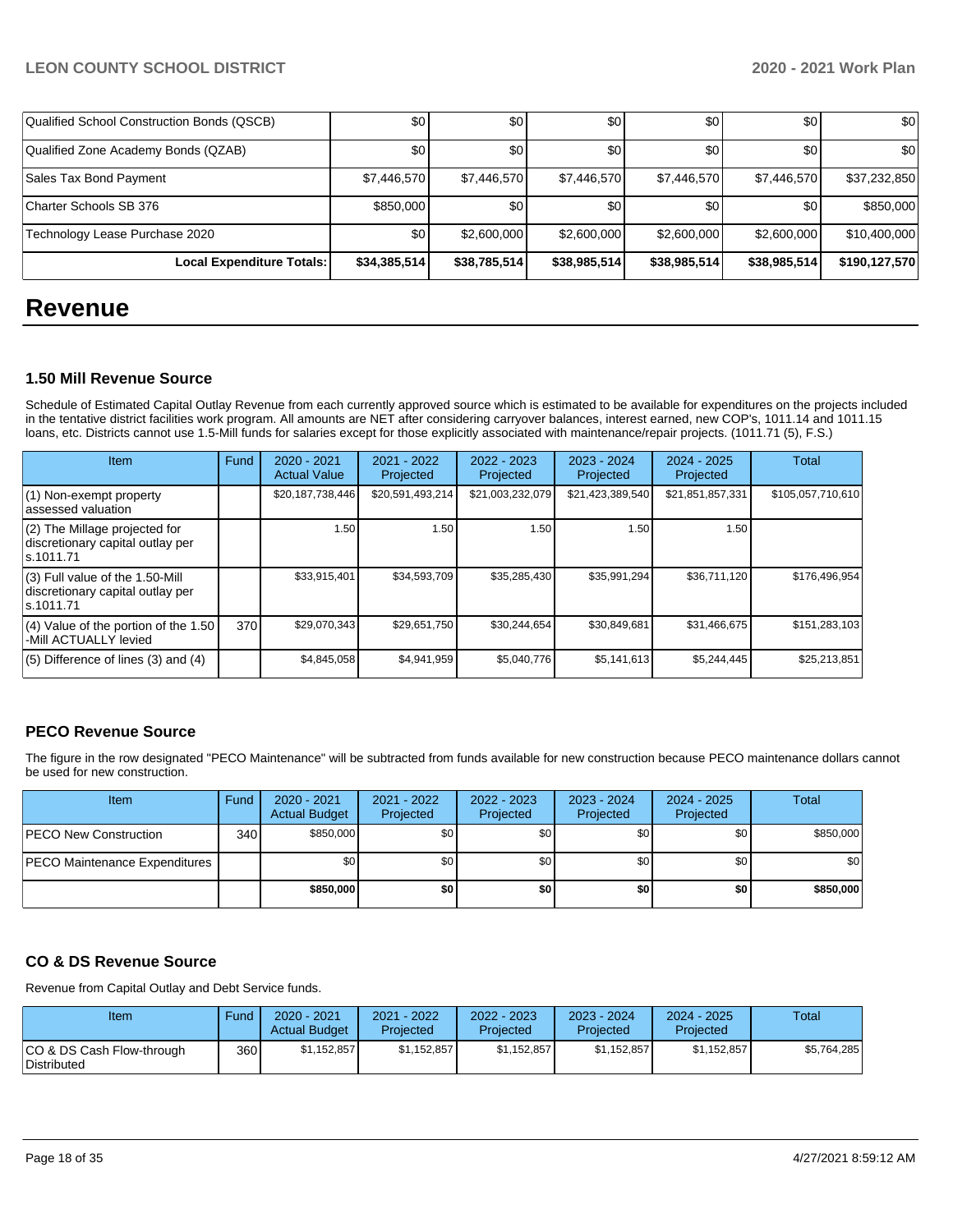No

| ICO & DS Interest on<br>Undistributed CO | 360 | \$38,347    | \$38,347    | \$38,347    | \$38,347    | \$38,347    | \$191,735   |
|------------------------------------------|-----|-------------|-------------|-------------|-------------|-------------|-------------|
|                                          |     | \$1,191,204 | \$1,191,204 | \$1,191,204 | \$1,191,204 | \$1,191,204 | \$5,956,020 |

## **Fair Share Revenue Source**

Nothing reported for this section. All legally binding commitments for proportionate fair-share mitigation for impacts on public school facilities must be included in the 5-year district work program.

#### **Sales Surtax Referendum**

Specific information about any referendum for a 1-cent or ½-cent surtax referendum during the previous year.

**Did the school district hold a surtax referendum during the past fiscal year 2019 - 2020?**

### **Additional Revenue Source**

Any additional revenue sources

| Item                                                                                                   | 2020 - 2021<br><b>Actual Value</b> | $2021 - 2022$<br>Projected | 2022 - 2023<br>Projected | $2023 - 2024$<br>Projected | $2024 - 2025$<br>Projected | Total        |
|--------------------------------------------------------------------------------------------------------|------------------------------------|----------------------------|--------------------------|----------------------------|----------------------------|--------------|
| Proceeds from a s.1011.14/15 F.S. Loans                                                                | \$0                                | \$0                        | \$0                      | \$0                        | \$0                        | \$0          |
| District Bonds - Voted local bond<br>referendum proceeds per s.9, Art VII<br><b>State Constitution</b> | \$0                                | \$0                        | \$0                      | \$0                        | \$0                        | \$0          |
| Proceeds from Special Act Bonds                                                                        | \$0                                | \$0                        | \$0                      | \$0                        | \$0                        | \$0          |
| Estimated Revenue from CO & DS Bond<br>Sale                                                            | \$0                                | \$0                        | \$0                      | \$0                        | \$0                        | \$0          |
| Proceeds from Voted Capital<br>Improvements millage                                                    | \$0                                | \$0                        | \$0                      | \$0                        | \$0                        | \$0          |
| Other Revenue for Other Capital Projects                                                               | \$0                                | \$0                        | \$0                      | \$0                        | \$0                        | \$0          |
| Proceeds from 1/2 cent sales surtax<br>authorized by school board                                      | \$19,500,000                       | \$19,695,000               | \$19,891,950             | \$20,090,870               | \$20,291,778               | \$99,469,598 |
| Proceeds from local governmental<br>infrastructure sales surtax                                        | \$0                                | \$0                        | \$0                      | \$0                        | \$0                        | \$0          |
| Proceeds from Certificates of<br>Participation (COP's) Sale                                            | \$0                                | \$0                        | \$0                      | \$0                        | \$0                        | \$0          |
| Classrooms First Bond proceeds amount<br>authorized in FY 1997-98                                      | \$0                                | \$0                        | \$0                      | \$0                        | \$0                        | \$0          |
| <b>Classrooms for Kids</b>                                                                             | \$0                                | \$0                        | \$0                      | \$0                        | \$0                        | \$0          |
| <b>District Equity Recognition</b>                                                                     | \$0                                | \$0                        | \$0                      | \$0                        | \$0                        | \$0          |
| <b>Federal Grants</b>                                                                                  | \$0                                | \$0                        | \$0                      | \$0                        | \$0                        | \$0          |
| Proportionate share mitigation (actual<br>cash revenue only, not in kind donations)                    | \$0                                | \$0                        | \$0                      | \$0                        | \$0                        | \$0          |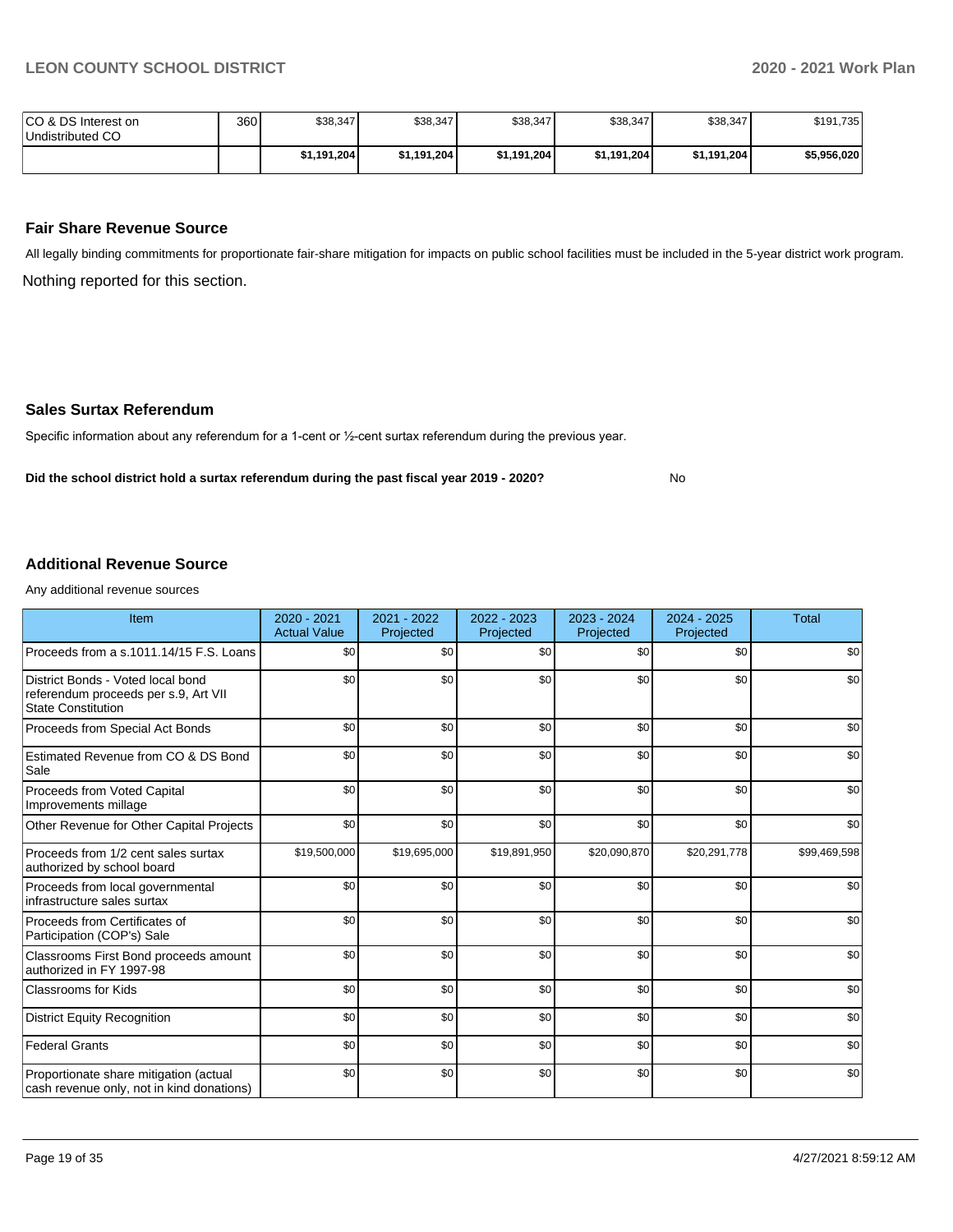| Impact fees received                                                                                                      | \$0          | \$0          | \$0          | \$0          | \$0          | \$0           |
|---------------------------------------------------------------------------------------------------------------------------|--------------|--------------|--------------|--------------|--------------|---------------|
| <b>Private donations</b>                                                                                                  | \$0          | \$0          | \$0          | \$0          | \$0          | \$0           |
| Grants from local governments or not-for-<br>profit organizations                                                         | \$0          | \$0          | \$0          | \$0          | \$0          | \$0           |
| Interest, Including Profit On Investment                                                                                  | \$0          | \$0          | \$0          | \$0          | \$0          | \$0           |
| Revenue from Bonds pledging proceeds<br>from 1 cent or 1/2 cent Sales Surtax                                              | \$0          | \$0          | \$0          | \$0          | \$0          | \$0           |
| <b>Total Fund Balance Carried Forward</b>                                                                                 | \$9,343,259  | \$10,359,784 | \$6,229,503  | \$3,911,187  | \$10,624,575 | \$40,468,308  |
| General Capital Outlay Obligated Fund<br><b>Balance Carried Forward From Total</b><br><b>Fund Balance Carried Forward</b> | \$0          | \$0          | \$0          | \$0          | \$0          | \$0           |
| Special Facilities Construction Account                                                                                   | \$0          | \$0          | \$0          | \$0          | \$0          | \$0           |
| One Cent - 1/2 Cent Sales Surtax Debt<br>Service From Total Fund Balance Carried<br>Forward                               | \$0          | \$0          | \$0          | \$0          | \$0          | \$0           |
| Capital Outlay Projects Funds Balance<br><b>Carried Forward From Total Fund</b><br><b>Balance Carried Forward</b>         | \$0          | \$0          | \$0          | \$0          | \$0          | \$0           |
| <b>Subtotal</b>                                                                                                           | \$28,843,259 | \$30,054,784 | \$26,121,453 | \$24,002,057 | \$30,916,353 | \$139,937,906 |

## **Total Revenue Summary**

| <b>Item Name</b>                                           | $2020 - 2021$<br><b>Budget</b> | $2021 - 2022$<br>Projected | $2022 - 2023$<br>Projected | $2023 - 2024$<br>Projected | $2024 - 2025$<br>Projected | <b>Five Year Total</b> |
|------------------------------------------------------------|--------------------------------|----------------------------|----------------------------|----------------------------|----------------------------|------------------------|
| Local 1.5 Mill Discretionary Capital Outlay<br>l Revenue   | \$29,070,343                   | \$29,651,750               | \$30.244.654               | \$30.849.681               | \$31,466,675               | \$151,283,103          |
| PECO and 1.5 Mill Maint and Other 1.5<br>Mill Expenditures | (\$34,385,514)                 | (\$38,785,514)             | (S38, 985, 514)            | (\$38,985,514)             | (\$38,985,514)             | (\$190, 127, 570)      |
| <b>IPECO Maintenance Revenue</b>                           | \$0 <sub>1</sub>               | \$0 <sub>1</sub>           | \$0                        | \$0                        | \$0                        | \$0                    |
| Available 1.50 Mill for New<br><b>Construction</b>         | (\$5,315,171)                  | (\$9,133,764)              | (\$8,740,860)              | ( \$8, 135, 833)           | (\$7,518,839)              | $($ \$38,844,467) $ $  |

| <b>Item Name</b>                      | 2020 - 2021<br><b>Budget</b> | $2021 - 2022$<br>Projected | 2022 - 2023<br>Projected | 2023 - 2024<br>Projected | 2024 - 2025<br>Projected | <b>Five Year Total</b> |
|---------------------------------------|------------------------------|----------------------------|--------------------------|--------------------------|--------------------------|------------------------|
| ICO & DS Revenue                      | \$1,191,204                  | \$1,191,204                | \$1,191,204              | \$1,191,204              | \$1,191,204              | \$5,956,020            |
| <b>IPECO New Construction Revenue</b> | \$850,000                    | \$0                        | \$0 <sub>1</sub>         | \$0                      | \$0                      | \$850,000              |
| Other/Additional Revenue              | \$28,843,259                 | \$30,054,784               | \$26,121,453             | \$24.002.057             | \$30,916,353             | \$139,937,906          |
| <b>Total Additional Revenuel</b>      | \$30,884,463                 | \$31,245,988               | \$27,312,657             | \$25,193,261             | \$32,107,557             | \$146,743,926          |
| <b>Total Available Revenue</b>        | \$25,569,292                 | \$22,112,224               | \$18,571,797             | \$17,057,428             | \$24,588,718             | \$107,899,459          |

# **Project Schedules**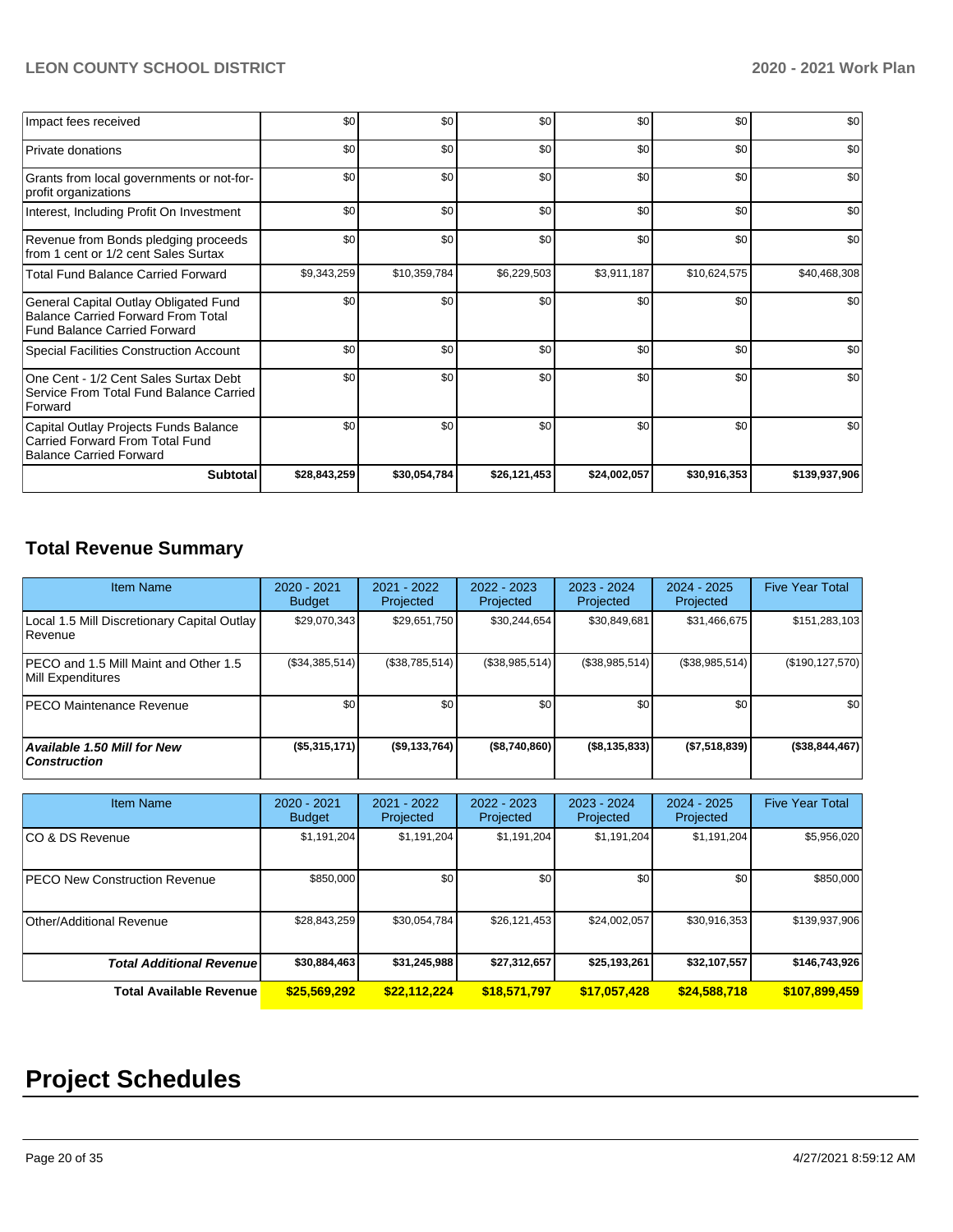## **Capacity Project Schedules**

A schedule of capital outlay projects necessary to ensure the availability of satisfactory classrooms for the projected student enrollment in K-12 programs.

| <b>Project Description</b>                                                                                                 | Location                                      |                          | 2020 - 2021 | 2021 - 2022 | 2022 - 2023 | 2023 - 2024    | 2024 - 2025 | <b>Total</b>    | Funded |
|----------------------------------------------------------------------------------------------------------------------------|-----------------------------------------------|--------------------------|-------------|-------------|-------------|----------------|-------------|-----------------|--------|
| Renovate/Remodel<br>to close in pods and<br>add additional<br>classrooms -<br>includes sprinkling<br>buildings and re-roof | <b>WALTER T MOORE</b><br><b>JR ELEMENTARY</b> | Planned<br>Cost:         | \$0         | \$0         | \$4,000,000 | \$4,000,000    | \$0         | \$8,000,000 Yes |        |
|                                                                                                                            |                                               | <b>Student Stations:</b> | $\pmb{0}$   | $\pmb{0}$   | 88          | 66             | $\mathbf 0$ | 154             |        |
|                                                                                                                            | <b>Total Classrooms:</b>                      |                          | $\mathbf 0$ | $\Omega$    | 4           | 3              | $\mathbf 0$ | $\overline{7}$  |        |
|                                                                                                                            |                                               | Gross Sq Ft:             | $\mathbf 0$ | $\mathbf 0$ | 3,816       | 2,862          | $\mathbf 0$ | 6,678           |        |
| Demolish Building 1 -<br>Sitework                                                                                          | <b>FAIRVIEW MIDDLE</b>                        | Planned<br>Cost:         | \$2,800,000 | \$0         | \$0         | \$0            | \$0         | \$2,800,000 Yes |        |
|                                                                                                                            |                                               | <b>Student Stations:</b> | $-47$       | $\pmb{0}$   | $\mathbf 0$ | $\mathbf 0$    | $\pmb{0}$   | $-47$           |        |
|                                                                                                                            |                                               | Total Classrooms:        | $\Omega$    | $\mathbf 0$ | $\mathbf 0$ | $\overline{0}$ | $\mathbf 0$ | $\Omega$        |        |
|                                                                                                                            |                                               | Gross Sq Ft:             | $-13,652$   | 0           | 0           | 0              | $\mathbf 0$ | $-13,652$       |        |
| <b>New Construction</b>                                                                                                    | <b>JAMES RICKARDS</b><br><b>SENIOR HIGH</b>   | Planned<br>Cost:         | \$0         | \$0         | \$0         | \$0            | \$6,000,000 | \$6,000,000 No  |        |
|                                                                                                                            |                                               | <b>Student Stations:</b> | 0           | 0           | 0           | 0              | 175         | 175             |        |
|                                                                                                                            |                                               | Total Classrooms:        | $\mathsf 0$ | $\Omega$    | $\Omega$    | $\overline{0}$ | 11          | 11              |        |
|                                                                                                                            |                                               | Gross Sq Ft:             | $\mathbf 0$ | $\mathbf 0$ | 0           | 0              | 17,537      | 17,537          |        |
| Demolish Building 6                                                                                                        | <b>JAMES RICKARDS</b><br><b>SENIOR HIGH</b>   | Planned<br>Cost:         | \$215,690   | \$0         | \$0         | \$0            | \$0         | \$215,690 Yes   |        |
|                                                                                                                            |                                               | <b>Student Stations:</b> | $-200$      | 0           | $\mathsf 0$ | 0              | $\pmb{0}$   | $-200$          |        |
|                                                                                                                            |                                               | Total Classrooms:        | $\mathbf 0$ | $\mathsf 0$ | $\mathsf 0$ | $\mathbf 0$    | $\pmb{0}$   | $\mathbf 0$     |        |
|                                                                                                                            |                                               | Gross Sq Ft:             | $-16,114$   | 0           | 0           | $\Omega$       | $\mathbf 0$ | $-16, 114$      |        |
|                                                                                                                            |                                               | <b>Planned Cost:</b>     | \$3,015,690 | \$0         | \$4,000,000 | \$4,000,000    | \$6,000,000 | \$17,015,690    |        |
|                                                                                                                            |                                               | <b>Student Stations:</b> | $-247$      | $\bf{0}$    | 88          | 66             | 175         | 82              |        |
|                                                                                                                            |                                               | <b>Total Classrooms:</b> | 0           | 0           | 4           | 3              | 11          | 18              |        |
|                                                                                                                            |                                               | Gross Sq Ft:             | $-29,766$   | 0           | 3,816       | 2,862          | 17,537      | $-5,551$        |        |

## **Other Project Schedules**

Major renovations, remodeling, and additions of capital outlay projects that do not add capacity to schools.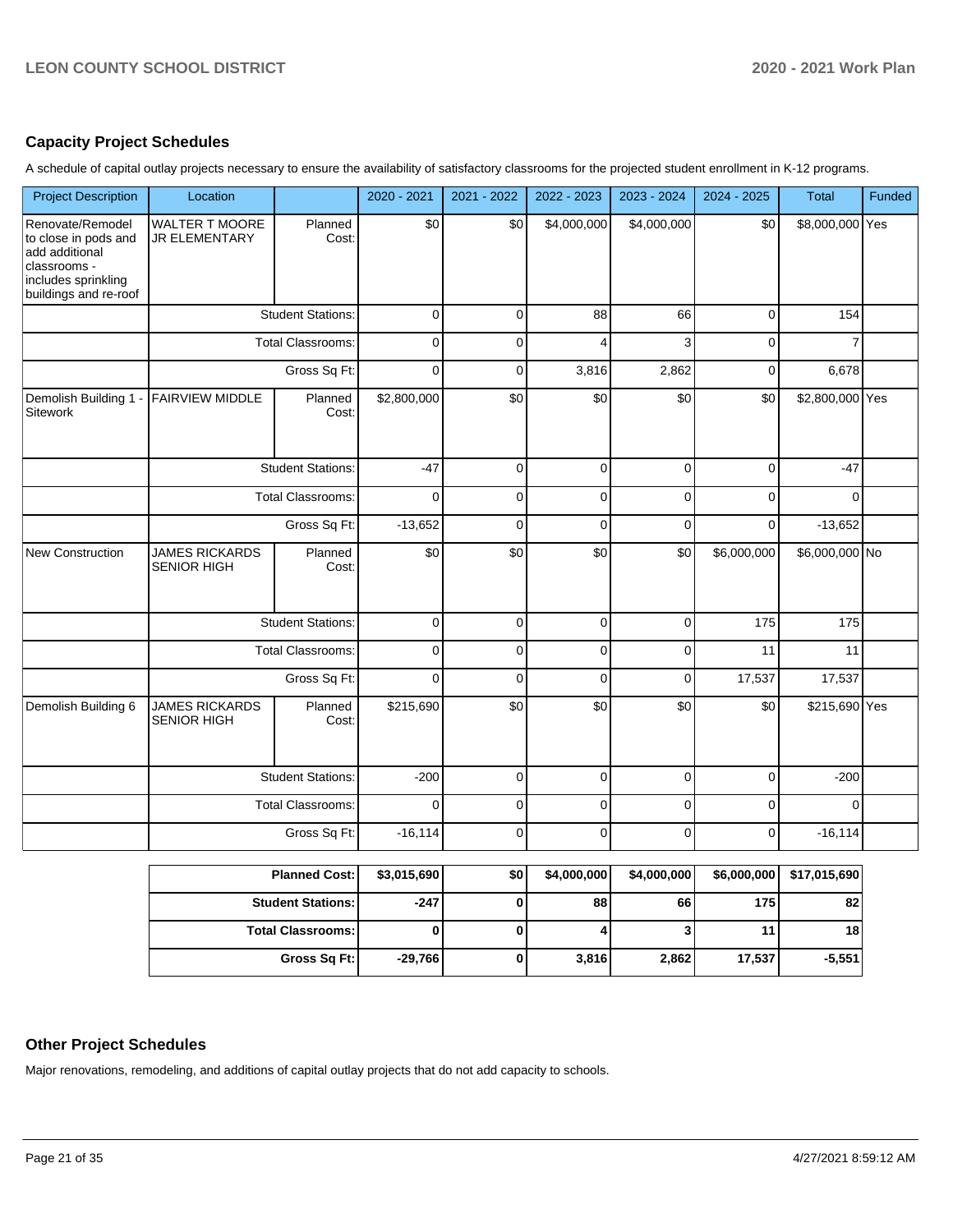| <b>Project Description</b>                  | Location                                                             | 2020 - 2021<br><b>Actual Budget</b> | 2021 - 2022<br>Projected | 2022 - 2023<br>Projected | 2023 - 2024<br>Projected | 2024 - 2025<br>Projected | <b>Total</b>    | Funded |
|---------------------------------------------|----------------------------------------------------------------------|-------------------------------------|--------------------------|--------------------------|--------------------------|--------------------------|-----------------|--------|
| Re-roof                                     | <b>SEALEY ELEMENTARY</b>                                             | \$0                                 | \$2,200,000              | \$0                      | \$0                      | \$0                      | \$2,200,000 Yes |        |
| Re-roof                                     | WALTER T MOORE JR<br><b>ELEMENTARY</b>                               | \$0                                 | \$2,200,000              | \$0                      | \$0                      | \$0                      | \$2,200,000 Yes |        |
| Remodel/Expand Dining -<br>Building 8       | JOHN C RILEY<br><b>ELEMENTARY</b>                                    | \$0                                 | \$2,100,000              | \$0                      | \$0                      | \$0                      | \$2,100,000 Yes |        |
| Re-roof Buildings 3, 4 and 7                | <b>LEON SENIOR HIGH</b>                                              | \$0                                 | \$673,750                | \$0                      | \$0                      | \$0                      | \$673,750 Yes   |        |
| Re-roof Buildings 2, 3, 8, 10, 15<br>and 16 | AMOS P GODBY SENIOR<br>HIGH                                          | \$0                                 | \$1,625,000              | \$0                      | \$0                      | \$0                      | \$1,625,000 Yes |        |
| Site Improvement                            | <b>KATE SULLIVAN</b><br><b>ELEMENTARY</b>                            | \$0                                 | \$0                      | \$0                      | \$0                      | \$100,000                | \$100,000 Yes   |        |
| Site Improvement                            | <b>KILLEARN LAKES</b><br><b>ELEMENTARY</b>                           | \$0                                 | \$0                      | \$0                      | \$0                      | \$100,000                | \$100,000 Yes   |        |
| Site Improvement                            | <b>LEON SENIOR HIGH</b>                                              | \$0                                 | \$0                      | \$0                      | \$0                      | \$500,000                | \$500,000 Yes   |        |
| Site Improvement                            | <b>LINCOLN SENIOR HIGH</b>                                           | \$0                                 | \$0                      | \$0                      | \$0                      | \$100,000                | \$100,000 No    |        |
| Site Improvement                            | <b>MEHRDAD 'PEPPER'</b><br><b>GHAZVINI LEARNING</b><br><b>CENTER</b> | \$0                                 | \$0                      | \$0                      | \$0                      | \$100,000                | \$100,000 No    |        |
| Site Improvement                            | MICHAEL J CONLEY<br>ELEMENTARY SCHOOL<br>AT SOUTHWOOD                | \$0                                 | \$0                      | \$0                      | \$0                      | \$100,000                | \$100,000 No    |        |
| Remove relocatables from site               | P A C E CENTER (old)                                                 | \$0                                 | \$0                      | \$0                      | \$0                      | \$20,000                 | \$20,000 No     |        |
| Renovate Site                               | <b>PROPERTY</b><br>MANAGEMENT<br>WAREHOUSE                           | \$0                                 | \$0                      | \$0                      | \$0                      | \$3,500,000              | \$3,500,000 No  |        |
| Site Improvement                            | <b>ROBERTS</b><br><b>ELEMENTARY</b>                                  | \$0                                 | \$0                      | \$0                      | \$0                      | \$100,000                | \$100,000 No    |        |
| Site Improvement                            | <b>SABAL PALM</b><br><b>ELEMENTARY</b>                               | \$0                                 | \$0                      | \$0                      | \$0                      | \$100,000                | \$100,000 No    |        |
| Renovate Buildings 1, 2, 4, 5,<br>and 6     | SABAL PALM<br><b>ELEMENTARY</b>                                      | \$0                                 | \$0                      | \$0                      | \$3,000,000              | \$0                      | \$3,000,000 No  |        |
| Site Improvement                            | <b>SCHOOL FOR ARTS</b><br>AND INNOVATIVE<br>LEARNING-SAIL (NEW)      | \$0                                 | \$0                      | \$0                      | \$0                      | \$200,000                | \$200,000 No    |        |
| Renovate Buildings 1-5                      | <b>SEALEY ELEMENTARY</b>                                             | \$0                                 | \$0                      | \$0                      | \$5,000,000              | \$0                      | \$5,000,000 No  |        |
| Site Improvement                            | <b>WILLIAM J MONTFORD</b><br>III MIDDLE SCHOOL                       | \$0                                 | \$0                      | \$0                      | \$0                      | \$100,000                | \$100,000 No    |        |
| Renovate/Remodel Building 7                 | <b>LEON SENIOR HIGH</b>                                              | \$0                                 | \$7,600,000              | \$0                      | \$0                      | \$0                      | \$7,600,000 Yes |        |
| Site Expansion - 6 acres                    | <b>LEON SENIOR HIGH</b>                                              | \$0                                 | \$0                      | \$0                      | \$0                      | \$1,997,605              | \$1,997,605 Yes |        |
| Renovations/Remodeling                      | MICHAEL J CONLEY<br>ELEMENTARY SCHOOL<br>AT SOUTHWOOD                | \$1,900,000                         | \$0                      | \$0                      | \$0                      | \$0                      | \$1,900,000 Yes |        |
| Field Turf                                  | <b>JAMES RICKARDS</b><br><b>SENIOR HIGH</b>                          | \$0                                 | \$900,000                | \$0                      | \$0                      | \$0                      | \$900,000 Yes   |        |
| Field turf                                  | AMOS P GODBY SENIOR<br>HIGH                                          | \$0                                 | \$0                      | \$900,000                | \$0                      | \$0                      | \$900,000 Yes   |        |
| Field Turf                                  | LINCOLN SENIOR HIGH                                                  | \$0                                 | \$0                      | \$0                      | \$900,000                | \$0                      | \$900,000 Yes   |        |
| Expand Site 10 acres                        | <b>JAMES RICKARDS</b><br><b>SENIOR HIGH</b>                          | \$0                                 | \$0                      | \$0                      | \$0                      | \$1,500,000              | \$1,500,000 No  |        |
| Expand Site 25 acres                        | <b>LAWTON M CHILES</b><br><b>SENIOR HIGH</b>                         | \$0                                 | \$0                      | \$0                      | \$0                      | \$2,000,000              | \$2,000,000 No  |        |
| Site work                                   | <b>JAMES RICKARDS</b><br>SENIOR HIGH                                 | \$5,584,310                         | \$0                      | \$0                      | \$0                      | \$0                      | \$5,584,310 Yes |        |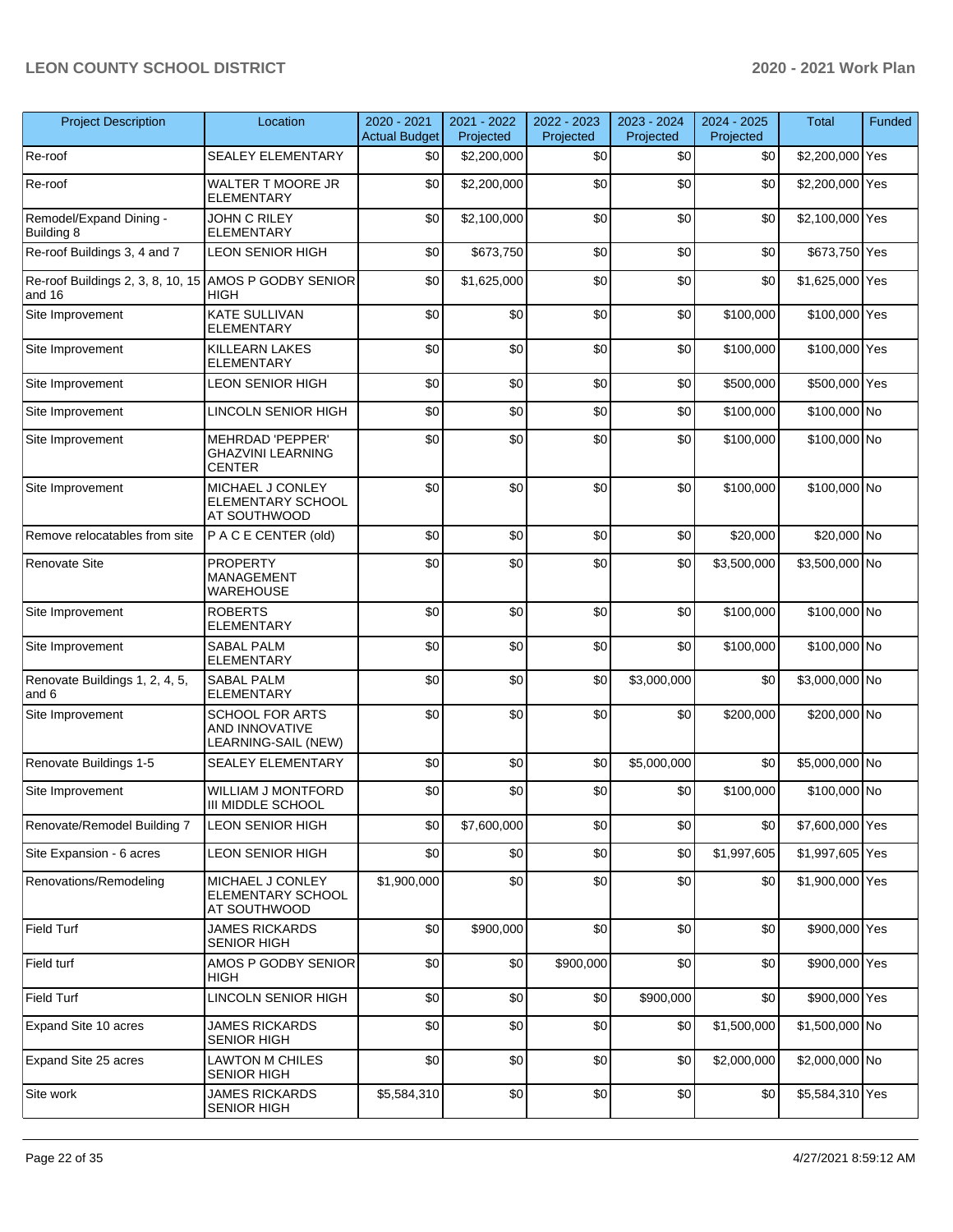| Renovate/Remodel Building 1                                                       | <b>LEON SENIOR HIGH</b>                                        | \$0         | \$0         | \$0         | \$4,000,000 | \$0         | \$4,000,000 Yes  |  |
|-----------------------------------------------------------------------------------|----------------------------------------------------------------|-------------|-------------|-------------|-------------|-------------|------------------|--|
| Expand Site - 2 acres                                                             | <b>FRANK HARTSFIELD</b><br><b>ELEMENTARY</b>                   | \$0         | \$0         | \$784,456   | \$0         | \$0         | \$784,456 Yes    |  |
| Contingency                                                                       | Location not specified                                         | \$3,000,000 | \$0         | \$0         | \$0         | \$0         | \$3,000,000 Yes  |  |
| Expand Site 2 acres                                                               | <b>KATE SULLIVAN</b><br><b>ELEMENTARY</b>                      | \$0         | \$0         | \$0         | \$0         | \$991,113   | \$991,113 Yes    |  |
| Expand Site 17 acres                                                              | <b>MAIN</b><br><b>TRANSPORTATION</b><br><b>FACILITY</b>        | \$0         | \$0         | \$0         | \$0         | \$1,000,000 | \$1,000,000 No   |  |
| Expand Site 2 acres                                                               | <b>PINEVIEW</b><br><b>ELEMENTARY</b>                           | \$0         | \$0         | \$0         | \$0         | \$361,041   | \$361,041 No     |  |
| Renovate Buildings 5-8                                                            | SWIFT CREEK MIDDLE                                             | \$0         | \$0         | \$0         | \$0         | \$2,500,000 | \$2,500,000 No   |  |
| Renovate Buildings 3, 9, 10,<br>11, 12 and 16                                     | <b>FRANK HARTSFIELD</b><br><b>ELEMENTARY</b>                   | \$0         | \$0         | \$0         | \$0         | \$3,000,000 | \$3,000,000 No   |  |
| Renovate Buildings 2-6                                                            | <b>HAWKS RISE</b><br><b>ELEMENTARY</b>                         | \$0         | \$0         | \$0         | \$0         | \$4,000,000 | \$4,000,000 No   |  |
| Renovate Buildings, 1, 2, 3 and<br>4                                              | <b>GILCHRIST</b><br><b>ELEMENTARY</b>                          | \$0         | \$0         | \$0         | \$0         | \$6,000,000 | \$6,000,000 No   |  |
| Renovate                                                                          | AMOS P GODBY SENIOR<br><b>HIGH</b>                             | \$0         | \$0         | \$0         | \$0         | \$3,000,000 | \$3,000,000 Yes  |  |
| <b>MS Enterprise Agreement</b>                                                    | <b>TECHNOLOGY AND</b><br><b>INFORMATION</b><br><b>SERVICES</b> | \$2,600,000 | \$2,400,000 | \$2,400,000 | \$2,400,000 | \$2,400,000 | \$12,200,000 Yes |  |
| <b>Shared Services</b>                                                            | <b>TECHNOLOGY AND</b><br><b>INFORMATION</b><br><b>SERVICES</b> | \$50,000    | \$180,000   | \$180,000   | \$180,000   | \$180,000   | \$770,000 Yes    |  |
| Upgrade core switches;<br>upgrade wireless access points                          | <b>TECHNOLOGY AND</b><br><b>INFORMATION</b><br><b>SERVICES</b> | \$950,000   | \$1,120,000 | \$1,120,000 | \$1,120,000 | \$1,120,000 | \$5,430,000 Yes  |  |
| 21st century classrooms:<br>Continued upgrade of all<br>classrooms/ Work stations | TECHNOLOGY AND<br><b>INFORMATION</b><br><b>SERVICES</b>        | \$0         | \$300,000   | \$300,000   | \$300,000   | \$300,000   | \$1,200,000 Yes  |  |
| Site Improvement                                                                  | <b>APALACHEE</b><br><b>ELEMENTARY</b>                          | \$0         | \$0         | \$0         | \$0         | \$100,000   | \$100,000 No     |  |
| Site Improvement                                                                  | <b>ASTORIA PARK</b><br><b>ELEMENTARY</b>                       | \$0         | \$0         | \$0         | \$0         | \$200,000   | \$200,000 No     |  |
| Site Improvement                                                                  | <b>BOND ELEMENTARY</b><br><b>SCHOOL</b>                        | \$0         | \$0         | \$0         | \$0         | \$100,000   | \$100,000 No     |  |
| Bldgs 1, 2, 3, 4, 5                                                               | <b>BUCK LAKE</b><br><b>ELEMENTARY</b>                          | \$0         | \$0         | \$0         | \$0         | \$4,500,000 | \$4,500,000 No   |  |
| Bldgs 1, 2, 3, 4, 6 and 7 -<br>Renovation                                         | <b>CHAIRES ELEMENTARY</b>                                      | \$0         | \$0         | \$0         | \$0         | \$4,400,000 | \$4,400,000 No   |  |
| Bldgs 2, 3, 4, 6 and 7 -<br>Renovation                                            | DEERLAKE MIDDLE                                                | \$0         | \$0         | \$0         | \$0         | \$4,000,000 | \$4,000,000 No   |  |
| Bldgs 1, 2, 3, 4, 5, 6 and 7 -<br>Renovate                                        | <b>DESOTO TRAIL</b><br><b>ELEMENTARY</b>                       | \$0         | \$0         | \$0         | \$0         | \$6,000,000 | \$6,000,000 No   |  |
| Cafeteria/Kitchen                                                                 | <b>FRANK HARTSFIELD</b><br>ELEMENTARY                          | \$0         | \$0         | \$4,000,000 | \$0         | \$0         | \$4,000,000 Yes  |  |
| Site Improvement                                                                  | <b>FRANK HARTSFIELD</b><br>ELEMENTARY                          | \$0         | \$112,224   | \$0         | \$0         | \$0         | \$112,224 Yes    |  |
| Site Improvement                                                                  | JOHN C RILEY<br><b>ELEMENTARY</b>                              | \$0         | \$0         | \$0         | \$0         | \$100,000   | \$100,000 No     |  |
| Renovate Bldgs 1, 2, 7, 9, 11<br>and 12                                           | JOHN C RILEY<br><b>ELEMENTARY</b>                              | \$0         | \$0         | \$0         | \$0         | \$2,000,000 | \$2,000,000 Yes  |  |
| Renovate Bldgs 1, 3 and 4                                                         | <b>KATE SULLIVAN</b><br>ELEMENTARY                             | \$0         | \$0         | \$0         | \$0         | \$5,000,000 | \$5,000,000 No   |  |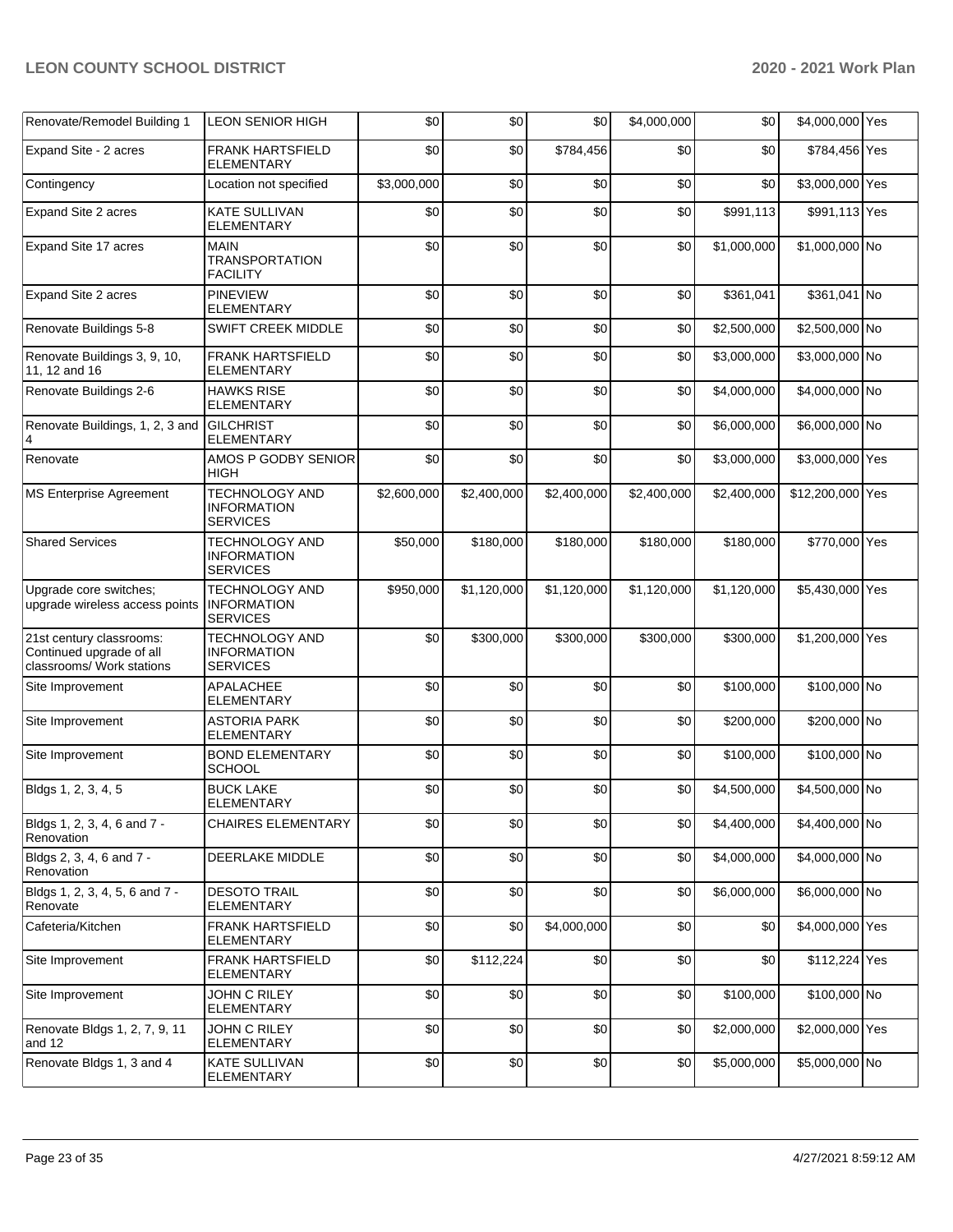| Renovate Bldgs 1, 2, 3, 5, 6, 7<br>and 8 | <b>LAWTON M CHILES</b><br><b>SENIOR HIGH</b>                           | \$0 | \$0 | \$0         | \$0         | \$14,000,000 | \$14,000,000 No |  |
|------------------------------------------|------------------------------------------------------------------------|-----|-----|-------------|-------------|--------------|-----------------|--|
| Renovate Bldgs 3 and 30                  | <b>LEON SENIOR HIGH</b>                                                | \$0 | \$0 | \$0         | \$0         | \$5,000,000  | \$5,000,000 No  |  |
| Renovate Buildings 1 and 3-13            | <b>LILLIAN RUEDIGER</b><br><b>ELEMENTARY</b>                           | \$0 | \$0 | \$0         | \$0         | \$2,500,000  | \$2,500,000 No  |  |
| Renovate Bldgs 4 and 5                   | <b>LINCOLN SENIOR HIGH</b>                                             | \$0 | \$0 | \$0         | \$0         | \$2,000,000  | \$2,000,000 No  |  |
| Renovate Bldgs 1, 2, 3, 4, 5, 6<br>and 8 | OAK RIDGE<br>ELEMENTARY                                                | \$0 | \$0 | \$4,534,021 | \$0         | \$0          | \$4,534,021 No  |  |
| Site Improvement                         | <b>PINEVIEW</b><br><b>ELEMENTARY</b>                                   | \$0 | \$0 | \$0         | \$0         | \$100,000    | \$100,000 No    |  |
| Renovate Bldgs 2, 4, 5 and 6             | <b>PINEVIEW</b><br><b>ELEMENTARY</b>                                   | \$0 | \$0 | \$0         | \$0         | \$3,241,118  | \$3,241,118 No  |  |
| Renovate Bldgs 1-4                       | <b>ROBERTS</b><br><b>ELEMENTARY</b>                                    | \$0 | \$0 | \$0         | \$0         | \$7,000,000  | \$7,000,000 No  |  |
| Renovate Campus                          | SPRINGWOOD<br><b>ELEMENTARY</b>                                        | \$0 | \$0 | \$0         | \$0         | \$5,000,000  | \$5,000,000 Yes |  |
| Site Improvement                         | <b>SWIFT CREEK MIDDLE</b>                                              | \$0 | \$0 | \$0         | \$100,000   | \$0          | \$100,000 No    |  |
| Renovate Bldgs 1 -4                      | SWIFT CREEK MIDDLE                                                     | \$0 | \$0 | \$0         | \$2,157,428 | \$2,900,000  | \$5,057,428 Yes |  |
| Bldg 1 - Remodel                         | WOODVILLE SCHOOL                                                       | \$0 | \$0 | \$0         | \$0         | \$1,000,000  | \$1,000,000 Yes |  |
| Renovate Campus                          | WOODVILLE SCHOOL                                                       | \$0 | \$0 | \$1,937,341 | \$2,000,000 | \$0          | \$3,937,341 Yes |  |
| Site Improvement                         | <b>OAK RIDGE</b><br><b>ELEMENTARY</b>                                  | \$0 | \$0 | \$0         | \$0         | \$100,000    | \$100,000 No    |  |
| Site Improvement                         | AMOS P GODBY SENIOR<br>HIGH                                            | \$0 | \$0 | \$0         | \$0         | \$200,000    | \$200,000 No    |  |
| Site Improvement                         | <b>LILLIAN RUEDIGER</b><br>ELEMENTARY                                  | \$0 | \$0 | \$0         | \$0         | \$600,000    | \$600,000 No    |  |
| Site Improvement                         | <b>CANOPY OAKS</b><br><b>ELEMENTARY</b>                                | \$0 | \$0 | \$0         | \$100,000   | \$0          | \$100,000 No    |  |
| Site Improvement                         | <b>LAWTON M CHILES</b><br>SENIOR HIGH                                  | \$0 | \$0 | \$0         | \$0         | \$100,000    | \$100,000 No    |  |
| Renovate Campus                          | FORT BRADEN SCHOOL<br>(NEW)                                            | \$0 | \$0 | \$0         | \$0         | \$4,000,000  | \$4,000,000 No  |  |
| Renovate Bldgs 1, 2, 3, 4, 5, 6<br>and 9 | <b>KILLEARN LAKES</b><br><b>ELEMENTARY</b>                             | \$0 | \$0 | \$0         | \$0         | \$5,000,000  | \$5,000,000 No  |  |
| Site Improvement                         | <b>GRETCHEN EVERHART</b><br>TRAINABLE MENTALLY<br><b>HANDICAP CENT</b> | \$0 | \$0 | \$750,000   | \$0         | \$0          | \$750,000 No    |  |
| Site Improvement                         | AUGUSTA RAA MIDDLE                                                     | \$0 | \$0 | \$0         | \$0         | \$100,000    | \$100,000 No    |  |
| Site Improvement                         | <b>BUCK LAKE</b><br><b>ELEMENTARY</b>                                  | \$0 | \$0 | \$0         | \$0         | \$100,000    | \$100,000 No    |  |
| Site Improvement                         | <b>HERITAGE TRAILS</b><br>COMMUNITY SCHOOL                             | \$0 | \$0 | \$0         | \$0         | \$500,000    | \$500,000 No    |  |
| Site Improvement                         | <b>DEERLAKE MIDDLE</b>                                                 | \$0 | \$0 | \$0         | \$0         | \$100,000    | \$100,000 No    |  |
| Site Improvement                         | <b>DESOTO TRAIL</b><br>ELEMENTARY                                      | \$0 | \$0 | \$0         | \$0         | \$82,222     | \$82,222 No     |  |
| Renovate                                 | <b>DEVURN GLENN</b><br>SERVICE CENTER                                  | \$0 | \$0 | \$0         | \$0         | \$4,500,000  | \$4,500,000 No  |  |
| Renovate Buildings 5, 8, 10<br>and 11    | <b>ELIZABETH COBB</b><br>MIDDLE                                        | \$0 | \$0 | \$0         | \$0         | \$3,000,000  | \$3,000,000 Yes |  |
| Site Improvement                         | <b>ELIZABETH COBB</b><br>MIDDLE                                        | \$0 | \$0 | \$0         | \$0         | \$100,000    | \$100,000 No    |  |
| Renovate Site                            | <b>FOOD SERVICES</b><br><b>FACILITY</b>                                | \$0 | \$0 | \$0         | \$0         | \$5,000,000  | \$5,000,000 No  |  |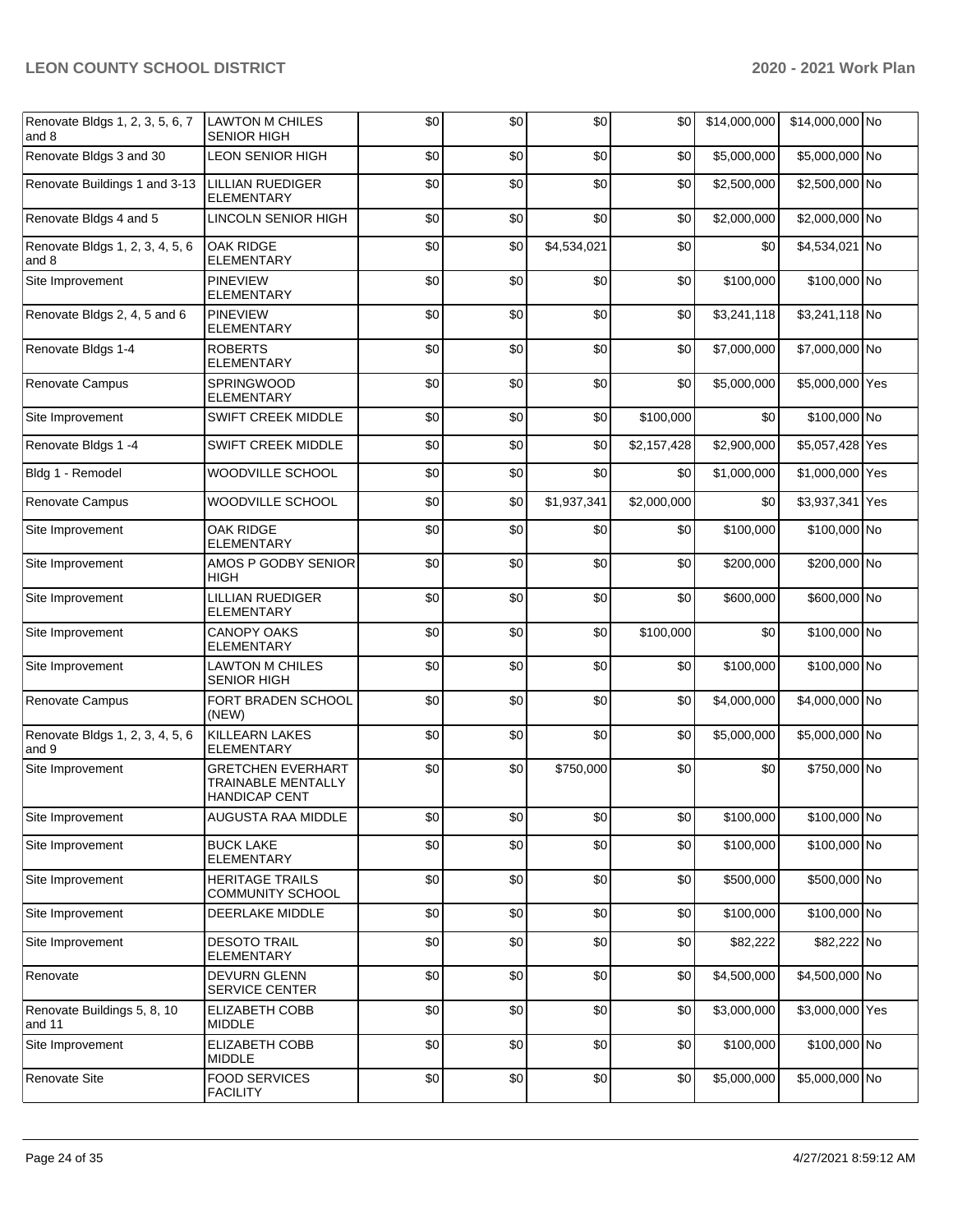| Walkway cover replacement      | <b>GRETCHEN EVERHART</b><br><b>TRAINABLE MENTALLY</b><br><b>HANDICAP CENT</b> | \$0 | \$200,000 | \$0         | \$0         | \$0         | \$200,000 Yes   |  |
|--------------------------------|-------------------------------------------------------------------------------|-----|-----------|-------------|-------------|-------------|-----------------|--|
| Re-roof Building 3             | LINCOLN SENIOR HIGH                                                           | \$0 | \$262,500 | \$0         | \$0         | \$0         | \$262,500 Yes   |  |
| Re-roof buildings 1, 2 & 8     | <b>SABAL PALM</b><br><b>ELEMENTARY</b>                                        | \$0 | \$0       | \$2,950,000 | \$0         | \$0         | \$2,950,000 Yes |  |
| Renovate Buildings 1           | <b>HAWKS RISE</b><br><b>ELEMENTARY</b>                                        | \$0 | \$0       | \$0         | \$1,000,000 | \$0         | \$1,000,000 No  |  |
| Site Improvement               | <b>HAWKS RISE</b><br><b>ELEMENTARY</b>                                        | \$0 | \$0       | \$0         | \$0         | \$100,000   | \$100,000 No    |  |
| Site Improvement               | <b>GRIFFIN MIDDLE</b>                                                         | \$0 | \$0       | \$0         | \$0         | \$100,000   | \$100,000 No    |  |
| Site Improvement               | <b>FRANK R NIMS MIDDLE</b>                                                    | \$0 | \$0       | \$0         | \$0         | \$100,000   | \$100,000 No    |  |
| Renovate Buildings 4, 6, 8 and | <b>FRANK R NIMS MIDDLE</b>                                                    | \$0 | \$0       | \$0         | \$0         | \$3,000,000 | \$3,000,000 No  |  |

### **Additional Project Schedules**

Any projects that are not identified in the last approved educational plant survey.

Nothing reported for this section.

### **Non Funded Growth Management Project Schedules**

Schedule indicating which projects, due to planned development, that CANNOT be funded from current revenues projected over the next five years.

Nothing reported for this section.

## **Tracking**

## **Capacity Tracking**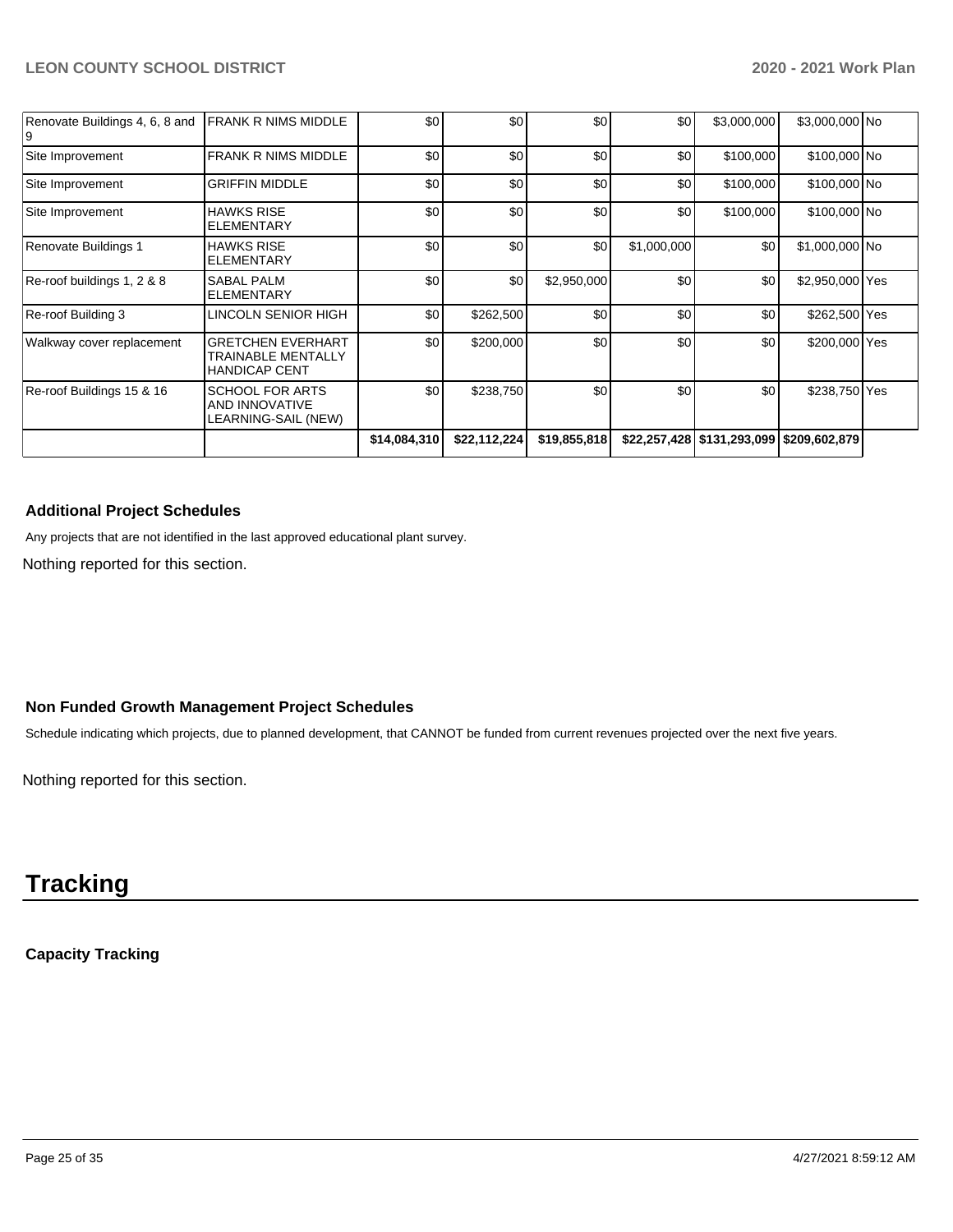| Location                                                                      | $2020 -$<br>2021 Satis.<br>Stu. Sta. | Actual<br>$2020 -$<br><b>2021 FISH</b><br>Capacity | Actual<br>$2019 -$<br>2020<br><b>COFTE</b> | # Class<br><b>Rooms</b> | Actual<br>Average<br>$2020 -$<br>2021 Class<br><b>Size</b> | Actual<br>$2020 -$<br>2021<br><b>Utilization</b> | <b>New</b><br>Stu.<br>Capacity | <b>New</b><br>Rooms to<br>be<br>Added/Re<br>moved | Projected<br>$2024 -$<br>2025<br><b>COFTE</b> | Projected<br>$2024 -$<br>2025<br><b>Utilization</b> | Projected<br>$2024 -$<br><b>2025 Class</b><br><b>Size</b> |
|-------------------------------------------------------------------------------|--------------------------------------|----------------------------------------------------|--------------------------------------------|-------------------------|------------------------------------------------------------|--------------------------------------------------|--------------------------------|---------------------------------------------------|-----------------------------------------------|-----------------------------------------------------|-----------------------------------------------------------|
| <b>LEWIS M LIVELY</b><br>TECHNICAL CENTER                                     | 1,367                                | 1,640                                              | 99                                         | 83                      | $\mathbf{1}$                                               | 6.00%                                            | $\Omega$                       | $\Omega$                                          | 100                                           | 6.00%                                               | 1                                                         |
| <b>GILCHRIST</b><br><b>ELEMENTARY</b>                                         | 941                                  | 941                                                | 928                                        | 50                      | 19                                                         | 99.00 %                                          | $\Omega$                       | $\Omega$                                          | 930                                           | 99.00 %                                             | 19                                                        |
| AMOS P GODBY SENIOR<br><b>HIGH</b>                                            | 1,769                                | 1,680                                              | 1,376                                      | 73                      | 19                                                         | 82.00%                                           | $\Omega$                       | $\mathbf 0$                                       | 1,500                                         | 89.00 %                                             | 21                                                        |
| <b>OAK RIDGE</b><br><b>ELEMENTARY</b>                                         | 695                                  | 695                                                | 460                                        | 37                      | 12                                                         | 66.00%                                           | $\Omega$                       | $\Omega$                                          | 500                                           | 72.00 %                                             | 14                                                        |
| <b>SECOND CHANCE</b><br>SCHOOL - Old                                          | $\Omega$                             | 0                                                  | $\Omega$                                   | $\mathbf 0$             | 0                                                          | 0.00%                                            | $\Omega$                       | $\Omega$                                          | $\mathbf 0$                                   | 0.00%                                               | $\overline{0}$                                            |
| SAIL (OLD)                                                                    | 115                                  | 0                                                  | $\Omega$                                   | 10                      | 0                                                          | 0.00%                                            | $\mathbf 0$                    | $\mathbf 0$                                       | $\mathbf 0$                                   | 0.00%                                               | $\overline{0}$                                            |
| <b>APALACHEE</b><br><b>ELEMENTARY</b>                                         | 618                                  | 618                                                | 613                                        | 33                      | 19                                                         | 99.00 %                                          | $\Omega$                       | $\Omega$                                          | 610                                           | 99.00 %                                             | 18                                                        |
| <b>FAIRVIEW MIDDLE</b>                                                        | 1,121                                | 1,008                                              | 827                                        | 48                      | 17                                                         | 82.00%                                           | $-47$                          | $-2$                                              | 890                                           | 93.00 %                                             | 19                                                        |
| <b>JOHN C RILEY</b><br><b>ELEMENTARY</b>                                      | 613                                  | 613                                                | 600                                        | 32                      | 19                                                         | 98.00%                                           | $\Omega$                       | $\Omega$                                          | 600                                           | 98.00 %                                             | 19                                                        |
| <b>FRANK R NIMS MIDDLE</b>                                                    | 1,037                                | 933                                                | 508                                        | 45                      | 11                                                         | 54.00 %                                          | $\mathbf 0$                    | $\Omega$                                          | 510                                           | 55.00 %                                             | 11                                                        |
| <b>PINEVIEW</b><br><b>ELEMENTARY</b>                                          | 667                                  | 667                                                | 375                                        | 37                      | 10                                                         | 56.00 %                                          | $\Omega$                       | $\Omega$                                          | 400                                           | 60.00 %                                             | 11                                                        |
| <b>DESOTO TRAIL</b><br><b>ELEMENTARY</b>                                      | 761                                  | 761                                                | 696                                        | 40                      | 17                                                         | 91.00%                                           | $\Omega$                       | $\mathbf 0$                                       | 700                                           | 92.00 %                                             | 18                                                        |
| <b>BUCK LAKE</b><br><b>ELEMENTARY</b>                                         | 779                                  | 779                                                | 763                                        | 41                      | 19                                                         | 98.00%                                           | $\Omega$                       | $\Omega$                                          | 765                                           | 98.00 %                                             | 19                                                        |
| <b>ASTORIA PARK</b><br><b>ELEMENTARY</b>                                      | 627                                  | 627                                                | 580                                        | 33                      | 18                                                         | 93.00 %                                          | $\Omega$                       | $\mathbf 0$                                       | 600                                           | 96.00 %                                             | 18                                                        |
| <b>GRETCHEN EVERHART</b><br><b>TRAINABLE MENTALLY</b><br><b>HANDICAP CENT</b> | 351                                  | 351                                                | 155                                        | 34                      | 5                                                          | 44.00%                                           | $\Omega$                       | $\Omega$                                          | 150                                           | 43.00 %                                             | $\overline{4}$                                            |
| <b>WALTER T MOORE JR</b><br><b>ELEMENTARY</b>                                 | 673                                  | 673                                                | 634                                        | 36                      | 18                                                         | 94.00 %                                          | 154                            | $\overline{7}$                                    | 680                                           | 82.00 %                                             | 16                                                        |
| <b>SEALEY ELEMENTARY</b>                                                      | 568                                  | 568                                                | 485                                        | 30                      | 16                                                         | 85.00 %                                          | 0                              | $\Omega$                                          | 500                                           | 88.00 %                                             | 17                                                        |
| FORT BRADEN SCHOOL<br>(NEW)                                                   | 880                                  | 792                                                | 777                                        | 43                      | 18                                                         | 98.00 %                                          | $\Omega$                       | $\Omega$                                          | 770                                           | 97.00 %                                             | 18                                                        |
| LINCOLN SENIOR HIGH                                                           | 2,159                                | 2,051                                              | 1,921                                      | 91                      | 21                                                         | 94.00 %                                          | $\Omega$                       | $\Omega$                                          | 1,930                                         | 94.00%                                              | 21                                                        |
| <b>P A C E CENTER (old)</b>                                                   | 0                                    | $\mathbf{0}$                                       | $\Omega$                                   | $\mathbf 0$             | $\mathbf 0$                                                | 0.00%                                            | 0                              | $\Omega$                                          | $\Omega$                                      | 0.00%                                               | $\overline{0}$                                            |
| <b>KILLEARN LAKES</b><br><b>ELEMENTARY</b>                                    | 959                                  | 959                                                | 836                                        | 51                      | 16                                                         | 87.00 %                                          | 0                              | $\mathbf 0$                                       | 850                                           | 89.00 %                                             | 17                                                        |
| <b>CHAIRES ELEMENTARY</b>                                                     | 599                                  | 599                                                | 517                                        | 33                      | 16                                                         | 86.00 %                                          | $\mathbf 0$                    | 0                                                 | 520                                           | 87.00 %                                             | 16                                                        |
| SPRINGWOOD<br><b>ELEMENTARY</b>                                               | 599                                  | 599                                                | 561                                        | 33                      | 17                                                         | 94.00 %                                          | $\Omega$                       | $\Omega$                                          | 575                                           | 96.00 %                                             | 17                                                        |
| <b>BOND ELEMENTARY</b><br><b>SCHOOL</b>                                       | 790                                  | 790                                                | 596                                        | 42                      | 14                                                         | 75.00 %                                          | $\mathbf 0$                    | 0                                                 | 650                                           | 82.00 %                                             | 15                                                        |
| <b>HERITAGE TRAILS</b><br><b>COMMUNITY SCHOOL</b>                             | 134                                  | 134                                                | 60                                         | 12                      | 5                                                          | 45.00 %                                          | 0                              | $\mathbf 0$                                       | 65                                            | 49.00 %                                             | $5\overline{)}$                                           |
| <b>HAWKS RISE</b><br><b>ELEMENTARY</b>                                        | 910                                  | 910                                                | 846                                        | 48                      | 18                                                         | 93.00 %                                          | $\mathbf 0$                    | $\mathbf 0$                                       | 903                                           | 99.00 %                                             | 19                                                        |
| <b>LAWTON M CHILES</b><br><b>SENIOR HIGH</b>                                  | 1,996                                | 1,896                                              | 2,038                                      | 81                      | 25                                                         | 107.00%                                          | $\mathbf 0$                    | 0                                                 | 1,800                                         | 95.00 %                                             | 22                                                        |
| SWIFT CREEK MIDDLE                                                            | 983                                  | 884                                                | 827                                        | 44                      | 19                                                         | 94.00 %                                          | 0                              | 0                                                 | 835                                           | 94.00 %                                             | 19                                                        |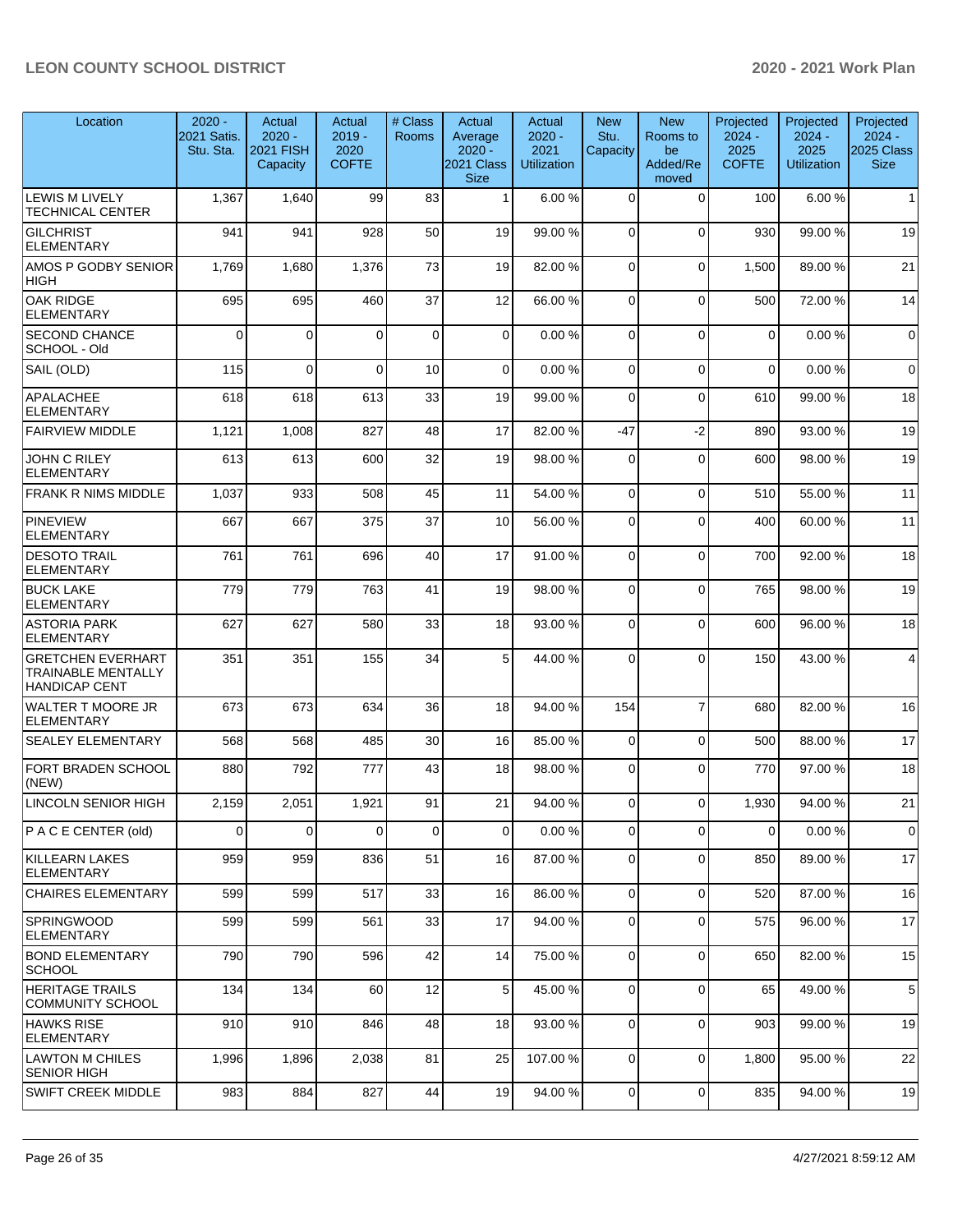| <b>DEERLAKE MIDDLE</b>                                                 | 1,261  | 1,134  | 1,029    | 54             | 19           | 91.00 % | $\overline{0}$ | $\Omega$ | 1,030    | 91.00 % | 19           |
|------------------------------------------------------------------------|--------|--------|----------|----------------|--------------|---------|----------------|----------|----------|---------|--------------|
| R.N. GOODEN/NANCY<br><b>RUSSELL CENTER AT</b><br><b>WESSON</b>         | 334    | 334    | 16       | 19             | $\mathbf{1}$ | 5.00 %  | 0              | $\Omega$ | 25       | 7.00 %  | $\mathbf{1}$ |
| MICHAEL J CONLEY<br><b>ELEMENTARY SCHOOL</b><br>AT SOUTHWOOD           | 885    | 885    | 791      | 48             | 16           | 89.00 % | $\Omega$       | $\Omega$ | 800      | 90.00%  | 17           |
| <b>WILLIAM J MONTFORD</b><br>III MIDDLE SCHOOL                         | 1,148  | 1,033  | 1,013    | 50             | 20           | 98.00 % | 0              | $\Omega$ | 1,025    | 99.00 % | 21           |
| <b>CANOPY OAKS</b><br><b>ELEMENTARY</b>                                | 742    | 742    | 662      | 39             | 17           | 89.00 % | $\Omega$       | $\Omega$ | 670      | 90.00%  | 17           |
| <b>ROBERTS</b><br><b>ELEMENTARY</b>                                    | 980    | 980    | 882      | 53             | 17           | 90.00%  | $\Omega$       | $\Omega$ | 900      | 92.00%  | 17           |
| <b>MEHRDAD 'PEPPER'</b><br><b>GHAZVINI LEARNING</b><br><b>CENTER</b>   | 428    | 428    | 202      | 21             | 10           | 47.00 % | 0              | $\Omega$ | 225      | 53.00 % | 11           |
| <b>WOODVILLE SCHOOL</b>                                                | 553    | 497    | 504      | 30             | 17           | 101.00% | $\Omega$       | $\Omega$ | 497      | 100.00% | 17           |
| <b>LEON SENIOR HIGH</b>                                                | 1,811  | 1,720  | 2,014    | 75             | 27           | 117.00% | $\mathbf 0$    | $\Omega$ | 1,700    | 99.00 % | 23           |
| <b>KATE SULLIVAN</b><br><b>ELEMENTARY</b>                              | 823    | 823    | 748      | 43             | 17           | 91.00%  | 0              | $\Omega$ | 760      | 92.00 % | 18           |
| <b>ELIZABETH COBB</b><br><b>MIDDLE</b>                                 | 1,020  | 918    | 803      | 46             | 17           | 88.00 % | $\Omega$       | $\Omega$ | 815      | 89.00 % | 18           |
| <b>FRANK HARTSFIELD</b><br><b>ELEMENTARY</b>                           | 615    | 615    | 431      | 33             | 13           | 70.00%  | $\mathbf 0$    | $\Omega$ | 500      | 81.00%  | 15           |
| <b>JAMES RICKARDS</b><br><b>SENIOR HIGH</b>                            | 1,717  | 1,631  | 1,563    | 68             | 23           | 96.00 % | $-25$          | 3        | 1,575    | 98.00 % | 22           |
| <b>GRIFFIN MIDDLE</b>                                                  | 655    | 589    | 642      | 29             | 22           | 109.00% | $\mathbf 0$    | $\Omega$ | 585      | 99.00 % | 20           |
| <b>SABAL PALM</b><br><b>ELEMENTARY</b>                                 | 695    | 695    | 546      | 37             | 15           | 79.00 % | $\Omega$       | $\Omega$ | 575      | 83.00 % | 16           |
| <b>SCHOOL FOR ARTS</b><br><b>AND INNOVATIVE</b><br>LEARNING-SAIL (NEW) | 584    | 584    | 377      | 25             | 15           | 65.00 % | 0              | $\Omega$ | 400      | 68.00 % | 16           |
| <b>LILLIAN RUEDIGER</b><br><b>ELEMENTARY</b>                           | 553    | 553    | 532      | 30             | 18           | 96.00 % | $\mathbf 0$    | $\Omega$ | 540      | 98.00 % | 18           |
| AUGUSTA RAA MIDDLE                                                     | 1,137  | 1,023  | 943      | 51             | 18           | 92.00 % | $\mathbf 0$    | $\Omega$ | 950      | 93.00 % | 19           |
| <b>CHAIRES ELEMENTARY</b><br>PRE-KINDERGARTEN                          | 103    | 0      | $\Omega$ | $\overline{7}$ | $\mathbf 0$  | 0.00%   | $\mathbf 0$    | $\Omega$ | $\Omega$ | 0.00%   | $\mathbf 0$  |
|                                                                        | 38,755 | 37,352 | 31,773   | 1,898          | 17           | 85.06 % | 82             | 8        | 31,905   | 85.23 % | 17           |

The COFTE Projected Total (31,905) for 2024 - 2025 must match the Official Forecasted COFTE Total (31,904 ) for 2024 - 2025 before this section can be completed. In the event that the COFTE Projected Total does not match the Official forecasted COFTE, then the Balanced Projected COFTE Table should be used to balance COFTE.

| Projected COFTE for 2024 - 2025 |        |
|---------------------------------|--------|
| Elementary (PK-3)               | 10,282 |
| Middle $(4-8)$                  | 11,720 |
| High (9-12)                     | 9,903  |
|                                 | 31,904 |

| <b>Grade Level Type</b> | <b>Balanced Projected</b><br>COFTE for 2024 - 2025 |
|-------------------------|----------------------------------------------------|
| Elementary (PK-3)       |                                                    |
| Middle $(4-8)$          |                                                    |
| High (9-12)             |                                                    |
|                         | 31,905                                             |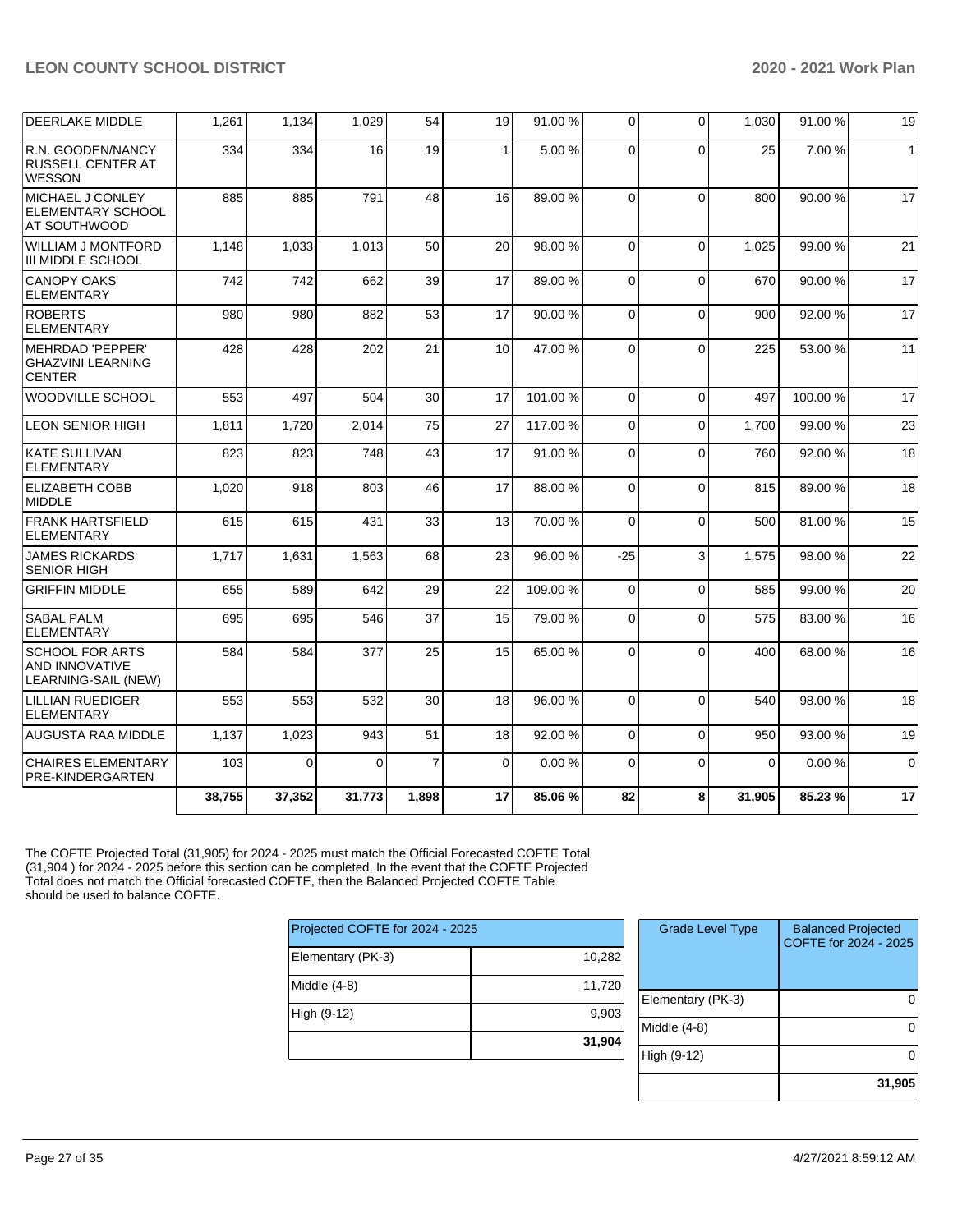### **Relocatable Replacement**

Number of relocatable classrooms clearly identified and scheduled for replacement in the school board adopted financially feasible 5-year district work program.

| Location.                              | 2020 - 2021   2021 - 2022   2022 - 2023   2023 - 2024   2024 - 2025   Year 5 Total |  |  |
|----------------------------------------|------------------------------------------------------------------------------------|--|--|
| AUGUSTA RAA MIDDLE                     |                                                                                    |  |  |
| <b>Total Relocatable Replacements:</b> |                                                                                    |  |  |

## **Charter Schools Tracking**

Information regarding the use of charter schools.

| Location-Type                                    | # Relocatable<br>units or<br>permanent<br>classrooms | Owner             | Year Started or<br>Scheduled | <b>Student</b><br><b>Stations</b> | <b>Students</b><br>Enrolled | Years in<br>Contract | <b>Total Charter</b><br><b>Students</b><br>projected for<br>$2024 - 2025$ |
|--------------------------------------------------|------------------------------------------------------|-------------------|------------------------------|-----------------------------------|-----------------------------|----------------------|---------------------------------------------------------------------------|
| Arts and Sciences - Thomasville<br>l Rd          |                                                      | 24 PRIVATE        | 1999                         | 462                               | 452                         |                      | 462                                                                       |
| Governor's Charter Academy                       |                                                      | 51 <b>PRIVATE</b> | 2012                         | 1,145                             | 407                         |                      | 800                                                                       |
| School of Arts and Sciences at<br>the Centre     |                                                      | 25 PRIVATE        | 2015                         | 500                               | 357                         | g                    | 450                                                                       |
| Tallahassee School of Math and<br><b>Science</b> |                                                      | 31 PRIVATE        | 2015                         | 600                               | 562                         |                      | 600                                                                       |
| Tallahassee Classical                            |                                                      | 43 PRIVATE        | 2020                         | 1,200                             | 440                         |                      | 1,200                                                                     |
|                                                  | 174                                                  |                   |                              | 3,907                             | 2,218                       |                      | 3,512                                                                     |

## **Special Purpose Classrooms Tracking**

The number of classrooms that will be used for certain special purposes in the current year, by facility and type of classroom, that the district will, 1), not use for educational purposes, and 2), the co-teaching classrooms that are not open plan classrooms and will be used for educational purposes.

| School                                                 | School Type                          | # of Elementary<br><b>IK-3 Classrooms I</b> | $\#$ of Middle 4-8<br><b>Classrooms</b> | # of High $9-12$<br><b>Classrooms</b> | # of $ESE$<br>Classrooms | # of Combo<br><b>Classrooms</b> | Total<br><b>Classrooms</b> |
|--------------------------------------------------------|--------------------------------------|---------------------------------------------|-----------------------------------------|---------------------------------------|--------------------------|---------------------------------|----------------------------|
| SAIL (OLD)                                             | Educational                          |                                             |                                         |                                       |                          |                                 | 12 <sub>1</sub>            |
| <b>IR.N. GOODEN/NANCY RUSSELL</b><br>ICENTER AT WESSON | Educational                          |                                             |                                         |                                       |                          |                                 |                            |
|                                                        | <b>Total Educational Classrooms:</b> |                                             |                                         |                                       |                          |                                 | 17 <sup>1</sup>            |

| School              | <b>School Type</b>                   | $\#$ of Elementary $\#$ of Middle 4-8<br><b>K-3 Classrooms</b> | <b>Classrooms</b> | $#$ of High 9-12<br><b>Classrooms</b> | # of $ESE$<br><b>Classrooms</b> | # of Combo<br><b>Classrooms</b> | Total<br><b>Classrooms</b> |
|---------------------|--------------------------------------|----------------------------------------------------------------|-------------------|---------------------------------------|---------------------------------|---------------------------------|----------------------------|
| IAUGUSTA RAA MIDDLE | Co-Teaching                          |                                                                |                   |                                       |                                 |                                 |                            |
|                     | <b>Total Co-Teaching Classrooms:</b> |                                                                |                   |                                       |                                 | 0                               |                            |

## **Infrastructure Tracking**

**Necessary offsite infrastructure requirements resulting from expansions or new schools. This section should include infrastructure information related to capacity project schedules and other project schedules (Section 4).**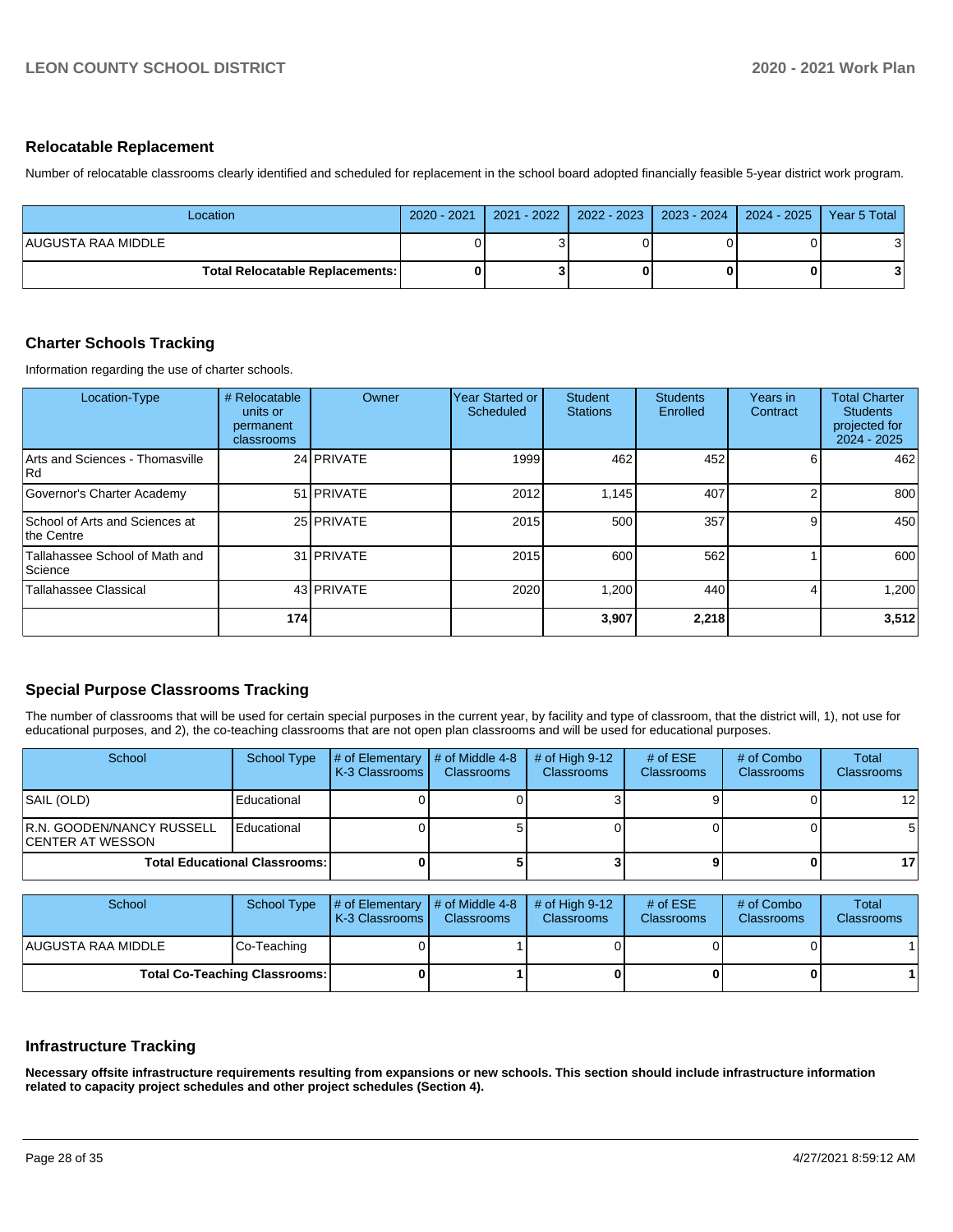Not Specified

**Proposed location of planned facilities, whether those locations are consistent with the comprehensive plans of all affected local governments, and recommendations for infrastructure and other improvements to land adjacent to existing facilities. Provisions of 1013.33(12), (13) and (14) and 1013.36 must be addressed for new facilities planned within the 1st three years of the plan (Section 5).** 

Not Specified

**Consistent with Comp Plan?** No

### **Net New Classrooms**

The number of classrooms, by grade level and type of construction, that were added during the last fiscal year.

| List the net new classrooms added in the 2019 - 2020 fiscal year.                                                                                       |                            |                            |                                | year.                  |                                                                        | List the net new classrooms to be added in the 2020 - 2021 fiscal |                                |                      |
|---------------------------------------------------------------------------------------------------------------------------------------------------------|----------------------------|----------------------------|--------------------------------|------------------------|------------------------------------------------------------------------|-------------------------------------------------------------------|--------------------------------|----------------------|
| "Classrooms" is defined as capacity carrying classrooms that are added to increase<br>capacity to enable the district to meet the Class Size Amendment. |                            |                            |                                |                        | Totals for fiscal year 2020 - 2021 should match totals in Section 15A. |                                                                   |                                |                      |
| Location                                                                                                                                                | 2019 - 2020 #<br>Permanent | $2019 - 2020$ #<br>Modular | $2019 - 2020$ #<br>Relocatable | $2019 - 2020$<br>Total | $2020 - 2021$ #<br>Permanent                                           | $2020 - 2021$ #<br>Modular                                        | $2020 - 2021$ #<br>Relocatable | 2020 - 2021<br>Total |
| Elementary (PK-3)                                                                                                                                       |                            |                            |                                |                        |                                                                        |                                                                   |                                |                      |
| Middle (4-8)                                                                                                                                            |                            |                            |                                |                        |                                                                        |                                                                   |                                |                      |
| High (9-12)                                                                                                                                             |                            |                            |                                |                        |                                                                        |                                                                   |                                |                      |
|                                                                                                                                                         |                            |                            |                                | n                      |                                                                        |                                                                   |                                |                      |

### **Relocatable Student Stations**

Number of students that will be educated in relocatable units, by school, in the current year, and the projected number of students for each of the years in the workplan.

| <b>Site</b>                                            | $2020 - 2021$ | $2021 - 2022$ | $2022 - 2023$ | 2023 - 2024 | $2024 - 2025$ | 5 Year Average |
|--------------------------------------------------------|---------------|---------------|---------------|-------------|---------------|----------------|
| SCHOOL FOR ARTS AND INNOVATIVE LEARNING-<br>SAIL (NEW) | 0             |               | 0             | ∩           |               |                |
| LILLIAN RUEDIGER ELEMENTARY                            | $\Omega$      | <sup>n</sup>  | 0             | 0           | 0             | 0              |
| AUGUSTA RAA MIDDLE                                     | 66            | 22            | 0             | 0           | 0             | 18             |
| CHAIRES ELEMENTARY PRE-KINDERGARTEN                    | 0             | 0             | 0             | 0           | 0             | 0              |
| <b>WOODVILLE SCHOOL</b>                                | ∩             |               | 0             | $\Omega$    | $\Omega$      | 0              |
| <b>IKATE SULLIVAN ELEMENTARY</b>                       | $\Omega$      | ∩             | $\Omega$      | $\Omega$    | $\Omega$      | 0              |
| <b>ELIZABETH COBB MIDDLE</b>                           | $\Omega$      |               | 0             | $\Omega$    | 0             | 0              |
| <b>FRANK HARTSFIELD ELEMENTARY</b>                     | $\Omega$      |               | $\Omega$      | $\Omega$    | 0             | 0              |
| <b>JAMES RICKARDS SENIOR HIGH</b>                      |               |               | 0             | $\Omega$    | $\Omega$      | 0              |
| R.N. GOODEN/NANCY RUSSELL CENTER AT<br><b>IWESSON</b>  | $\Omega$      | ∩             | $\Omega$      | $\Omega$    | $\Omega$      | $\Omega$       |
| <b>SABAL PALM ELEMENTARY</b>                           | ∩             |               | 0             | $\Omega$    | $\Omega$      | 0              |
| <b>BOND ELEMENTARY SCHOOL</b>                          | $\Omega$      | <sup>n</sup>  | $\Omega$      | $\Omega$    | $\Omega$      | $\Omega$       |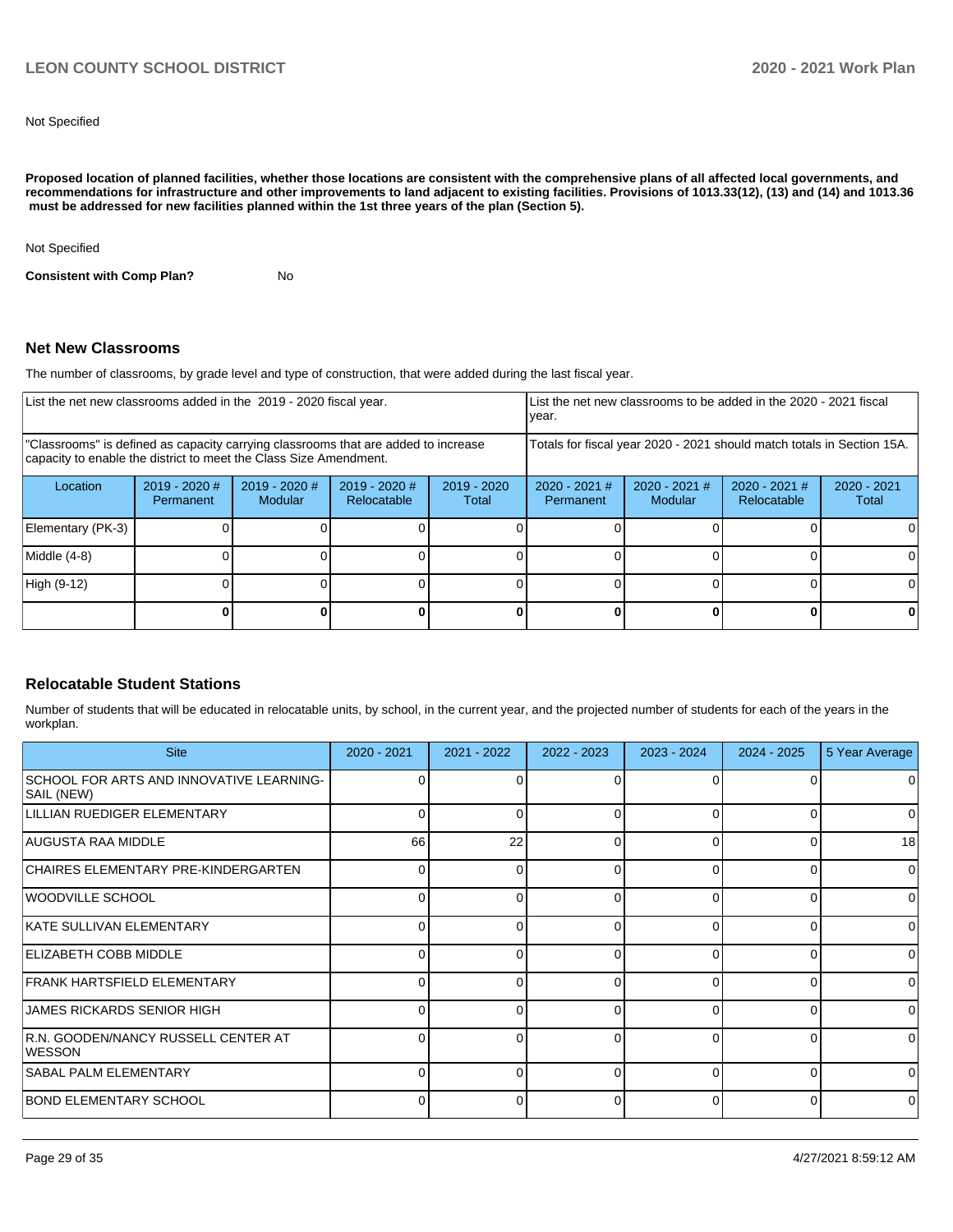| <b>LEON SENIOR HIGH</b>                                             | 0 | 0           | 0           | $\overline{0}$ | 0        | $\mathbf 0$ |
|---------------------------------------------------------------------|---|-------------|-------------|----------------|----------|-------------|
| <b>DEERLAKE MIDDLE</b>                                              | 0 | 0           | $\Omega$    | 0              | 0        | $\mathbf 0$ |
| FORT BRADEN SCHOOL (NEW)                                            | 0 | 0           | $\Omega$    | 0              | 0        | $\mathbf 0$ |
| <b>LINCOLN SENIOR HIGH</b>                                          | 0 | 0           | $\Omega$    | 0              | 0        | $\mathbf 0$ |
| MEHRDAD 'PEPPER' GHAZVINI LEARNING<br><b>CENTER</b>                 | 0 | $\Omega$    | $\Omega$    | $\Omega$       | $\Omega$ | $\mathbf 0$ |
| $P \land C \in \text{CENTER}$ (old)                                 | 0 | 0           | $\Omega$    | 0              | 0        | $\mathbf 0$ |
| KILLEARN LAKES ELEMENTARY                                           | 0 | 0           | $\Omega$    | $\Omega$       | 0        | $\mathbf 0$ |
| <b>CHAIRES ELEMENTARY</b>                                           | 0 | 0           | $\Omega$    | 0              | 0        | $\mathbf 0$ |
| SPRINGWOOD ELEMENTARY                                               | 0 | 0           | $\Omega$    | $\Omega$       | $\Omega$ | $\mathbf 0$ |
| <b>DESOTO TRAIL ELEMENTARY</b>                                      | 0 | 0           | $\Omega$    | 0              | 0        | $\mathbf 0$ |
| <b>BUCK LAKE ELEMENTARY</b>                                         | 0 | 0           | $\Omega$    | $\Omega$       | 0        | $\mathbf 0$ |
| ASTORIA PARK ELEMENTARY                                             | 0 | 0           | $\Omega$    | 0              | 0        | $\mathbf 0$ |
| <b>GRETCHEN EVERHART TRAINABLE MENTALLY</b><br><b>HANDICAP CENT</b> | 0 | 0           | $\Omega$    | 0              | $\Omega$ | $\mathbf 0$ |
| <b>WALTER T MOORE JR ELEMENTARY</b>                                 | 0 | 0           | $\Omega$    | 0              | 0        | $\mathbf 0$ |
| <b>SEALEY ELEMENTARY</b>                                            | 0 | 0           | $\Omega$    | 0              | 0        | 0           |
| APALACHEE ELEMENTARY                                                | 0 | 0           | $\Omega$    | 0              | 0        | $\mathbf 0$ |
| <b>FAIRVIEW MIDDLE</b>                                              | 0 | 0           | $\Omega$    | 0              | 0        | 0           |
| MICHAEL J CONLEY ELEMENTARY SCHOOL AT<br>SOUTHWOOD                  |   | 0           | $\Omega$    | 0              | ŋ        | $\mathbf 0$ |
| WILLIAM J MONTFORD III MIDDLE SCHOOL                                | 0 | 0           | $\Omega$    | 0              | 0        | $\mathbf 0$ |
| JOHN C RILEY ELEMENTARY                                             | 0 | 0           | $\mathbf 0$ | 0              | 0        | $\mathbf 0$ |
| <b>FRANK R NIMS MIDDLE</b>                                          | 0 | 0           | $\Omega$    | 0              | 0        | $\mathbf 0$ |
| <b>PINEVIEW ELEMENTARY</b>                                          | 0 | 0           | $\mathbf 0$ | 0              | 0        | $\mathbf 0$ |
| LEWIS M LIVELY TECHNICAL CENTER                                     | 0 | 0           | $\Omega$    | 0              | 0        | $\mathbf 0$ |
| <b>GILCHRIST ELEMENTARY</b>                                         | 0 | 0           | $\Omega$    | 0              | 0        | $\mathbf 0$ |
| LAWTON M CHILES SENIOR HIGH                                         | U | U           | U           | υ              | U        | $\pmb{0}$   |
| SWIFT CREEK MIDDLE                                                  | 0 | $\mathbf 0$ | $\mathbf 0$ | $\mathbf 0$    | 0        | $\mathbf 0$ |
| CANOPY OAKS ELEMENTARY                                              | 0 | 0           | $\mathbf 0$ | 0              | 0        | $\mathbf 0$ |
| <b>ROBERTS ELEMENTARY</b>                                           | 0 | 0           | $\mathbf 0$ | $\mathbf 0$    | 0        | $\mathbf 0$ |
| HERITAGE TRAILS COMMUNITY SCHOOL                                    | 0 | 0           | $\mathbf 0$ | 0              | 0        | $\mathbf 0$ |
| HAWKS RISE ELEMENTARY                                               | 0 | 0           | $\mathbf 0$ | $\mathbf 0$    | 0        | $\mathbf 0$ |
| AMOS P GODBY SENIOR HIGH                                            | 0 | 0           | $\mathbf 0$ | 0              | 0        | $\mathbf 0$ |
| OAK RIDGE ELEMENTARY                                                | 0 | 0           | $\mathbf 0$ | $\mathbf 0$    | 0        | $\mathbf 0$ |
| SECOND CHANCE SCHOOL - Old                                          | 0 | 0           | $\mathbf 0$ | $\mathbf 0$    | 0        | $\mathbf 0$ |
| SAIL (OLD)                                                          | 0 | 0           | $\mathbf 0$ | $\mathbf 0$    | 0        | $\mathbf 0$ |
| <b>GRIFFIN MIDDLE</b>                                               | 0 | 0           | 0           | $\mathbf 0$    | 0        | $\mathbf 0$ |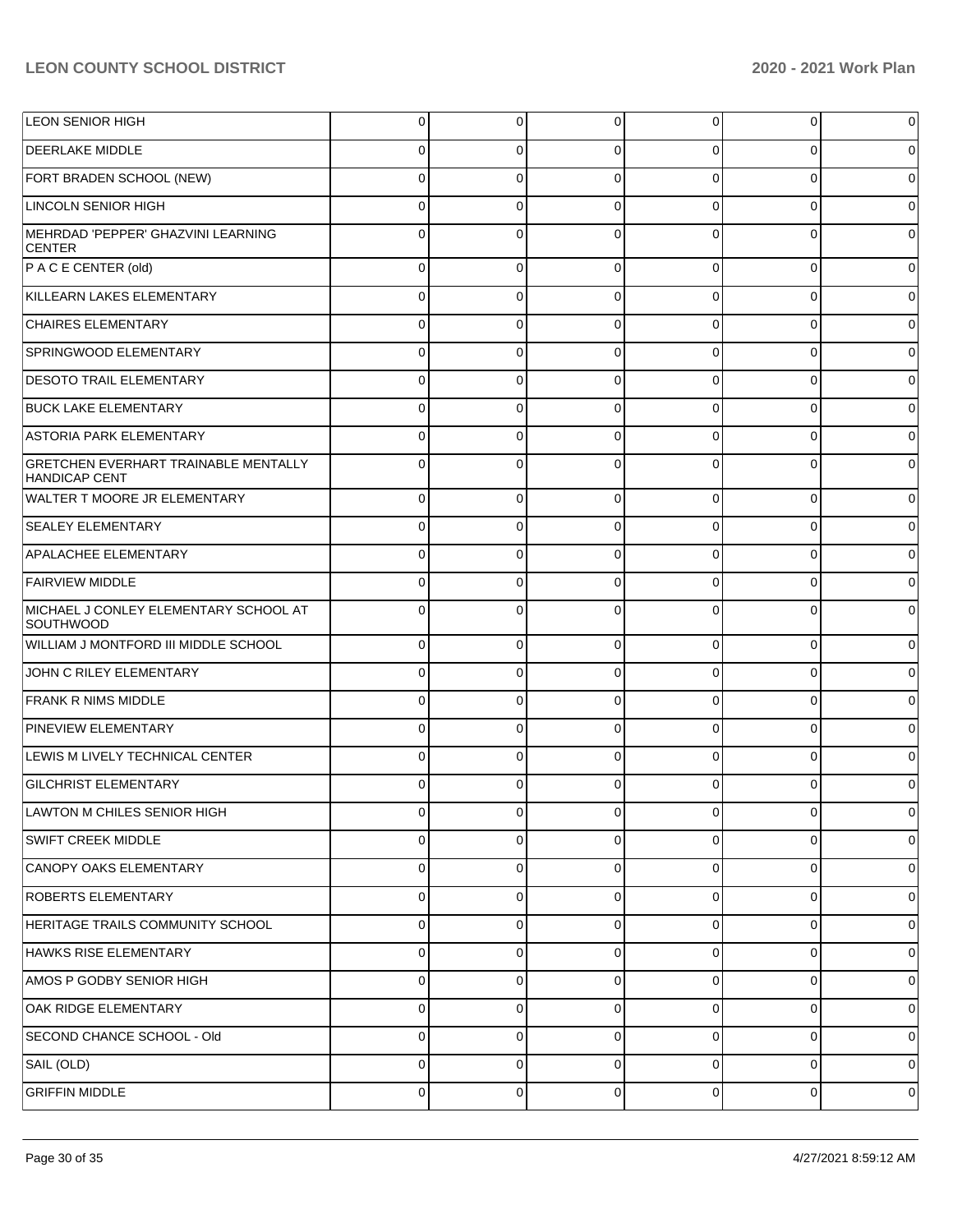| <b>Totals for LEON COUNTY SCHOOL DISTRICT</b>     |        |        |        |        |        |        |
|---------------------------------------------------|--------|--------|--------|--------|--------|--------|
| Total students in relocatables by year.           | 661    | 22 I   |        |        | 0      | 18     |
| Total number of COFTE students projected by year. | 31,805 | 31,850 | 31.960 | 31.903 | 31,904 | 31,884 |
| Percent in relocatables by year.                  | 0%     | 0%     | 0%     | 0%     | 0 % I  | $0\%$  |

## **Leased Facilities Tracking**

Exising leased facilities and plans for the acquisition of leased facilities, including the number of classrooms and student stations, as reported in the educational plant survey, that are planned in that location at the end of the five year workplan.

| Location                                             | # of Leased<br>Classrooms 2020 -<br>2021 | <b>FISH Student</b><br><b>Stations</b> | Owner               | # of Leased<br>Classrooms 2024 -<br>2025 | <b>FISH Student</b><br><b>Stations</b> |
|------------------------------------------------------|------------------------------------------|----------------------------------------|---------------------|------------------------------------------|----------------------------------------|
| AUGUSTA RAA MIDDLE                                   | 3                                        |                                        | 66 William Scotsman | $\Omega$                                 | 0                                      |
| <b>LEON SENIOR HIGH</b>                              | $\mathbf 0$                              | $\Omega$                               |                     | $\Omega$                                 | 0                                      |
| KATE SULLIVAN ELEMENTARY                             | $\mathbf 0$                              | $\Omega$                               |                     | $\Omega$                                 | 0                                      |
| <b>ELIZABETH COBB MIDDLE</b>                         | $\mathbf 0$                              | $\Omega$                               |                     | $\Omega$                                 | $\Omega$                               |
| <b>FRANK HARTSFIELD ELEMENTARY</b>                   | $\Omega$                                 | $\Omega$                               |                     | $\Omega$                                 | 0                                      |
| JAMES RICKARDS SENIOR HIGH                           | $\mathbf 0$                              | $\Omega$                               |                     | $\Omega$                                 | $\mathbf 0$                            |
| R.N. GOODEN/NANCY RUSSELL CENTER AT<br><b>WESSON</b> | $\Omega$                                 | $\Omega$                               |                     | $\Omega$                                 | $\Omega$                               |
| MICHAEL J CONLEY ELEMENTARY SCHOOL AT<br>SOUTHWOOD   | $\mathbf 0$                              | $\Omega$                               |                     | $\Omega$                                 | 0                                      |
| WILLIAM J MONTFORD III MIDDLE SCHOOL                 | $\mathbf 0$                              | $\Omega$                               |                     | $\Omega$                                 | 0                                      |
| <b>CANOPY OAKS ELEMENTARY</b>                        | $\mathbf 0$                              | $\Omega$                               |                     | $\Omega$                                 | 0                                      |
| <b>ROBERTS ELEMENTARY</b>                            | $\mathbf{0}$                             | $\Omega$                               |                     | $\Omega$                                 | 0                                      |
| MEHRDAD 'PEPPER' GHAZVINI LEARNING CENTER            | $\mathbf 0$                              | $\Omega$                               |                     | $\Omega$                                 | 0                                      |
| <b>BOND ELEMENTARY SCHOOL</b>                        | $\mathbf 0$                              | $\Omega$                               |                     | $\Omega$                                 | 0                                      |
| <b>HERITAGE TRAILS COMMUNITY SCHOOL</b>              | $\mathbf 0$                              | $\Omega$                               |                     | $\Omega$                                 | $\overline{0}$                         |
| HAWKS RISE ELEMENTARY                                | $\Omega$                                 | $\Omega$                               |                     | $\Omega$                                 | 0                                      |
| LAWTON M CHILES SENIOR HIGH                          | $\mathbf 0$                              | $\Omega$                               |                     | $\mathbf 0$                              | 0                                      |
| <b>SWIFT CREEK MIDDLE</b>                            | $\mathbf 0$                              | $\Omega$                               |                     | 0                                        | 0                                      |
| <b>DEERLAKE MIDDLE</b>                               | $\mathbf 0$                              | $\mathbf 0$                            |                     | $\Omega$                                 | 0                                      |
| FORT BRADEN SCHOOL (NEW)                             | $\mathbf 0$                              | $\Omega$                               |                     | $\Omega$                                 | $\Omega$                               |
| LINCOLN SENIOR HIGH                                  | $\mathbf 0$                              | $\Omega$                               |                     | $\Omega$                                 | $\Omega$                               |
| P AC E CENTER (old)                                  | $\mathbf 0$                              | $\Omega$                               |                     | $\Omega$                                 | $\overline{0}$                         |
| KILLEARN LAKES ELEMENTARY                            | $\mathbf 0$                              | $\Omega$                               |                     | $\Omega$                                 | $\Omega$                               |
| <b>CHAIRES ELEMENTARY</b>                            | $\mathbf 0$                              | $\Omega$                               |                     | $\Omega$                                 | 0                                      |
| SPRINGWOOD ELEMENTARY                                | $\mathbf 0$                              | $\Omega$                               |                     | 0                                        | 0                                      |
| <b>DESOTO TRAIL ELEMENTARY</b>                       | $\Omega$                                 | 0                                      |                     | 0                                        | 0                                      |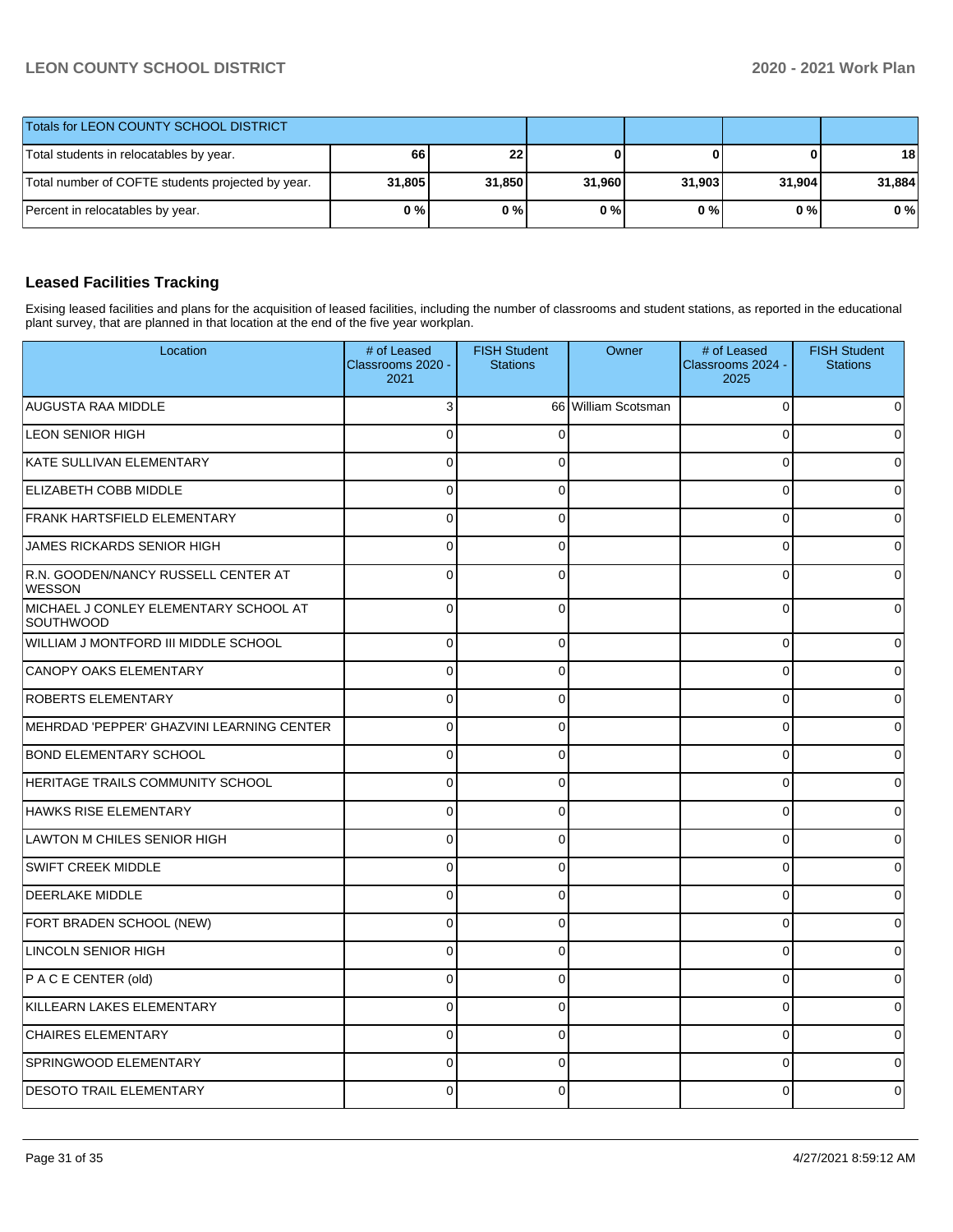| <b>BUCK LAKE ELEMENTARY</b>                                         | $\Omega$     | $\Omega$ | 0        | $\Omega$       |
|---------------------------------------------------------------------|--------------|----------|----------|----------------|
| <b>ASTORIA PARK ELEMENTARY</b>                                      | $\Omega$     | O        | O        | 0              |
| <b>GRETCHEN EVERHART TRAINABLE MENTALLY</b><br><b>HANDICAP CENT</b> | <sup>0</sup> |          | n        | $\Omega$       |
| WALTER T MOORE JR ELEMENTARY                                        | $\Omega$     | $\Omega$ | 0        | $\Omega$       |
| <b>SEALEY ELEMENTARY</b>                                            | $\Omega$     | $\Omega$ | 0        | $\overline{0}$ |
| <b>APALACHEE ELEMENTARY</b>                                         | $\Omega$     | $\Omega$ | $\Omega$ | 0              |
| <b>FAIRVIEW MIDDLE</b>                                              | $\Omega$     | $\Omega$ | O        | $\Omega$       |
| JOHN C RILEY ELEMENTARY                                             | $\Omega$     | $\Omega$ | 0        | $\overline{0}$ |
| <b>FRANK R NIMS MIDDLE</b>                                          | $\Omega$     | C        | U        | $\Omega$       |
| PINEVIEW ELEMENTARY                                                 | $\Omega$     | 0        | 0        | $\overline{0}$ |
| LEWIS M LIVELY TECHNICAL CENTER                                     | $\Omega$     | $\Omega$ | $\Omega$ | $\Omega$       |
| <b>GILCHRIST ELEMENTARY</b>                                         | $\Omega$     | $\Omega$ | 0        | $\overline{0}$ |
| AMOS P GODBY SENIOR HIGH                                            | $\Omega$     | $\Omega$ | 0        | $\overline{0}$ |
| OAK RIDGE ELEMENTARY                                                | $\Omega$     |          | O        | $\Omega$       |
| SECOND CHANCE SCHOOL - Old                                          | $\Omega$     | $\Omega$ | O        | $\Omega$       |
| SAIL (OLD)                                                          | $\Omega$     | $\Omega$ | $\Omega$ | $\Omega$       |
| <b>GRIFFIN MIDDLE</b>                                               | $\Omega$     | $\Omega$ | $\Omega$ | $\Omega$       |
| <b>SABAL PALM ELEMENTARY</b>                                        | $\Omega$     | $\Omega$ | 0        | $\overline{0}$ |
| SCHOOL FOR ARTS AND INNOVATIVE LEARNING-<br>SAIL (NEW)              | $\Omega$     |          | n        | 0              |
| LILLIAN RUEDIGER ELEMENTARY                                         | $\Omega$     | $\Omega$ | $\Omega$ | $\Omega$       |
| CHAIRES ELEMENTARY PRE-KINDERGARTEN                                 | $\Omega$     | $\Omega$ | $\Omega$ | $\Omega$       |
| <b>WOODVILLE SCHOOL</b>                                             | $\Omega$     | $\Omega$ | $\Omega$ | $\Omega$       |
|                                                                     | ٩            | 66       |          | 0              |

## **Failed Standard Relocatable Tracking**

Relocatable units currently reported by school, from FISH, and the number of relocatable units identified as 'Failed Standards'.

Nothing reported for this section.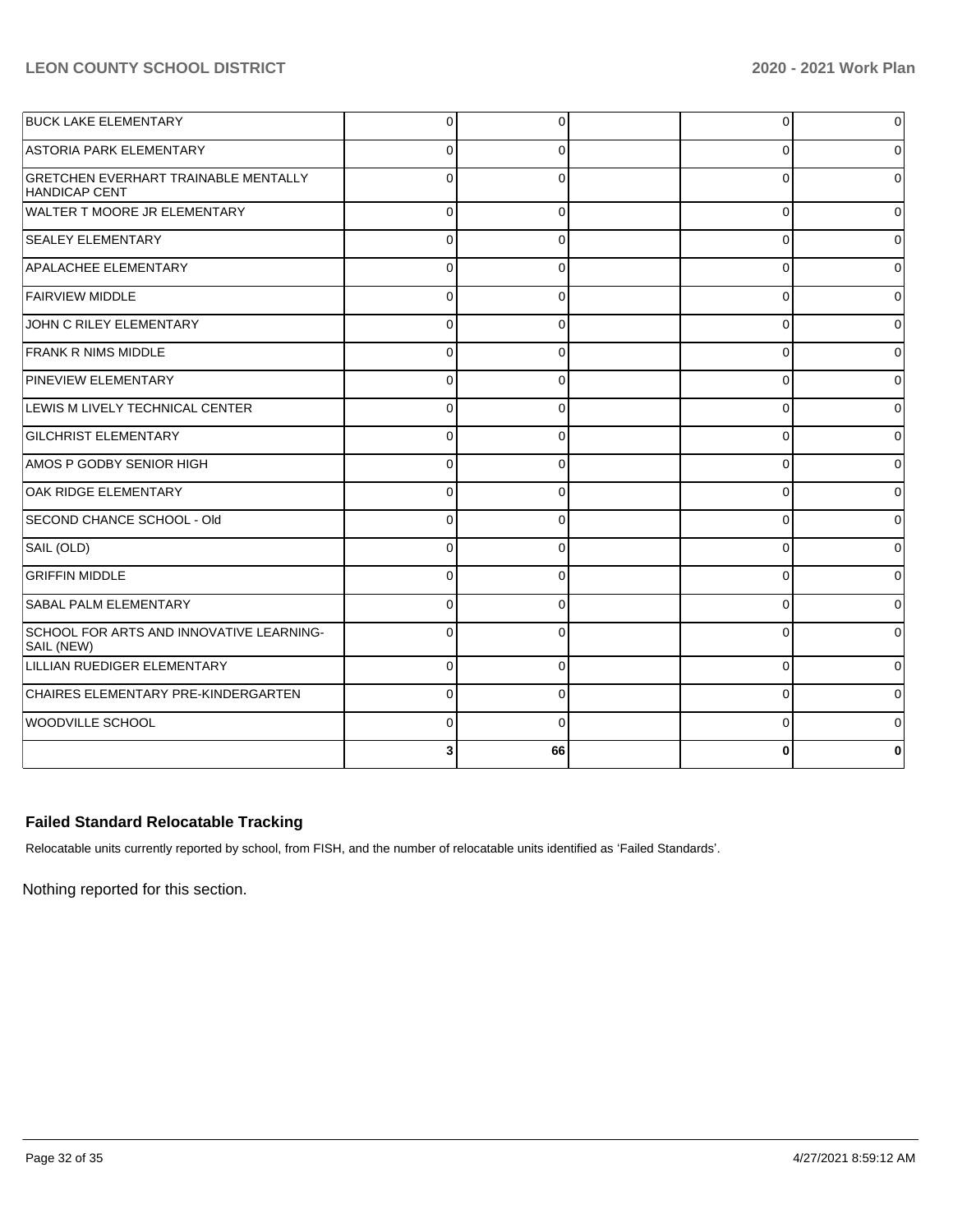## **Planning**

#### **Class Size Reduction Planning**

**Plans approved by the school board that reduce the need for permanent student stations such as acceptable school capacity levels, redistricting, busing, year-round schools, charter schools, magnet schools, public-private partnerships, multitrack scheduling, grade level organization, block scheduling, or other alternatives.**

The current Educational Plant Survey for Leon District schools indicates that class size reduction targets can be achieved through a combination of new classroom construction at existing schools, promoting magnet programs at selected schools, and redistricting.

### **School Closure Planning**

**Plans for the closure of any school, including plans for disposition of the facility or usage of facility space, and anticipated revenues.** 

Not Specified

## **Long Range Planning**

#### **Ten-Year Maintenance**

District projects and locations regarding the projected need for major renovation, repair, and maintenance projects within the district in years 6-10 beyond the projects plans detailed in the five years covered by the work plan.

Nothing reported for this section.

### **Ten-Year Capacity**

Schedule of capital outlay projects projected to ensure the availability of satisfactory student stations for the projected student enrollment in K-12 programs for the future 5 years beyond the 5-year district facilities work program.

Nothing reported for this section.

### **Ten-Year Planned Utilization**

Schedule of planned capital outlay projects identifying the standard grade groupings, capacities, and planned utilization rates of future educational facilities of the district for both permanent and relocatable facilities.

| Grade Level Projections         | FISH<br>Student<br>Stations | <b>Actual 2019 -</b><br><b>2020 FISH</b><br>Capacity | Actual<br>$2019 -$<br>2020<br>COFTE | Utilization | Actual 2019 - 2020   Actual 2020 - 2021 / 2029 - 2030 new   Projected 2029 -   Projected 2029 -<br>Student Capacity to be added/removed | 2030 COFTE | 2030 Utilization |
|---------------------------------|-----------------------------|------------------------------------------------------|-------------------------------------|-------------|-----------------------------------------------------------------------------------------------------------------------------------------|------------|------------------|
| Elementary - District<br>Totals | 16.426                      | 16.426                                               | 14.095.68                           | 85.82 %     |                                                                                                                                         |            | 0.00%            |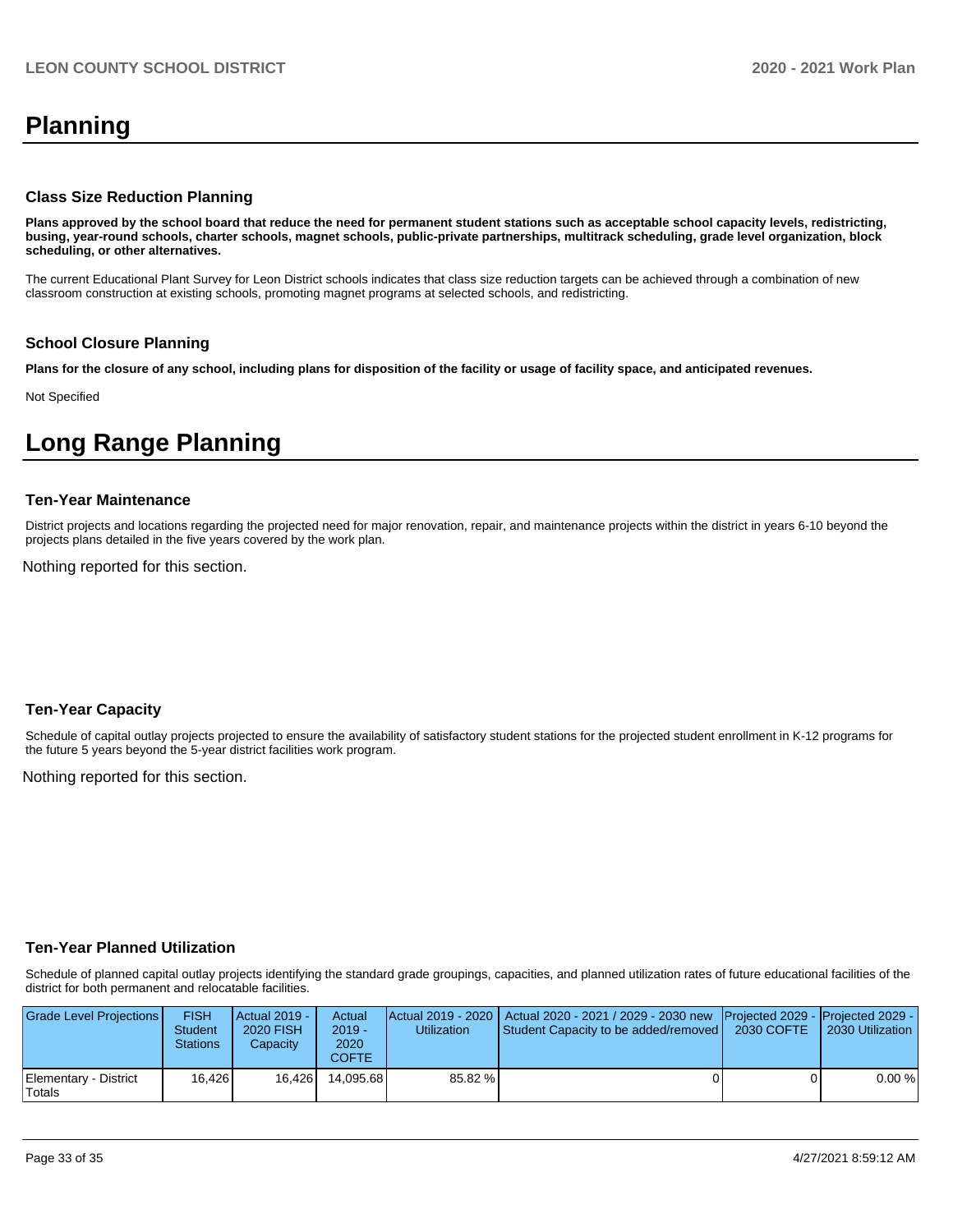|                          | 39.668 |       | 37,352 31,773.21 | 85.06 % |  | 0.00% |
|--------------------------|--------|-------|------------------|---------|--|-------|
| Other - ESE, etc         | 3.995  | 3.137 | 892.88           | 28.47 % |  | 0.00% |
| High - District Totals   | 9.452  | 8.978 | 8.911.11         | 99.25 % |  | 0.00% |
| Middle - District Totals | 9.795  | 8,811 | 7,873.54         | 89.37 % |  | 0.00% |

**Combination schools are included with the middle schools for student stations, capacity, COFTE and utilization purposes because these facilities all have a 90% utilization factor. Use this space to explain or define the grade groupings for combination schools.** 

No comments to report.

#### **Ten-Year Infrastructure Planning**

**Proposed Location of Planned New, Remodeled, or New Additions to Facilities in 06 thru 10 out years (Section 28).**

Nothing reported for this section.

Plans for closure of any school, including plans for disposition of the facility or usage of facility space, and anticipated revenues in the 06 thru 10 out **years (Section 29).**

Nothing reported for this section.

#### **Twenty-Year Maintenance**

District projects and locations regarding the projected need for major renovation, repair, and maintenance projects within the district in years 11-20 beyond the projects plans detailed in the five years covered by the work plan.

Nothing reported for this section.

#### **Twenty-Year Capacity**

Schedule of capital outlay projects projected to ensure the availability of satisfactory student stations for the projected student enrollment in K-12 programs for the future 11-20 years beyond the 5-year district facilities work program.

Nothing reported for this section.

### **Twenty-Year Planned Utilization**